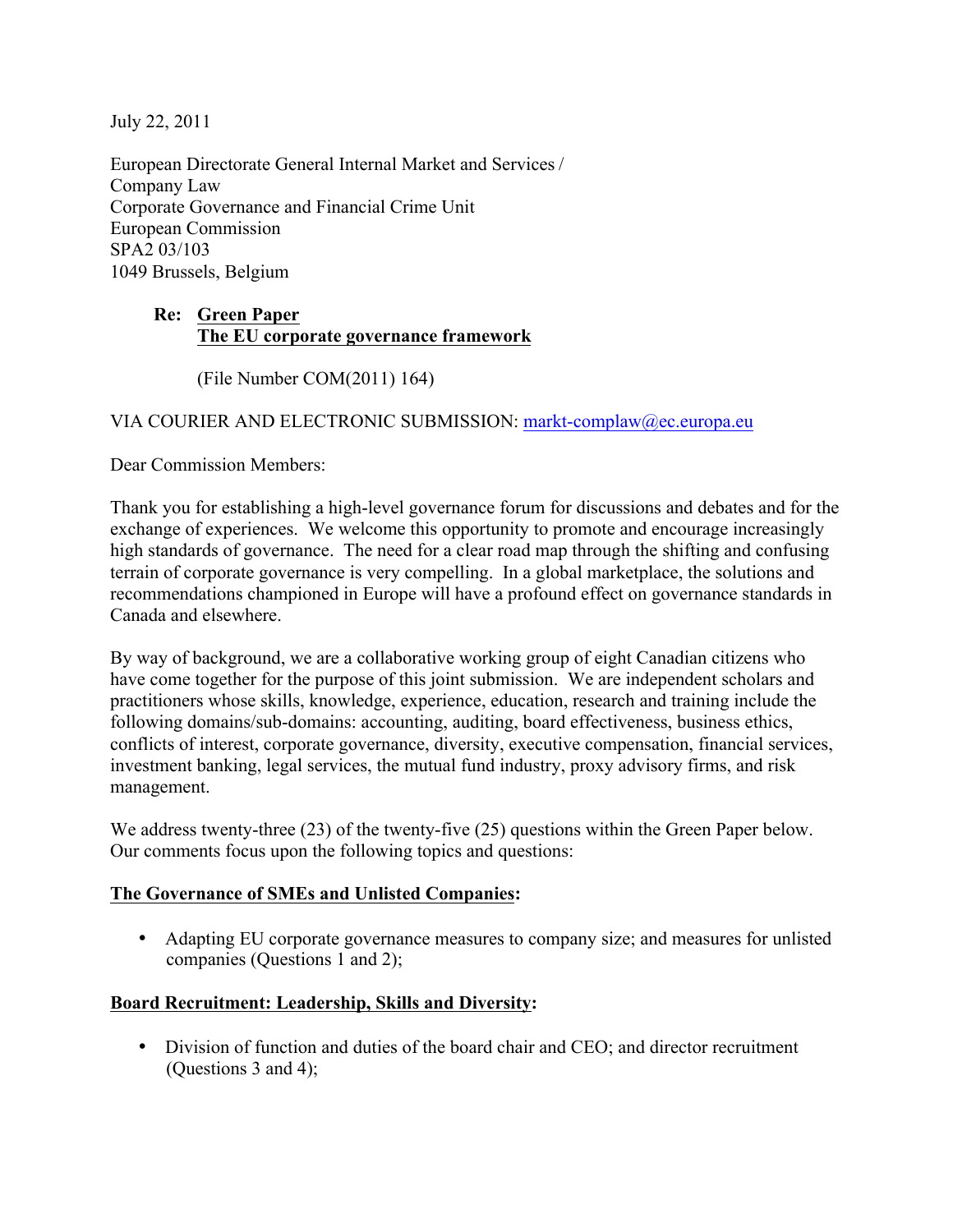## **Board Diversity:**

• Diversity policy, and gender balance on boards (Questions 5 and 6);

# **Individual Director and Board Effectiveness:**

• Mandate limitation of non-executive directors (NEDs), and external board evaluation (Questions 7 and 8);

# **The Governance of Remuneration:**

• Remuneration policy and report, and remuneration of directors; and shareholder vote on remuneration policy and report (Questions 9 and 10);

# **The Governance of Risk:**

• Board oversight and disclosure of 'risk appetite,' including societal risks; and effective risk management arrangements commensurate with risk appetite (Questions 11 and 12);

# **The Governance of Asset Managers:**

• Performance evaluation and incentive structures; monitoring; and independence and disclosure and management of conflicts of interest (Questions 14, 15 and 16);

## **The Governance of Proxy Advisors:**

• Transparency of, and restrictions upon, proxy advisors (Questions 18 and 19);

## **Shareholder Engagement:**

• Shareholder identification, dialogue and cooperation (Question 20);

## **Interests of Minority Shareholders:**

• Additional rights in companies with controlling/dominant shareholders, and protection of minority shareholders in respect of related party transactions (Questions 21 and 22);

## **Employee Share Ownership:**

• Promoting EU level employee share ownership (Ouestion 23); and

## **Governance Code Monitoring and Implementation:**

• Explanations for departures, and description of alternative solutions; and assessment of information quality and explanations by monitoring bodies (Questions 24 and 25).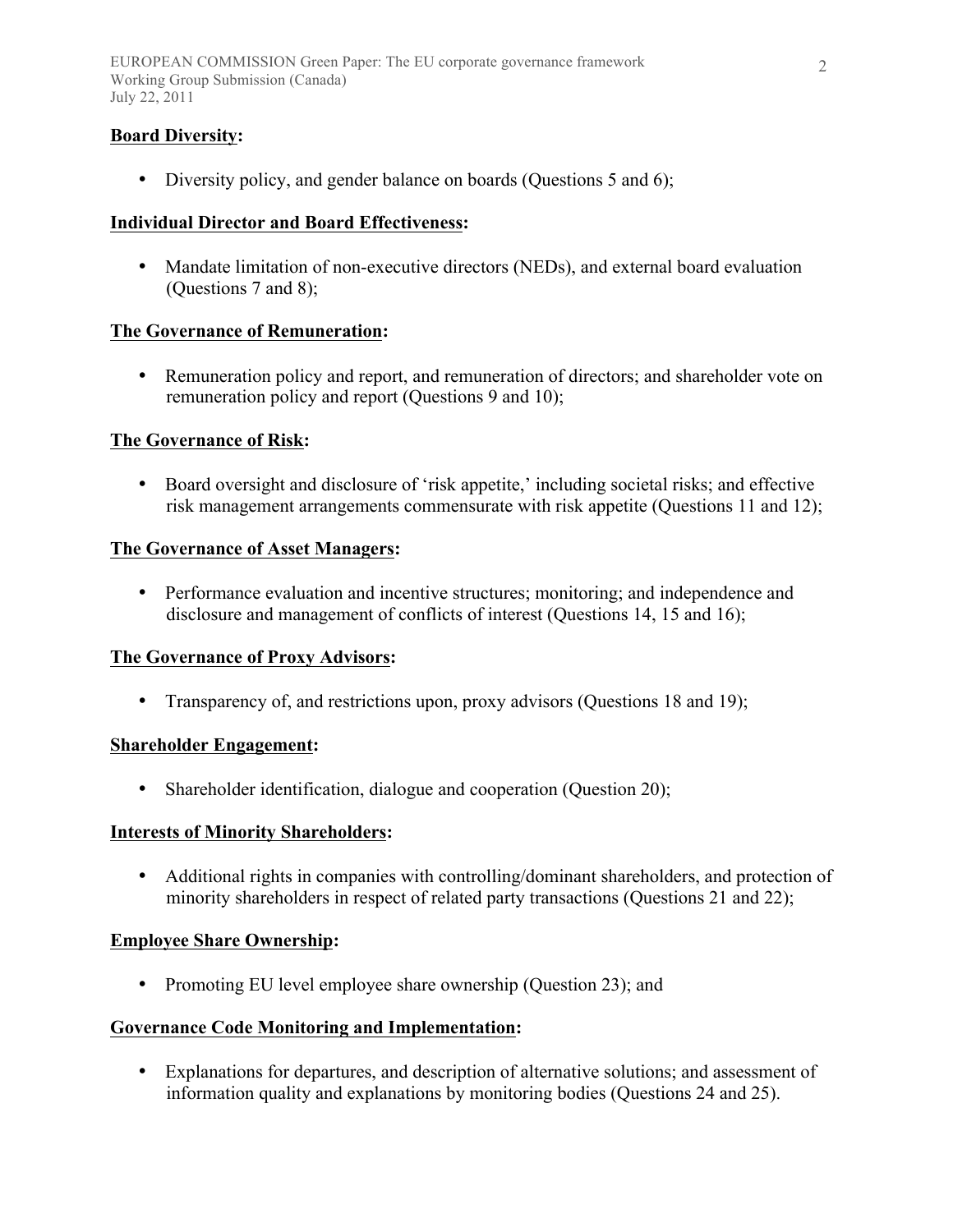### **Canadian Corporate Governance Practices and Our Group's Submission**

Canada has adopted the Anglo-American, unitary model of corporate governance. Our companies, however, operate within different ownership structures, legal and linguistic dualities, geographic diversity, and a decentralized regulatory regime of thirteen provinces and territories. We have companies that are state-owned, family, significant shareholder, small and mediumsized listed, as well as widely held, not dissimilar to the diverse plurality and tapestry within the European Union.

Canada has had formal corporate governance guidelines in place since 1994 within a flexible "comply or explain" approach. There has been time to digest and assess a continuously evolving corporate governance landscape, as companies and boards adopt guidelines and practices to suit the foregoing diverse circumstances, in a flexible manner.

The Canadian corporate governance guidelines, most recently revised in 2005, have been adopted and adapted by companies within the listed sector, and through osmosis and other best practices, within private, governmental and not-for-profit sectors as well. It is upon this experience that we draw within this submission.

Members of this group have advised and worked with boards, regulators, and companies that have become recognized for their leading governance practices. It is these experiences upon which we also draw.

The writing expressed herein is our own and should not be attributed to any organization or jurisdiction with which any of us is or may be affiliated (including corporate and regulatory examples provided herein upon which we draw). Brief biographies and affiliations are noted at the conclusion for background and identification purposes only.

We are pleased to take part in this public consultation process and trust our input will be useful to the Commission and its deliberations. If you have any questions or comments regarding this submission, please contact our project lead and corresponding author, Professor Richard Leblanc, York University, 4700 Keele Street, Toronto CANADA M3J 1P3, email rleblanc@yorku.ca, tel. +1 (416) 736-2100 ext. 33744, or any of us individually at our respective coordinates.

Sincerely,

Working Group on EU Green Paper: The EU corporate governance framework

/s/ Richard Leblanc Associate Professor rleblanc@yorku.ca

/s/ John F Bankes Professional Director jb@sympatico.ca

/s/ André Fok Kam Consultant to the Financial Services Industry afokkam@videotron.ca

/s/ John Fraser Senior VP Internal Audit and CRO john.fraser@HydroOne.com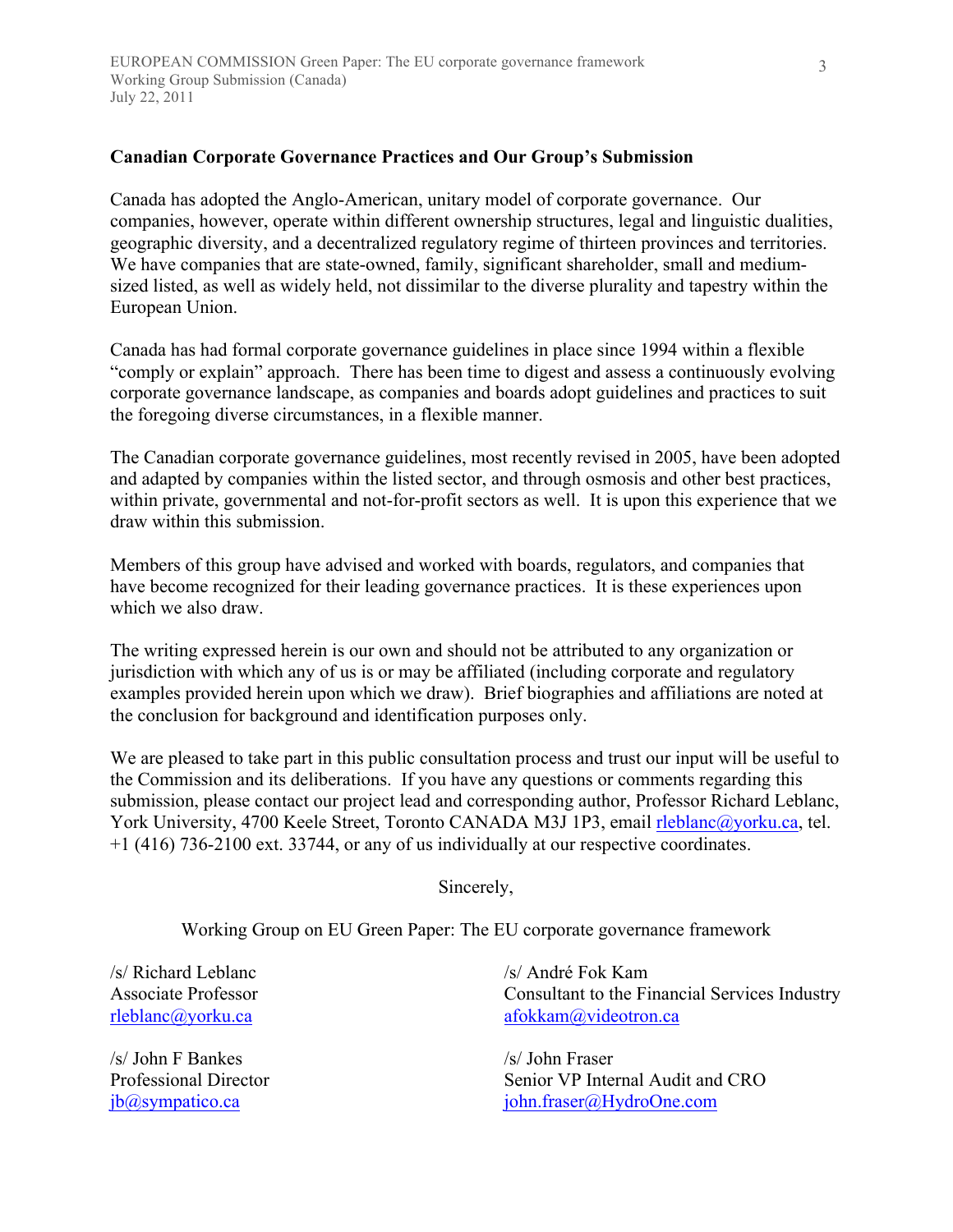# /s/ Paul Gryglewicz

Compensation Consultant, Managing Partner paul.gryglewicz@ggovernanceadvisors.com

/s/ Cynthia Hill Student-at-Law cynthiamhill@gmail.com /s/ Chris Macdonald Associate Professor / Visiting Scholar chris.macdonald@smu.ca

/s/ Marie-Soleil Tremblay Professeure Marie-Soleil.Tremblay@enap.ca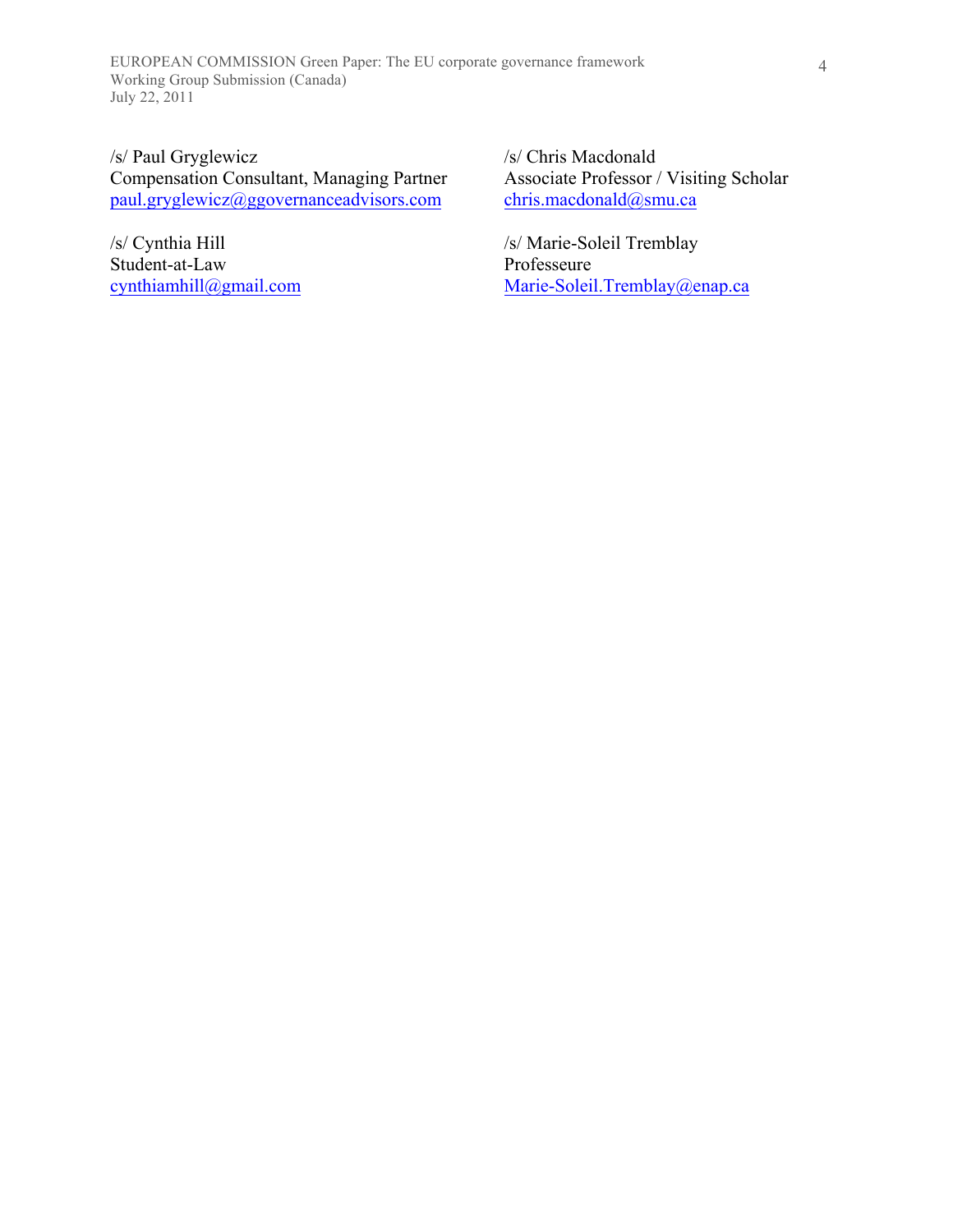# **Table of Contents**

# **Question Page**

# General questions

| (1)  | Should EU corporate governance measures take into account the size of listed<br>companies? How? Should a differentiated and proportionate regime for small and<br>medium-sized listed companies be established? If so, are there any appropriate<br>definitions or thresholds? If so, please suggest ways of adapting them for SMEs<br>where appropriate when answering the questions below | 8  |
|------|---------------------------------------------------------------------------------------------------------------------------------------------------------------------------------------------------------------------------------------------------------------------------------------------------------------------------------------------------------------------------------------------|----|
| (2)  | Should any corporate governance measures be taken at EU level for unlisted<br>companies? Should the EU focus on promoting development and application of<br>voluntary codes for non-listed companies                                                                                                                                                                                        | 12 |
|      | <b>Boards of Directors</b>                                                                                                                                                                                                                                                                                                                                                                  |    |
| (3)  | Should the EU seek to ensure that the functions and duties of the chairperson of<br>the board of directors and the chief executive officer are clearly divided?                                                                                                                                                                                                                             | 15 |
| (4)  | Should recruitment policies be more specific about the profile of directors,<br>including the chairman, to ensure that they have the right skills and that the board<br>is suitably diverse? If so, how could that be best achieved and at what level of<br>governance, i.e. at national, EU or international level?                                                                        | 16 |
| (5)  | Should listed companies be required to disclose whether they have a diversity<br>policy and, if so, describe its objectives and main content and regularly report on<br>progress?                                                                                                                                                                                                           | 21 |
| (6)  | Should listed companies be required to ensure a better gender balance on boards?<br>If so, how?                                                                                                                                                                                                                                                                                             | 23 |
| (7)  | Do you believe there should be a measure at EU level limiting the number of<br>mandates a non-executive director may hold? If so, how should it be formulated?                                                                                                                                                                                                                              | 23 |
| (8)  | Should listed companies be encouraged to conduct an external evaluation<br>regularly (e.g. every three years)? If so, how could this be done?                                                                                                                                                                                                                                               | 27 |
| (9)  | Should disclosure of remuneration policy, the annual remuneration report (a report<br>on how the remuneration policy was implemented in the past year) and individual<br>remuneration of executive and non-executive directors be mandatory?                                                                                                                                                | 31 |
| (10) | Should it be mandatory to put the remuneration policy and the remuneration report<br>to a vote by shareholders?<br>$\mathcal{L}^{\mathcal{A}}$ . The contribution of the contribution of the contribution of the contribution of the contribution of the contribution of the contribution of the contribution of the contribution of the contribution of the                                | 32 |

(11) Do you agree that the board should approve and take responsibility for the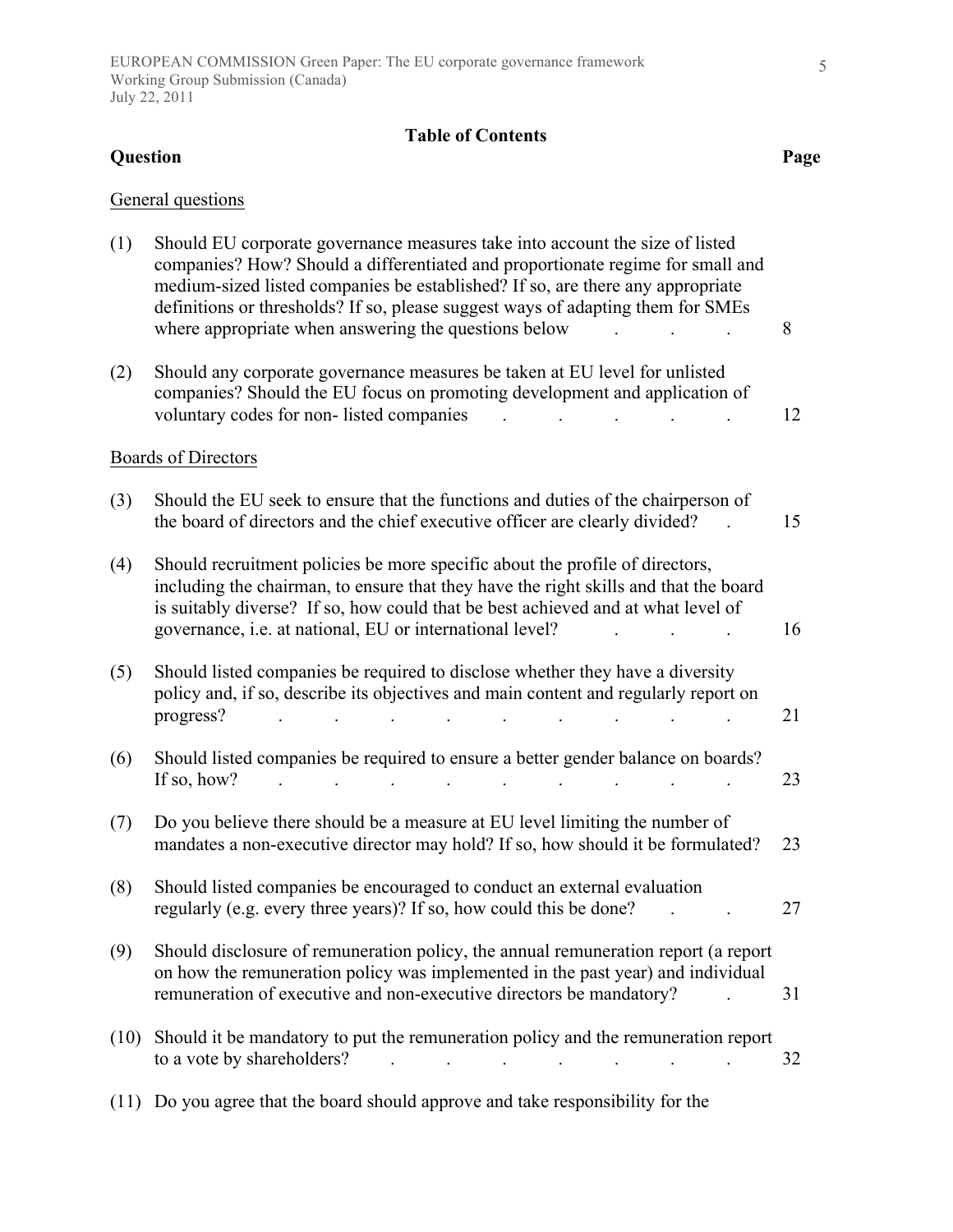|      | company's 'risk appetite' and report it meaningfully to shareholders? Should<br>these disclosure arrangements also include relevant key societal risks?                                                                                                                                                                                                                                                                                                                | 35 |
|------|------------------------------------------------------------------------------------------------------------------------------------------------------------------------------------------------------------------------------------------------------------------------------------------------------------------------------------------------------------------------------------------------------------------------------------------------------------------------|----|
| (12) | Do you agree that the board should ensure that the company's risk management<br>arrangements are effective and commensurate with the company's risk profile?                                                                                                                                                                                                                                                                                                           | 36 |
|      | Shareholders                                                                                                                                                                                                                                                                                                                                                                                                                                                           |    |
|      |                                                                                                                                                                                                                                                                                                                                                                                                                                                                        |    |
| (14) | Are there measures to be taken, and if so, which ones, as regards the incentive<br>structures for and performance evaluation of asset managers managing long-term<br>institutional investors' portfolios?                                                                                                                                                                                                                                                              | 37 |
| (15) | Should EU law promote more effective monitoring of asset managers by<br>institutional investors with regard to strategies, costs, trading and the extent to<br>which asset managers engage with the investee companies? If so, how?                                                                                                                                                                                                                                    | 38 |
| (16) | Should EU rules require a certain independence of the asset managers' governing<br>body, for example from its parent company, or are other (legislative) measures<br>needed to enhance disclosure and management of conflicts of interest?                                                                                                                                                                                                                             | 39 |
|      |                                                                                                                                                                                                                                                                                                                                                                                                                                                                        |    |
| (18) | Should EU law require proxy advisors to be more transparent, e.g. about their<br>analytical methods, conflicts of interest and their policy for managing them and/or<br>whether they apply a code of conduct? If so, how can this best be achieved?.                                                                                                                                                                                                                   | 40 |
| (19) | Do you believe that other (legislative) measures are necessary, e.g. restrictions on<br>the ability of proxy advisors to provide consulting services to investee companies?                                                                                                                                                                                                                                                                                            | 42 |
| (20) | Do you see a need for a technical and/or legal European mechanism to help issuers<br>identify their shareholders in order to facilitate dialogue on corporate governance<br>issues? If so, do you believe this would also benefit cooperation between investors?<br>Please provide details (e.g. objective(s) pursued, preferred instrument, frequency,<br>level of detail and cost<br>allocation).<br>the control of the control of the control of the control of the | 43 |
|      |                                                                                                                                                                                                                                                                                                                                                                                                                                                                        |    |
| (21) | Do you think that minority shareholders need additional rights to represent their<br>interests effectively in companies with controlling or dominant shareholders?                                                                                                                                                                                                                                                                                                     | 44 |
| (22) | Do you think that minority shareholders need more protection against related<br>party transactions? If so, what measures could be taken?<br>$\mathbb{R}^2$                                                                                                                                                                                                                                                                                                             | 44 |
| (23) | Are there measures to be taken, and is so, which ones, to promote at EU level<br>employee share ownership?<br>the contract of the contract of the                                                                                                                                                                                                                                                                                                                      | 47 |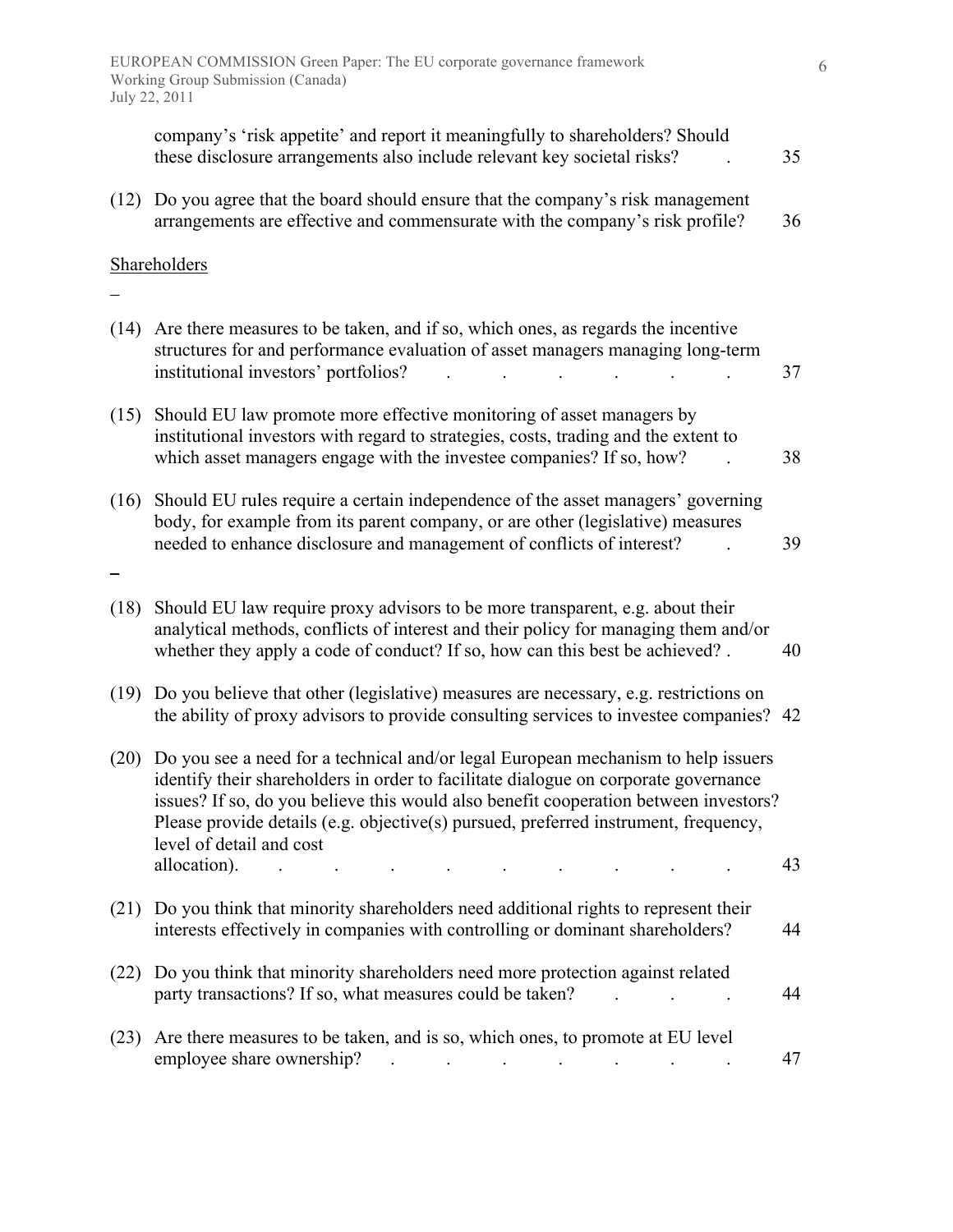# Monitoring and implementation of Corporate Governance Codes

| (24)                                                                                                                                                                                                                                                                              | Do you agree that companies departing from the recommendations of corporate<br>governance codes should be required to provide detailed explanations for such<br>departures and describe the alternative solutions adopted?     |  |  |  |  |                                                                                 |  |    | 48 |    |
|-----------------------------------------------------------------------------------------------------------------------------------------------------------------------------------------------------------------------------------------------------------------------------------|--------------------------------------------------------------------------------------------------------------------------------------------------------------------------------------------------------------------------------|--|--|--|--|---------------------------------------------------------------------------------|--|----|----|----|
| (25) Do you agree that monitoring bodies should be authorised to check the informative<br>quality of the explanations in the corporate governance statements and require<br>companies to complete the explanations where necessary? If yes, what exactly<br>should be their role? |                                                                                                                                                                                                                                |  |  |  |  |                                                                                 |  | 49 |    |    |
|                                                                                                                                                                                                                                                                                   |                                                                                                                                                                                                                                |  |  |  |  |                                                                                 |  |    |    |    |
|                                                                                                                                                                                                                                                                                   | Conclusion contract the contract of the contract of the contract of the contract of the contract of the contract of the contract of the contract of the contract of the contract of the contract of the contract of the contra |  |  |  |  |                                                                                 |  |    |    | 51 |
|                                                                                                                                                                                                                                                                                   | Group Member Biographies.                                                                                                                                                                                                      |  |  |  |  | the contract of the contract of the contract of the contract of the contract of |  |    |    |    |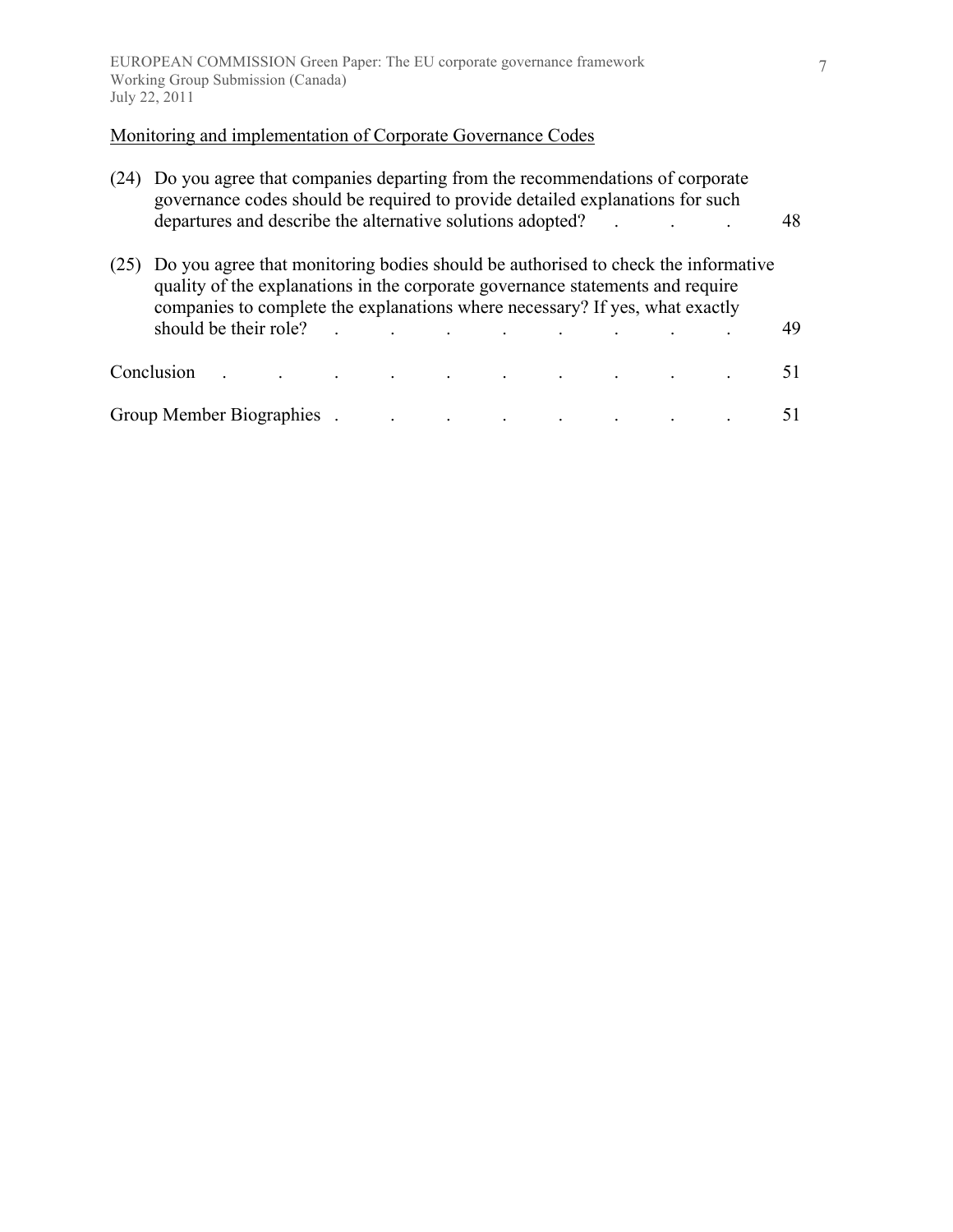# **General questions**

(1) Should EU corporate governance measures take into account the size of listed companies? How? Should a differentiated and proportionate regime for small and medium-sized listed companies be established? If so, are there any appropriate definitions or thresholds? If so, please suggest ways of adapting them for SMEs where appropriate when answering the questions below.

Inevitably, good governance will look somewhat different depending on a company's scale and dimensions. But, a diminutive corporate size, we maintain, is not a suitable reason to relax or diminish the principles of good governance. There is a compelling business case to be made for smaller companies to adopt good governance principles and to adhere to  $-$  or aspire to  $-$  lofty governance standards as a goal.<sup>1</sup> The need to create standards and behaviours that add value by adopting good governance principles is as important for small and medium-sized enterprises (SMEs), we argue, as for larger enterprises.

(For the purposes of this discussion, we use the definition of SME adopted in 2008 by the Department of Business, Innovation and Skills in the UK. BIS defines a small business as one employing fewer than 50 people. A medium-sized company employs between 51 and 250 employees. Within these two brackets, there is considerable diversity – from small ownermanager company, to small, dynamic technology companies with significant growth potential, to family-owned and family-operated businesses, to relatively mature companies that are approaching in various dimensions the larger listed-company model.)

For one thing, SMEs, although overshadowed in the business press and in the public consciousness by larger market-cap companies, are in many ways the lifeblood of most economies and markets in Europe, in North America and elsewhere. To state the obvious, SMEs are, in many cases, the next generation of large market-cap enterprises. As larger enterprises, these companies and their governance practices will increasingly come under the microscope and be subjected to the heightened scrutiny by shareholder activists. If SMEs had not begun with a proper corporate governance culture, it becomes more difficult to overcome this as they grow.

Second, all SMEs operate in the same legal and regulatory framework as larger listed or unlisted companies. The characteristics of this framework include:

<sup>&</sup>lt;sup>1</sup> King III, for example, applies to "all entities regardless of the manner and form of incorporation or establishment and whether in the public, private sectors or non-profit sectors. We have drafted principles so that every entity can apply them and, in doing so, achieve good governance." See page 16 of "King Code of Governance Principles for South Africa 2009" (Institute of Directors Southern Africa, effective March 2010). The King III Code and Report have comprehensive principles and cascading practices that companies can choose to adopt, to achieve the objectives of the principles, based on a "comply or explain" approach. The key to comprehensiveness and providing choice and flexibility for companies is in the drafting of principles and, in particular, the recommended practices. The UK Code (2010) also does a good job of this (through cascading main principles, supporting principles and code provisions), although the drafting of King III, in respect of its flexibility to small and mid-cap and private companies, is exemplar, in our view.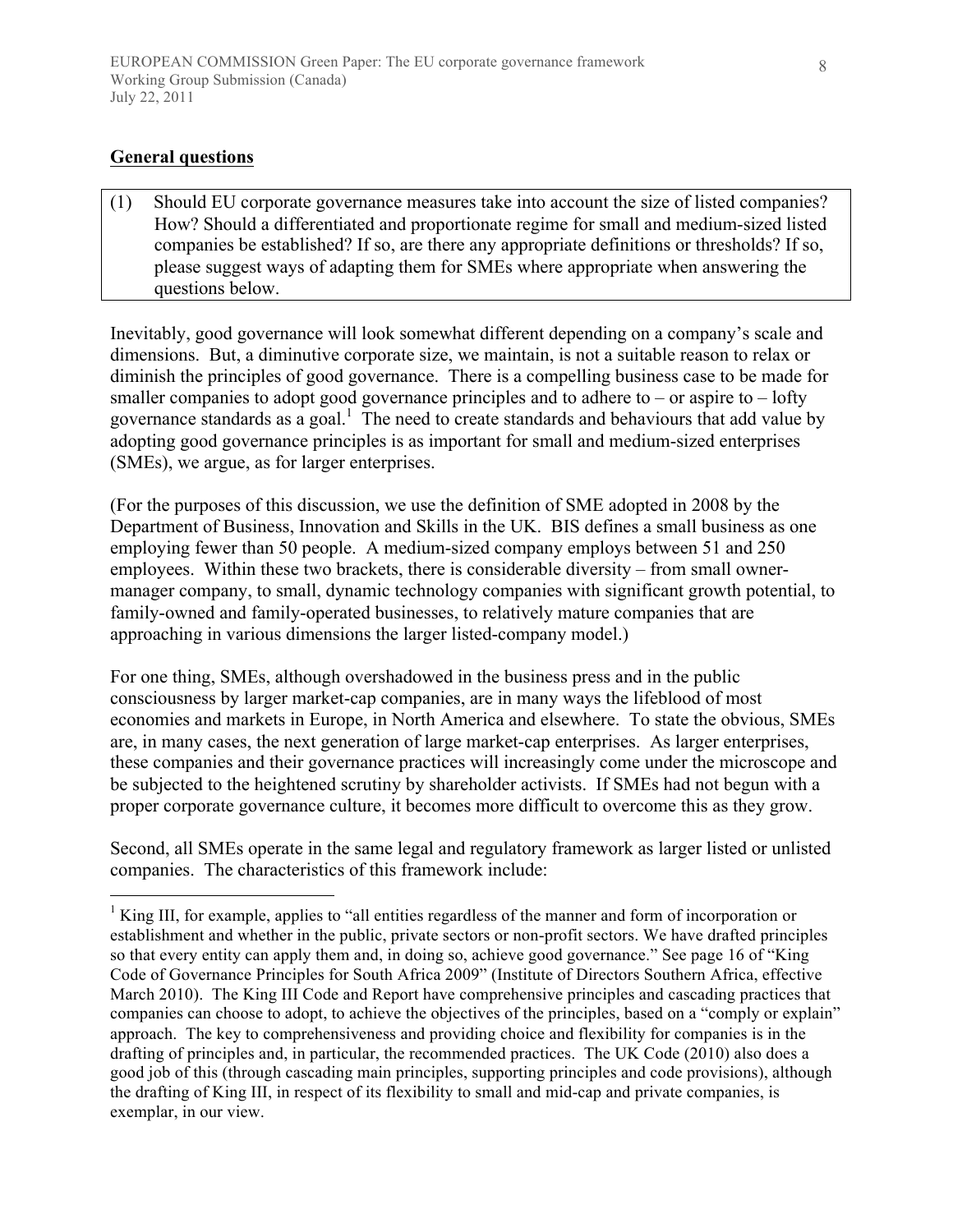- i. Separate legal status independent from its shareholders;
- ii. A constitution comprising (among other things) by-laws;
- iii. A code of directors' duties including a requirement to promote the success of the company for the benefit of its members as a whole;
- iv. Legal and common law provisions relating to health and safety, the environment, employment and tax;
- v. Maintaining proper records including books of account and financial statements; and
- vi. Filing annual returns with company regulators.

Corporate theorists – at least the modern ones – will dissect a corporate enterprise, regardless of size, into a varied assemblage of stakeholders including, among others, employees, creditors, suppliers, community groups, etc. Given the similar legal and regulatory frameworks, SMEs should, in our view, be subjected to the same governance standards as those for larger companies.

Third, at the risk of making an overly broad generalization, SMEs are more likely to suffer from a lack of governance infrastructure, a lack of financial sophistication, and an absence of experienced and disciplined board members. Investors in SMEs cannot rely on the institutional activists such as Institutional Shareholder Services Inc. (ISS) – who police rigorously the marketplace of larger enterprises to ensure proper disclosure, adequate financial controls, and anti-fraud and anti-corruption protections – to be vigilant and to monitor the periodic filings of SMEs. Maintaining strong governance requirements remains, therefore, part of the essential investor protection for investors in SMEs.

The Securities and Exchange Commission (SEC) has facilitated the offering process for large market-cap offerors – referred to as WKSIs or well-known seasoned issuers – by issuing Rule 405 under the *Securities Act of 1933* for companies with a market cap generally in excess of US\$700m. Interestingly, the governance provisions of the *Sarbanes-Oxley Act of 2002* or the *Dodd-Frank Wall Street Reform & Consumer Protection Act of 2010* have not been relaxed by the SEC in favour of WKSIs or any other high-quality issuers. In fact, the internal control over financial reporting set out in Rule 404 of the *Sarbanes-Oxley Act* and the requirement of preparing and filing attestation reports have proven to be expensive and burdensome for issuers of all sizes to comply with – although, declining recently relative to revenues – and have driven a significant number of New York Stock Exchange registrants – large and small – to de-register from the Exchange.

Faced with questionable investment opportunities such as Sino-Forest Corporation (a commercial forest plantation operator in China), investors, in our view, need the support and protection offered by tough governance provisions. Core governance principles are essential to the integrity of and public confidence in the capital markets; so much so that they must, in our view, be applied uniformly to all listed companies – including SMEs.

One countervailing argument in favour of a differentiated corporate governance regime is the disproportionate financial burden faced by smaller companies on designing and implementing suitable governance practices. The issue is one of fairness. Crippling costs associated with the design and implementation of governance measures will swiftly snuff out the entrepreneurial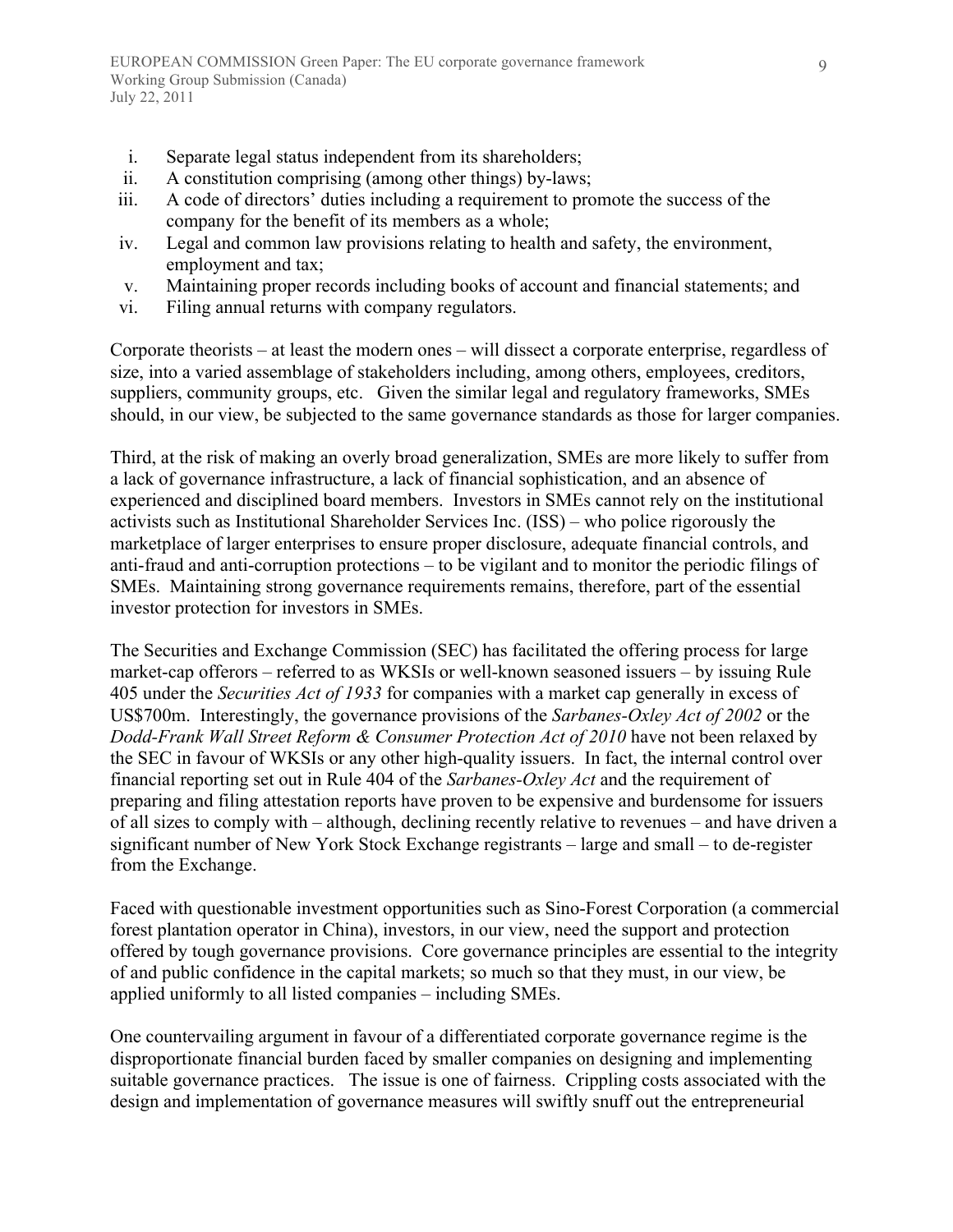spirit among the officers and boards of many small companies. While not advocating a return to a regulatory "Wild West," adherents to this argument do want to encourage and nurture a healthy entrepreneurial environment. Such proponents view the imposition of burdensome governance standards on all companies as an impediment to SMEs seeking listings as a capital markets option.

*Alternative Investment Market companies.* The UK is a jurisdiction with a two-tier system of governance principles and standards with the Alternative Investment Market (AIM) frequently described as "lightly" regulated by the London Stock Exchange as compared with the more "tightly" regulated main market.<sup>2</sup> Recent governance surveys by PricewaterhouseCoopers and others have concluded that the record of AIM companies on governance issues is "patchy."<sup>3</sup> In our view, this is unacceptable. Like Cadbury, Hampel and Higgs, our starting point is that "high standards of corporate governance are as important for smaller listed companies as for listed ones. All public companies, irrespective of size, have obligations to their owners."<sup>4</sup>

*OCA Code*. In 2010, the Quoted Companies Alliance promulgated a set of Corporate Governance Guidelines for Smaller Quoted Companies (QCA Code).<sup>5</sup> The key underpinnings of the QCA Code include transparency and trust between boards and shareholders, constructive and active engagement between shareholders and company boards, and high quality communications by boards. The QCA Code also acknowledges that each company has its own set of circumstances – robust corporate governance processes need to be tailored accordingly.

The 12 essential guidelines of the QCA Code are worth paraphrasing at some length:

**1. Structure and process.** The company should design the most appropriate governance plan, given its corporate culture, size and business complexity. Clarity on plans to fulfil its objectives should be a hallmark of the governance framework.

**2. Responsibility and accountability.** Where does responsibility lie for the management of the company and the achievement of key tasks? The board has a collective responsibility for the long-term success of the company. The roles of the Chair and CEO should not be filled by the same individual.

**3. Board balance and size.** Board size must be driven by efficiency of operation. A minimum of two independent non-executive directors. The board should not be dominated by one person or group of people.

<sup>2</sup> See, e.g., Mellor, John, *Practical Corporate Governance For Smaller Quoted Companies and Private Companies* (Bristol: Jordans, 2008), at page 29.

<sup>3</sup> *Ibid*. at page 38.

<sup>&</sup>lt;sup>4</sup> Higgs, Derek, "Review of the role and effectiveness of non-executive directors" (UK Department of Trade and Treasury, January 2003) at page 71.

<sup>&</sup>lt;sup>5</sup> The Quoted Companies Alliance, "Corporate Governance Guidelines for Smaller Quoted Companies" (September 2010), available at QCA: <http://www.theqca.com/shop/guides/26706/corporate-governanceguidelines-for-smaller-quoted-companies-september-2010.thtml>.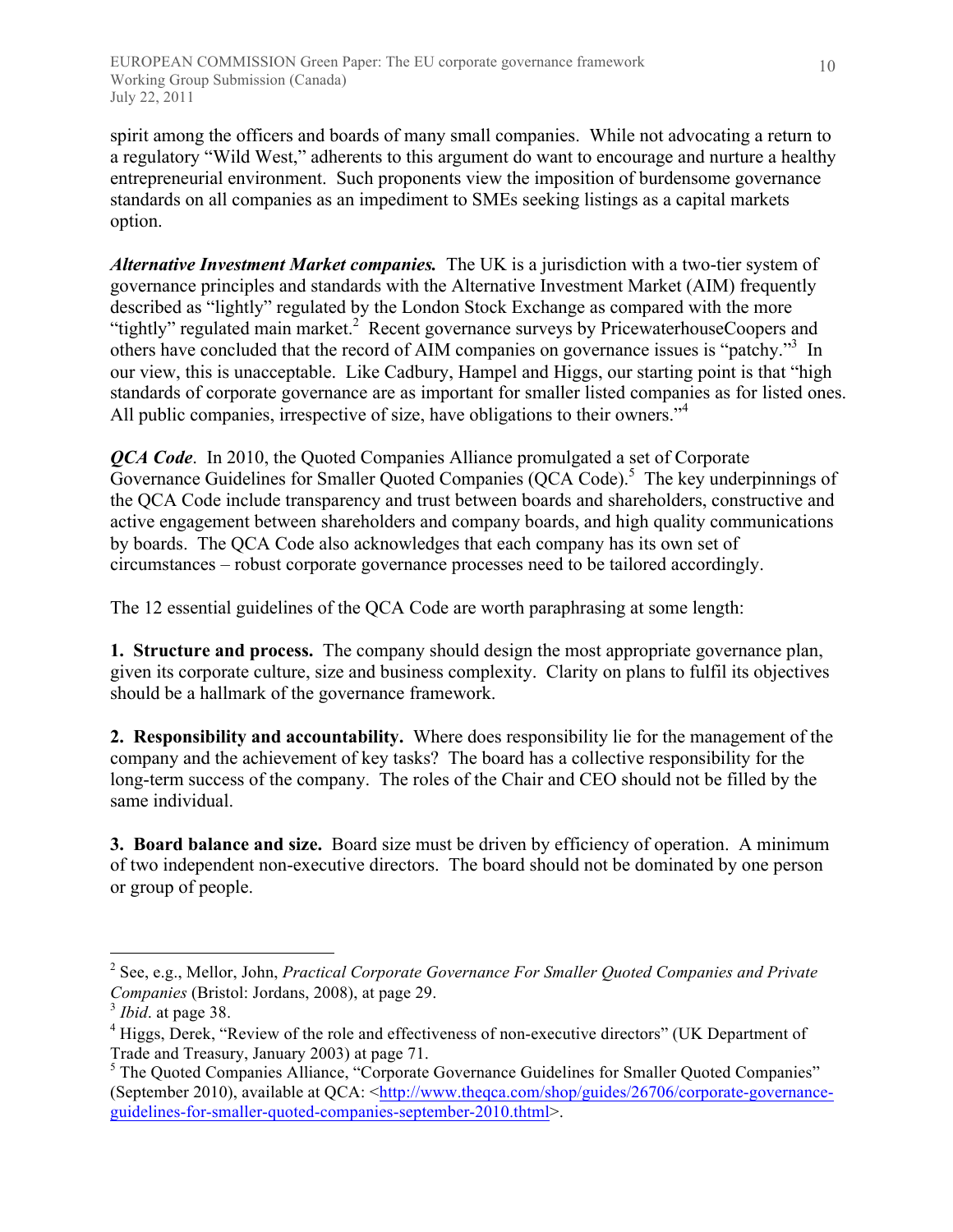**4. Board skills and capabilities.** A balance of functional and sector skills. Board committee members (audit, remuneration and nomination) should have the "necessary character, skills and knowledge."

**5. Performance and development.** Periodic performance evaluation of board, board committees and individual directors. Induction and succession should be tied to these evaluations. Update the skill-set analysis of board members. Periodic renewal of board members.

**6. Information and support.** Accurate, sufficient, timely and clear information for the board and board committees. Access to external advice when necessary.

**7. Cost-effective and value-added.** Costs related to governance are offset by value-added benefits for the company. How has this value been added? Key performance indicators (KPIs) aligned with strategy. Feedback through regular meetings between shareholders and directors.

**8. Vision and strategy.** Shared vision. Timetable. Steps to achieve vision. The vision and direction must be well communicated, both internally and externally.

**9. Risk management and internal control**. Board is responsible for maintaining a sound system of risk management and internal control. Define and communicate the company's risk appetite and how it manages its key risks. Balance between risk management and entrepreneurship. Remuneration policy tied to company objectives whilst encouraging behaviour that is consistent with risk profile of the company.

**10. Shareholders' needs and objectives**. Dialogue between shareholders and the board. Vested interests vs. the common good of all shareholders.

**11. Investor relations and communications**. A communication and reporting framework between the board and shareholders.

**12. Stakeholder and social responsibilities**. Good corporate governance is tied to corporate social responsibility (CSR). Management of social and environmental opportunities and risks. A proactive CSR program, as an integral part of company strategy, can help achieve long-term value and reduce risks.

# *Our recommendation:*

We do not accept the suggestion for the EU corporate governance code to have a differentiated or multi-tier structure with selected governance provisions only applying to companies above a specified size threshold. We do not believe that corporate governance provisions can be prioritized, with some governance provisions falling into the universal bucket of corporate governance measures applicable to all listed companies and other provisions being relaxed or eliminated for SMEs. We do not agree that the difficulties or challenges in applying corporate provisions across the range of structures, sectors, characteristics and sizes of companies are insurmountable. And, we do suggest that a line-drawing exercise between SMEs and larger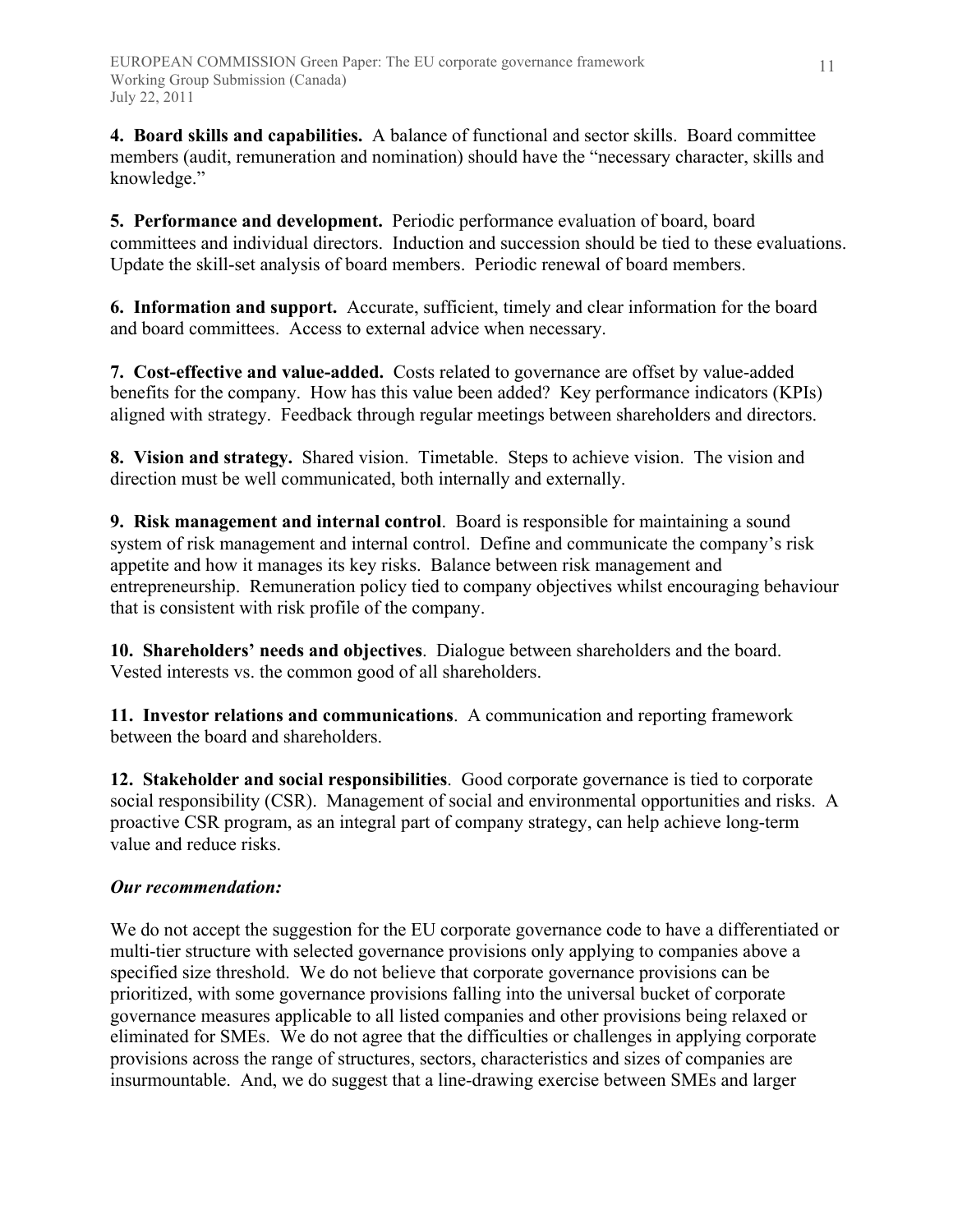enterprises for corporate governance reasons is so perilous and fraught with complexities and second-guessing that it should be avoided at all cost.

Bottom line, the need for a uniform architecture of governance provisions is paramount. Investors and other stakeholders must be able to expect basic governance provisions in all listed companies including SMEs.

Our single concession to smaller listed enterprises is to provide limited flexibility through a "comply or explain" governance model. In our view, companies – including SMEs – should be able to explain and justify non-compliance with any aspect of the governance code that is uncomfortably burdensome or non-compatible with the company's prevailing circumstances.

(2) Should any corporate governance measures be taken at EU level for unlisted companies? Should the EU focus on promoting development and application of voluntary codes for non-listed companies?

Whether one uses the terminology "close corporation," or "private corporation" or "unlisted corporation" or "non-listed corporation," governance of the closely held enterprise will differ significantly from governance of other corporate entities. In all cases, the unlisted company will exhibit one or more of the following characteristics: (i) share ownership is evidenced only by certificated securities held by no more than a specified number of holders or record; (ii) all of the company stock is subject to some restriction on transfer; and (iii) no public offering of company shares is permitted.

How are governance standards and principles different for a non-listed company as compared with standards and principles for listed companies? We offer some examples.

First, under the Delaware corporate statute, stockholders of a close corporation holding a majority of the stock of the company can, in certain circumstances, agree in writing to restrict the discretion or power of the board of directors to manage the business and affairs of the enterprise – and such an agreement is not invalid simply because it restricts directorial discretion. In these circumstances, the directors are relieved of liability "for managerial acts or omissions ... to the extent and so long as the discretion or powers of the board in its management of corporate affairs is controlled by such agreement."

Similarly, the Delaware corporate statute permits the charter document of a close corporation to provide that the "business of the corporation shall be managed by the stockholders ... rather than by a board of directors." This language effectively supplants the role of the board in corporate management. In this case, the stockholders are deemed to be directors and assume the directorial liabilities accordingly.

Thus, Delaware corporate statute law allows owners of a close corporation to vary the ordinary role of directors in corporate governance.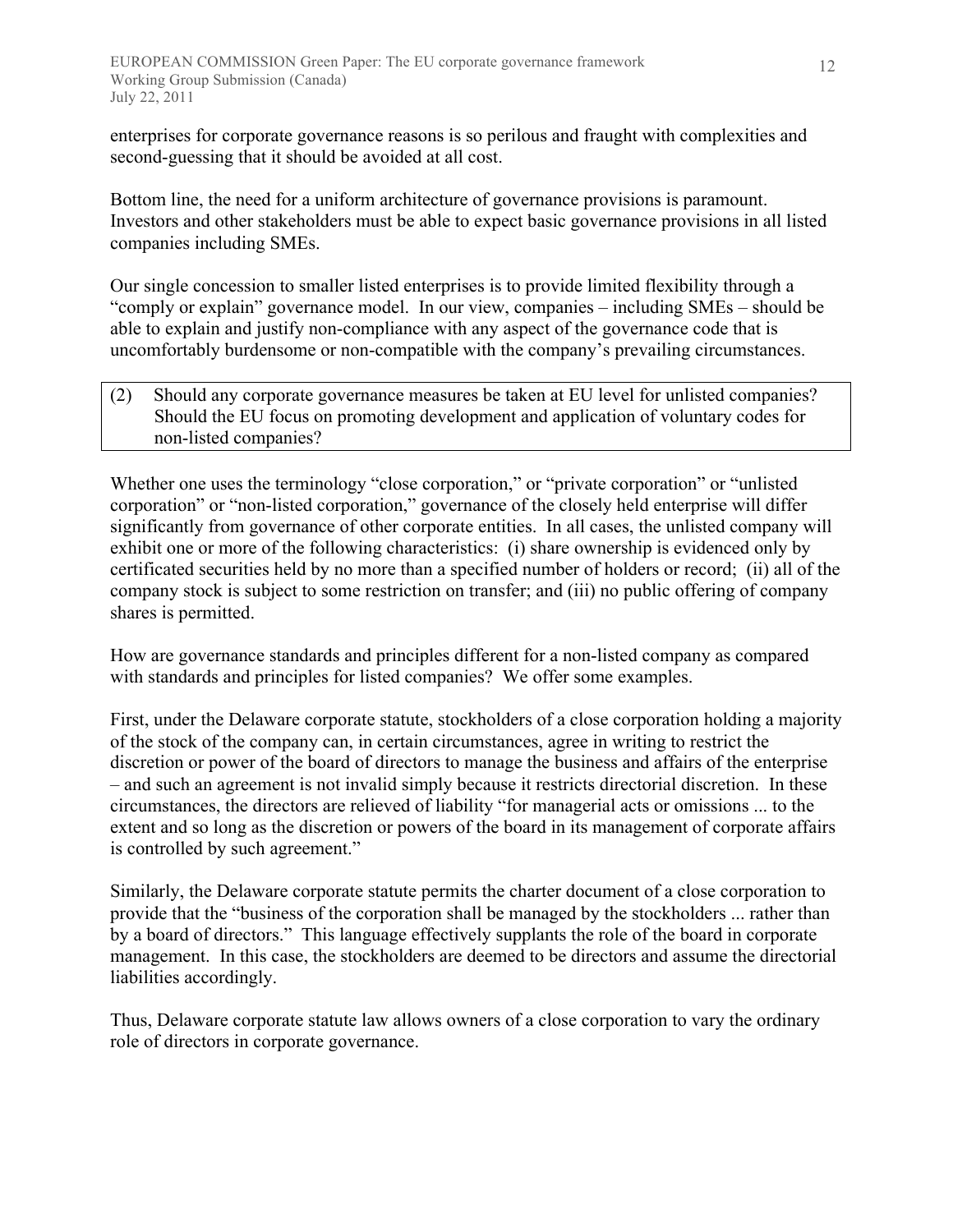What corporate governance measures should be introduced for unlisted companies? What should be the governance priorities for unlisted companies that want to improve operational and financial performance through better governance?

The diversity of unlisted companies ensures that there will be no "one size fits all" governance solution or approach for unlisted companies.

*ecoDa Governance Principles.* A set of governance guidelines has recently been promulgated by the European Confederation of Directors' Associations (ecoDa).<sup>6</sup> Under the title *Corporate Governance Guidance and Principles for Unlisted Companies in Europe*, ecoDa stresses that good corporate guidance for unlisted companies is not primarily focused on the relationship between boards and external shareholders as is the case with listed companies. Nor is it focused on box-ticking and regulatory compliance with rules and regulations. Rather, good governance for unlisted companies is centred on building a framework of company processes and attitudes that add value to the business, as well as building reputation and profile and ensuring long-term sustainability and success.

Before reviewing the 14 ecoDa principles of good guidance, it is worth noting that shareholders of unlisted companies have a limited ability to sell their ownership stakes. An absence of liquidity dictates that shareholders are committed in most instances to remaining an investor in the company for the medium- to long-term. Investors' dependence on good governance in unlisted companies is, thus, heightened.

The 14 ecoDa corporate governance principles for unlisted companies are as follows:

- 1. Shareholders should establish robust constitutional and governance frameworks for the company in its charter documents.
- 2. Every company should strive to populate its board with effective directors. The directors are collectively responsible for the long-term success of the company, including the crafting and implementation of the company's strategic plan. A placeholder on the path to an effective (and independent) board might be the launch of an advisory board.
- 3. The size and composition of the board should reflect the scale and complexity of the company's operations.
- 4. The board should meet with sufficient frequency to discharge fully its duties. Board members must be supplied in a timely manner with appropriate information, reports and data.

<sup>&</sup>lt;sup>6</sup> European Confederation of Directors' Associations (ecoDa), "Corporate Governance Guidance and Principles for Unlisted Companies in Europe" (March 2010), available at ecoDa: <www.ecoda.org/docs/ECODA\_WEB.pdf*>.*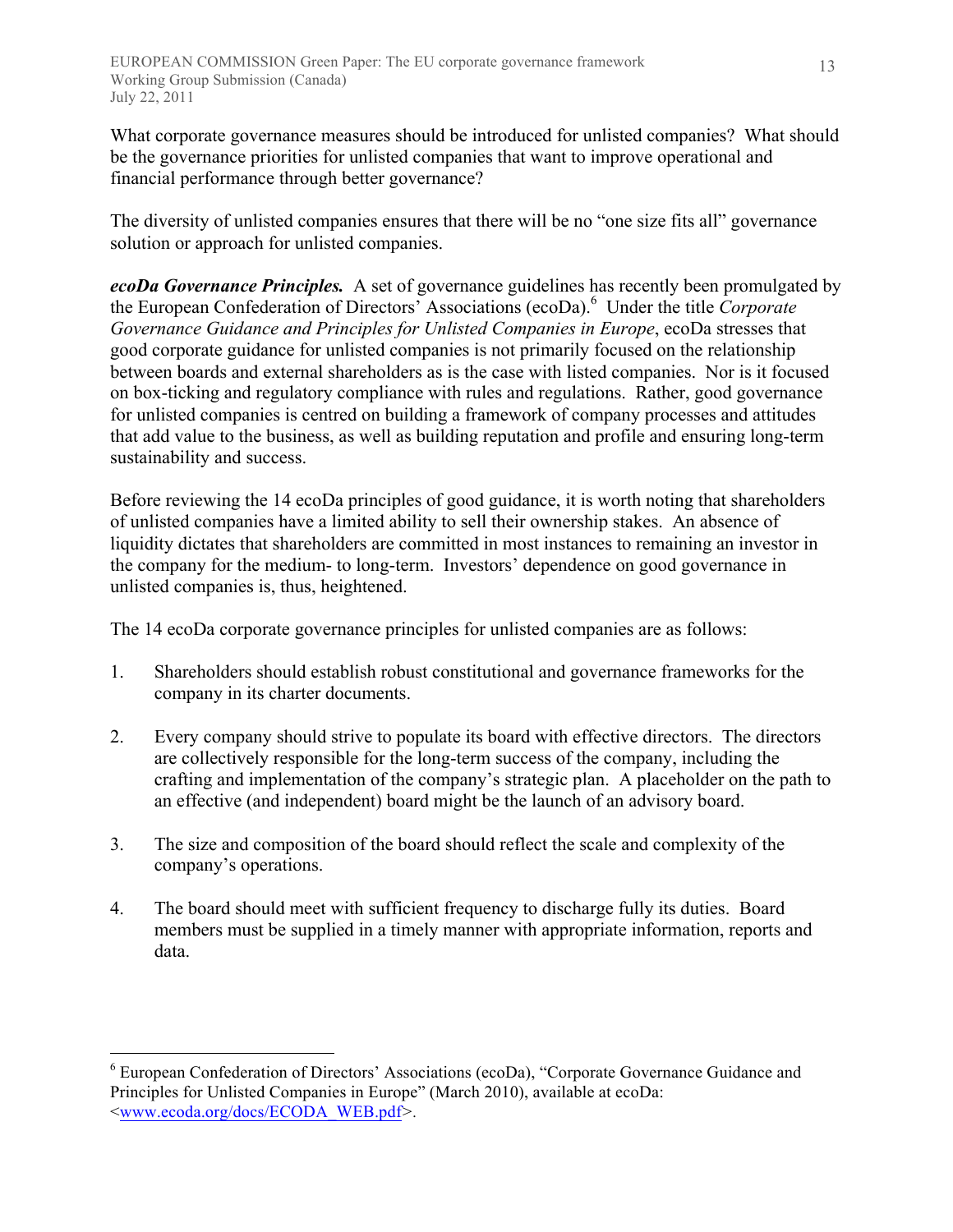- 5. Levels of remuneration should be sufficient to attract, retain and motivate management and directors of the quality required to achieve the targeted results and performance for the company.
- 6. The board is responsible for risk management and should maintain an effective framework of internal controls to safeguard shareholders' investment, the company's assets and the company's reputation and future prospects.
- 7. There should be an ongoing board/shareholders dialogue based on a mutual understanding of company objectives. The board assumes the responsibility for ensuring that a satisfactory dialogue with shareholders takes place. The board should be mindful that all shareholders be treated equally.
- 8. All directors should undergo detailed orientation or induction on joining the board. Directors must regularly update and refresh their governance skills and company/industry knowledge.
- 9. Family-controlled companies should establish governance mechanisms that promote coordination and mutual understanding among family members. The relationship between family governance and corporate governance must be coordinated.
- 10. There should be a demarcation between the running of the board and the running of the business. That is, the Chair and the CEO should be two separate individuals. No one individual should have unfettered powers of decision.
- 11. The aggregation of director skill-sets on a board will vary depending on regulatory requirements and business norms. All boards should include members with a sufficient mix of appropriate competencies and experiences. No single person (or small group of individuals) should dominate the board's discussion or decision-making.
- 12. The board should establish appropriate board committees to allow for a more effective discharge of its duties.
- 13. Periodically, the board should undertake a rigorous appraisal/evaluation of its own performance and that of each individual director.
- 14. The board should present a balanced and coherent assessment of the company's position and prospects for external stakeholders. The board should design a suitable program of stakeholder engagement and activism.

# *Our recommendation:*

Our view is that the governance issues faced by unlisted companies have been relatively neglected to date by governance commentators and experts. This neglect should be remedied immediately by adopting the 14 governance principles promulgated by ecoDa. Above all, though, the essence of the closely held enterprise – its vision, its mission, and its values – is what matters.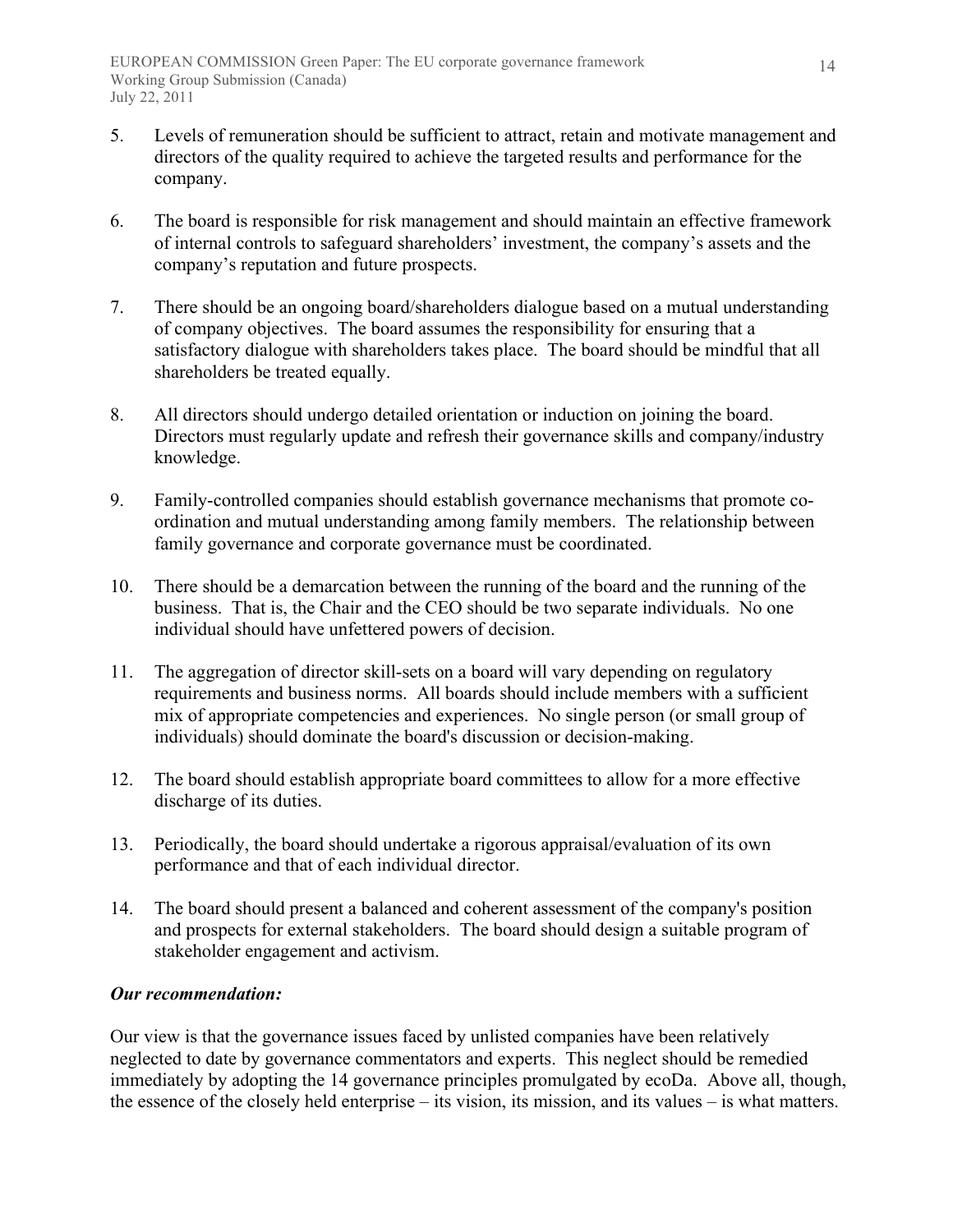The detailed governance framework for unlisted companies, in our view, should be firm and transparent without being stifling or burdensome. Indeed, the ecoDa governance principles and the related guidance stress that a firm's governance framework should be implemented in a way that is both proportionate and realistic. And it should evolve over the company's business and operational lifecycle. 7

# **Boards of Directors**

(3) Should the EU seek to ensure that the functions and duties of the chairperson of the board of directors and the chief executive officer are clearly divided?

The EU should take reasonable steps to ensure that the functions and duties of the chairperson of the board of directors and the CEO are clearly divided. The rationale for this division of duties is the conflict of interest if a CEO is accountable to a board led by him- or herself.

The division of the functions and duties of a "non-executive" chairperson (Green Paper, p. 5) from those of a CEO, however, is inadequate to ensure the *independence* of this chairperson.<sup>8</sup> The chairperson should be independent from management of the company; of any "dominant or controlling shareholder" of the company (Green Paper, p. 11); and of any other relationship or association that could be reasonably perceived to compromise this independence. The basis of this independence of the chairperson should be affirmatively determined, published, and readily accessible by investors and other key stakeholders.

The identities, functions and duties of the chairperson of the board of directors, of the chairperson of each principal committee of the board, and of the CEO and the most senior financial officer (CFO) should be published and accessible in the form of clear position descriptions. These position descriptions should delineate roles, responsibilities, accountabilities and competencies required for each role, together with competencies and other attributes possessed by the incumbents to the positions. The EU should consider providing guidance or descriptors to ensure that these position descriptions are sufficiently detailed and complete and not boilerplate in nature.

These position descriptions should form the basis of the appointment, performance assessment and succession planning. Position descriptions for the board and committee chairs and the CEO are quite common in Canada, since publication of National Policy  $58-201$ ,  $9$  and good examples can be found at the Canadian Imperial Bank of Commerce and Cameco Corporation (bank and natural resource company, respectively). $^{10}$ 

<sup>7</sup> See, e.g., Bain, Neville, and Barker, Roger, *The Effective Board* (London: Kogan, 2010), at page 155. <sup>8</sup> See Leblanc, Richard, and Pick, Katharina, "Separation of Chair and CEO Roles: Importance of Industry

Knowledge, Leadership Skills & Attention to Board Process," in press, Conference Board (New York, August 2011 expected).

 $9$  See section 3.5 of "National Policy 58-201: Corporate Governance Guidelines," available online: Ontario Securities Commission <http://www.osc.gov.on.ca/en/SecuritiesLaw\_rule\_20050617\_58-201 corp-gov-guidelines.jsp>.

<sup>&</sup>lt;sup>10</sup> See, e.g., Mandate of the President and CEO, Chair of the Board and Committee Chair, available online at the Canadian Imperial Bank of Commerce: <https://www.cibc.com/ca/inside-cibc/governance/board-ofdirectors/mandates.html>; and Chair's Role and CEO's Role, available online at Cameco Corp.: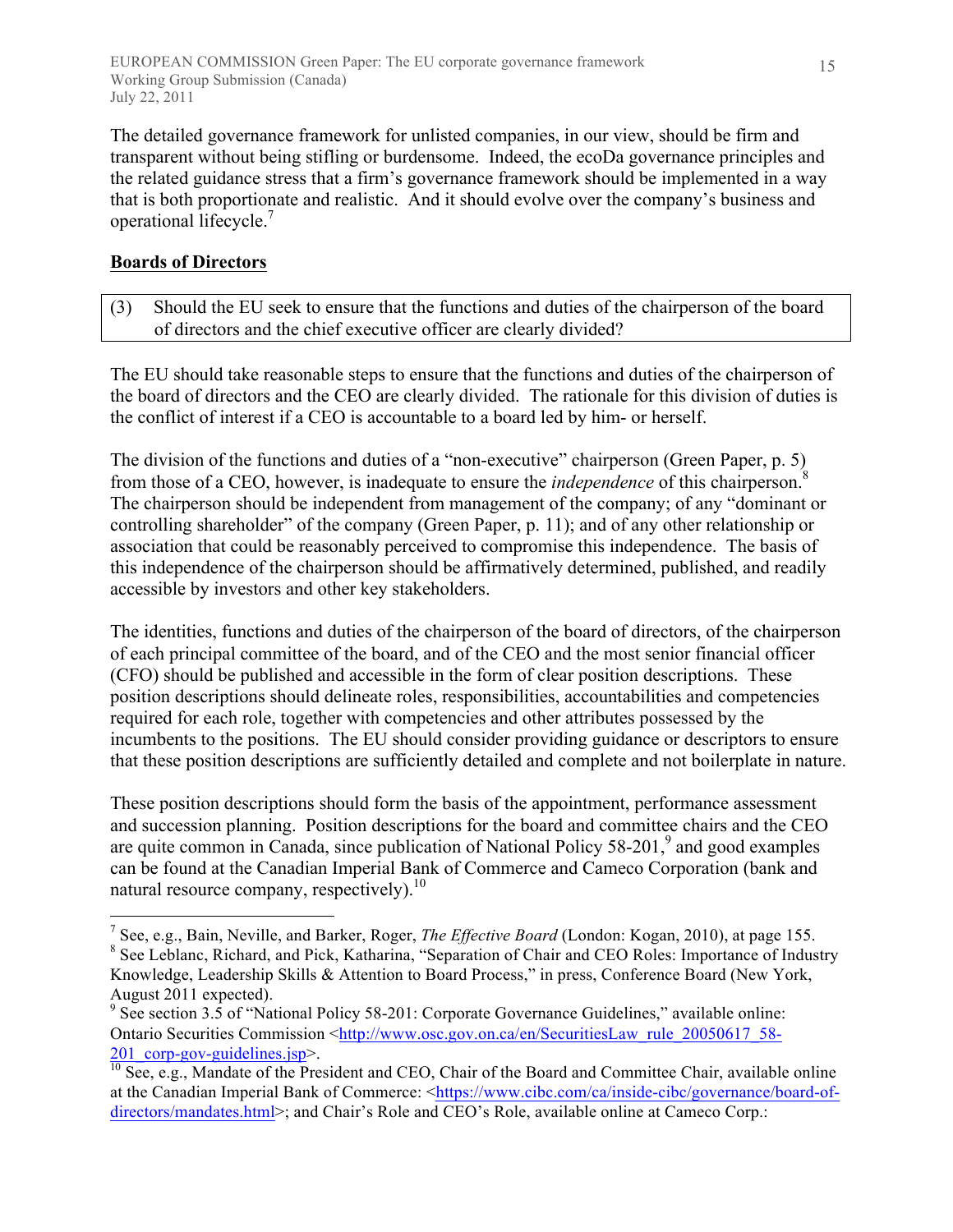(4) Should recruitment policies be more specific about the profile of directors, including the chairman, to ensure that they have the right skills and that the board is suitably diverse? If so, how could that be best achieved and at what level of governance, i.e. at national, EU or international level?

Recruitment policies should be more specific about the profile of directors, including the chairman, to ensure that boards have the right skills and are suitably diverse. This objective can be achieved by the following recommendations:

The skills, knowledge, experience and attributes possessed by individual directors should be published and accessible in the form of a "competency" or "skills" matrix, wherein competencies of the board as a whole should possess are listed, defined, revised as necessary, and the number of directors possessing varying degrees of various competencies are affirmatively determined and validated.

A definition for competency: "synthesized from the suggestions of several hundred HR experts at a Johannesburg conference, is 'a cluster of related knowledge, skills and attitudes that affect a major part of one's job (a role or responsibility), that correlates with performance on the job, that can be measured against well-accepted standards, and that can be improved via training and development."<sup>11</sup>

Two examples of a director competency matrix follow, from Nexen Inc. and BHP Billiton, for illustrative purposes: $12$ 

<http://www.cameco.com/responsibility/governance/chairs\_role/> and

<http://www.cameco.com/responsibility/governance/ceos\_role/>, respectively.

 $12$  Available online at Nexen Inc.:

<u>.</u>

<sup>&</sup>lt;sup>11</sup> Parry, Scott B., "Just What Is a Competency? (And Why Should You Care?)," Training, June 1998, pages 58-64, quoted within Leblanc, Richard, letter to the SEC, "Request for Comment – File No. S7-13- 09, Proxy Disclosure Enhancements," July 13, 2009.

<sup>&</sup>lt;http://www.nexeninc.com/en/Governance/BoardofDirectors/AreasofExpertise.aspx>; and at page 133 of "Section 5 Corporate Governance Statement 2010," available online at BHP Billiton: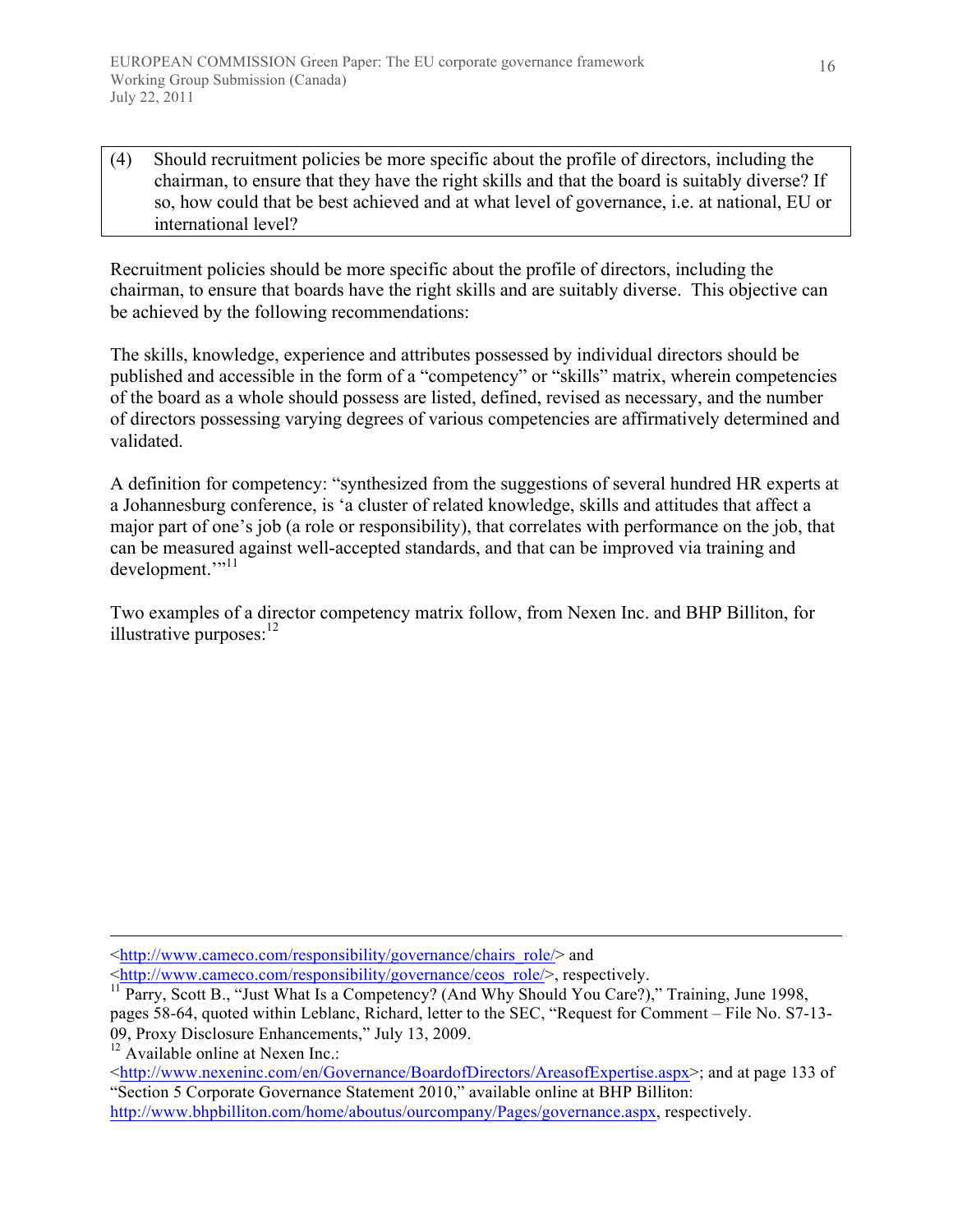### This example is from Nexen Inc:

Directors use the skills matrix to review and self-assess their skills each year. The results are used to enhance the development of the board, assist in the recruiting process and identify potential areas for training or education. Directors indicate their expertise level in each area according to:

- 1. no or limited application;
- 2. basic application-some limited experience or knowledge in the area, but not at a senior executive level and/or not in the oil and gas industry;
- 3. skilled application-significant operational or functional experience or knowledge in the area, but not at a senior executive level; and
- 4 expert application-senior executive experience in function, role or knowledge area.

The areas of expertise set out in the nominee directors' biographies are those areas in which they are most skilled. Directors' qualifications and experience as they relate to the areas of expertise can be found in Experience and Qualifications.

Specific Skills / Experience Description

#### Strategic Insight / Leading Growth

Experience driving strategic insight and direction to encourage innovation and conceptualize key trends to continuously challenge the organization to sharpen its vision while achieving significant growth.

# Number of Nominee Directors with Skilled or Expert Application: 12

#### International

Experience working in an organization with global operations and a thorough understanding of different cultural, political and regulatory requirements.

# Number of Nominee Directors with Skilled or Expert Application: 10

### CEO / Senior Officer

Experience working as a ceo or senior officer of a large public company or major organization. Number of Nominee Directors with Skilled or Expert Application: 12

#### Exploration

Experience in a major upstream or integrated exploration and production company and a strong knowledge of reservoir assessment and exploration and production techniques. may have formal education in geology, geophysics or engineering.

# Number of Nominee Directors with Skilled or Expert Application: 6

#### Human Resource Management

Experience in and a thorough understanding of succession planning, talent development and retention and compensation programs, including executive compensation

Number of Nominee Directors with Skilled or Expert Application: 11

### Oil and Gas

Experience in the oil and gas industry and a strong knowledge of markets, competitors, financial performance, conventional and unconventional business issues, regulatory requirements, technology and reserves

# Number of Nominee Directors with Skilled or Expert Application: 8

### Board

Experience as a board or committee member of a major organization with a current governance mindset.

### Number of Nominee Directors with Skilled or Expert Application: 12

#### **Financial Acumen**

Experience in financial accounting and reporting, and corporate finance, especially with respect to debt and equity markets, understanding of internal financial controls, and ability to assess the application of international Financial reporting standards and/or canadian or u.s. generally accepted accounting principles

#### Number of Nominee Directors with Skilled or Expert Application: 9

#### Sustainable Business Practices

Experience in and a thorough understanding of industry regulations, public policy and the fostering of a corporate culture related to health, safety, environment and social responsibility and other constituents of sound sustainable development practices and reporting and their application to corporate success

#### Number of Nominee Directors with Skilled or Expert Application: 11

#### Public Policy/corporate Relations

Experience in or a strong understanding of the workings of government and public policy, including but not limited to the legal and regulatory environments where Nexen is or may be active. may include experience in or a thorough understanding of communication and media perspectives

### Number of Nominee Directors with Skilled or Expert Application: 11 Marketing

Experience in or a strong understanding of the energy marketing industry and a strong knowledge of Nexen's strategy, markets, competitors, financials, operational issues and regulatory concerns Number of Nominee Directors with Skilled or Expert Application: 4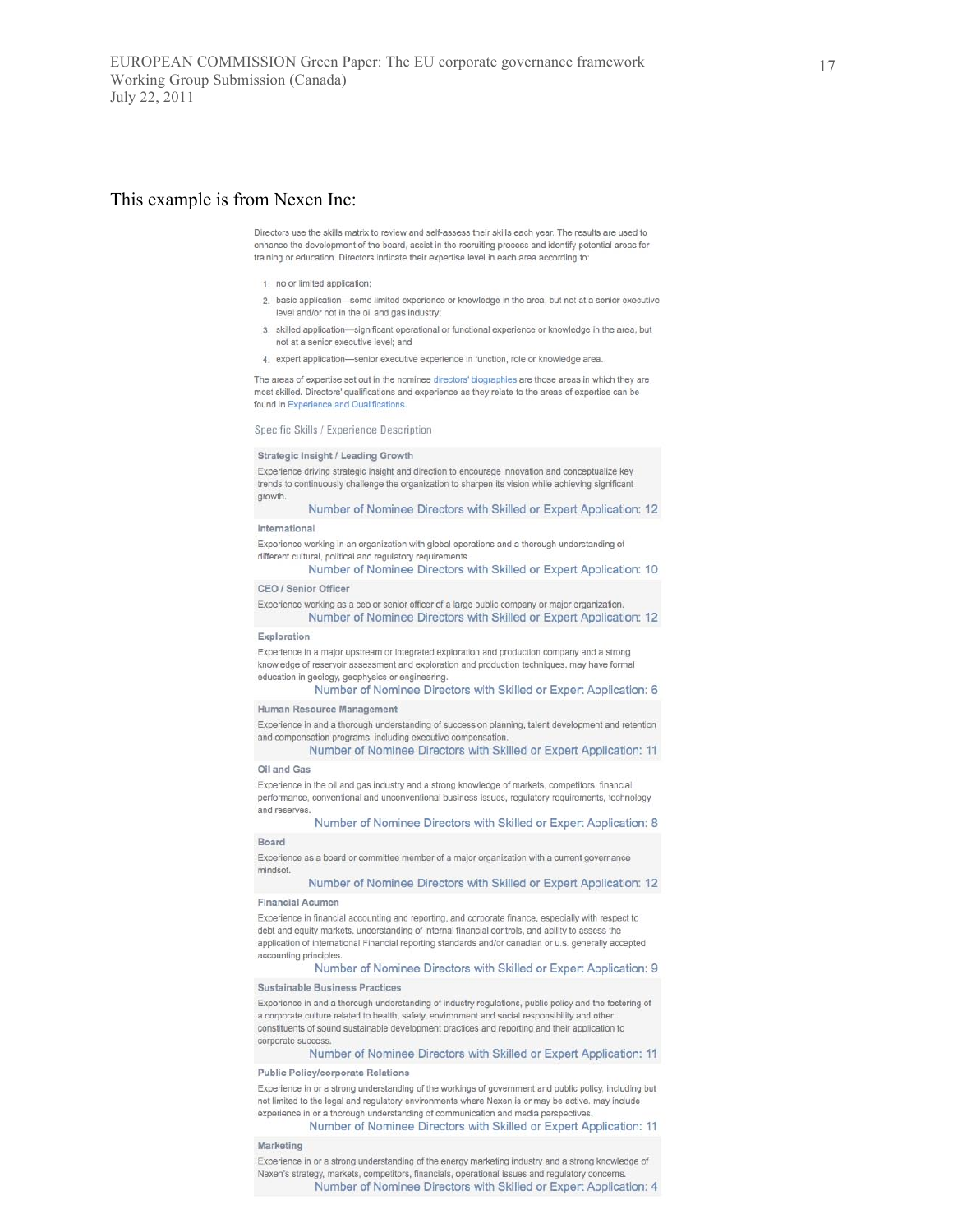# This example is from BHP Billiton Limited:

### 5.3.3 Skills, knowledge, experience and attributes of Directors continued

| <b>Skills and experience</b>                                                                                                                                                                                                                                       | Board        | Risk and<br>Audit | Nomination  | Remuneration | Sustainability |
|--------------------------------------------------------------------------------------------------------------------------------------------------------------------------------------------------------------------------------------------------------------------|--------------|-------------------|-------------|--------------|----------------|
| Managing and leading<br>Sustainable success in business at a very senior level in<br>a successful career.                                                                                                                                                          | 10 Directors | 2 Directors       | 3 Directors | 4 Directors  | 3 Directors    |
| <b>Global experience</b><br>Senior management or equivalent experience in multiple global<br>locations, exposed to a range of political, cultural, regulatory<br>and business environments.                                                                        | 11 Directors | 3 Directors       | 3 Directors | 4 Directors  | 3 Directors    |
| Governance<br>Commitment to the highest standards of governance, including<br>experience with a major organisation, which is subject to rigorous<br>governance standards and an ability to assess the effectiveness<br>of senior management.                       | 11 Directors | 3 Directors       | 3 Directors | 3 Directors  | 3 Directors    |
| Strategy<br>Track record of developing and implementing a successful strategy,<br>including appropriately probing and challenging management<br>on the delivery of agreed strategic planning objectives.                                                           | 11 Directors | 3 Directors       | 3 Directors | 4 Directors  | 3 Directors    |
| Financial acumen<br>Senior executive or equivalent experience in financial accounting<br>and reporting, corporate finance and internal financial controls,<br>including an ability to probe the adequacies of financial and<br>risk controls.                      | 11 Directors | 3 Directors       | 3 Directors | 4 Directors  | 3 Directors    |
| Capital projects<br>Experience working in an industry with projects involving<br>large-scale capital outlays and long-term investment horizons.                                                                                                                    | 9 Directors  | 2 Directors       | 3 Directors | 3 Directors  | 3 Directors    |
| Health, safety and environment<br>Experience related to workplace health, safety, environment<br>and social responsibility with a major corporation.                                                                                                               | 10 Directors | 3 Directors       | 3 Directors | 3 Directors  | 3 Directors    |
| Remuneration<br>Board remuneration committee membership or management<br>experience in relation to remuneration, including incentive<br>programs and pensions/superannuation and the legislation<br>and contractual framework governing remuneration.              | 11 Directors | 3 Directors       | 3 Directors | 4 Directors  | 3 Directors    |
| Mining<br>Senior executive experience in a large mining organisation<br>combined with an understanding of the Group's corporate<br>objective to create long-term value for shareholders through<br>the discovery, development and conversion of natural resources. | 5 Directors  | 1 Director        | 0 Directors | 1 Director   | 2 Directors    |
| Oil and gas<br>Senior executive experience in the oil and gas industry, including<br>in-depth knowledge of the Group's strategy, markets, competitors,<br>operational issues, technology and regulatory concerns.                                                  | 5 Directors  | 1 Director        | 2 Directors | 3 Directors  | 1 Director     |
| Marketing<br>Senior executive experience in marketing and a detailed<br>understanding of the Group's corporate objective to create<br>long-term value for shareholders through the provision<br>of innovative customer and market-focused solutions.               | 9 Directors  | 1 Director        | 3 Directors | 4 Directors  | 3 Directors    |
| Public policy<br>Experience in public and regulatory policy, including how<br>it affects corporations.                                                                                                                                                             | 10 Directors | 2 Directors       | 3 Directors | 4 Directors  | 3 Directors    |
| <b>Total directors</b>                                                                                                                                                                                                                                             | 11 Directors | 3 Directors       | 3 Directors | 4 Directors  | 3 Directors    |

### **Director qualifications**



● Business/Finance, 5 Directors<br>● Engineering and Science, 2 Directors<br>● Science, 2 Directors<br>● Engineering, 2 Directors

### **Non-executive Director locations**



• US, 3 Directors<br>• Australia, 4 Directors<br>• UK, 1 Director<br>• South Africa, 1 Director<br>• Hong Kong, 1 Director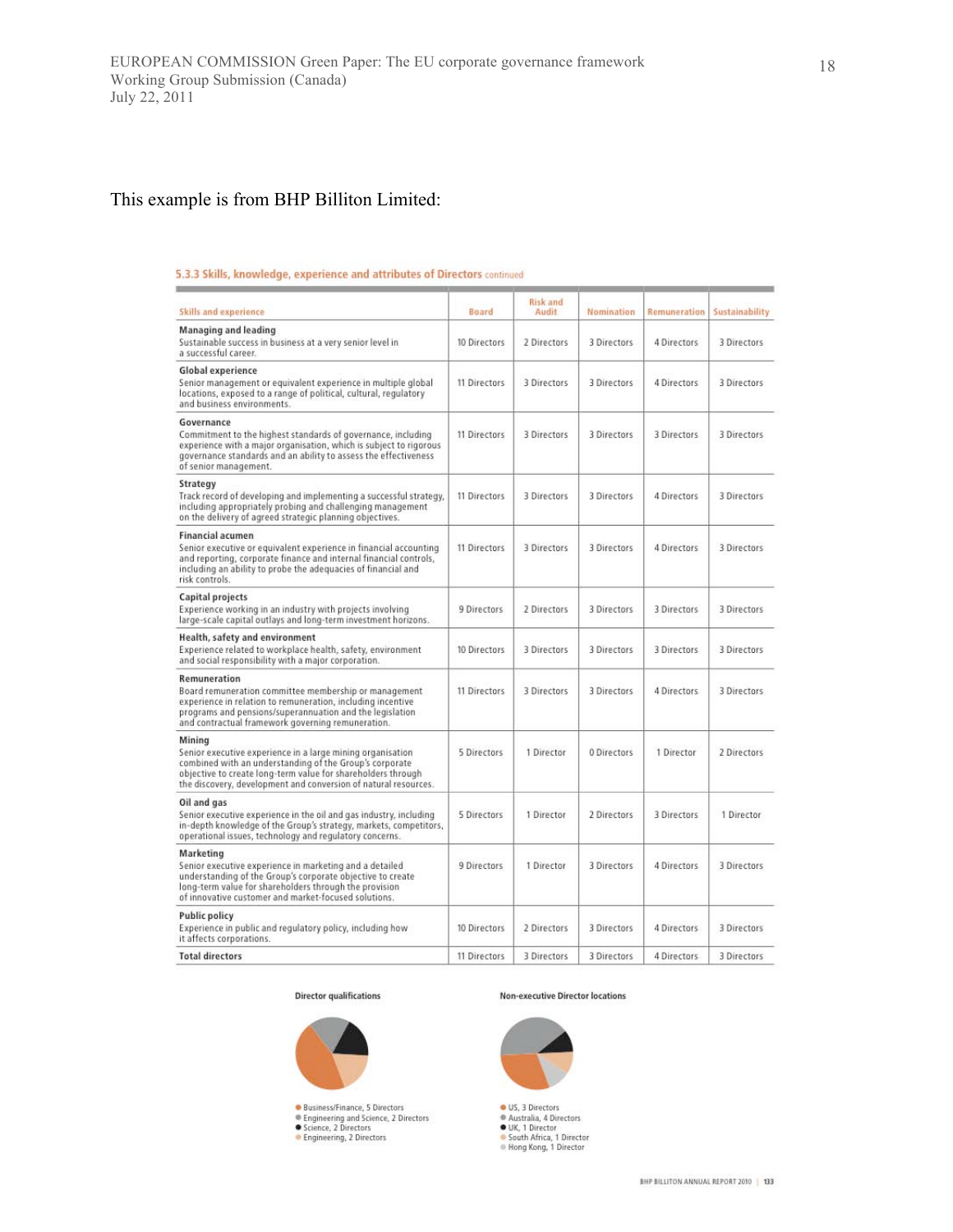The results of the competency matrix assessment (see above two examples from Nexen Inc. and BHP Billiton) is intended to result in a gap analysis and a profile for the nomination of prospective directors; inform the committee rotation and retirement of incumbent directors; and be utilized in identifying prospective directors for membership on the board.

# **Director Profile**

In becoming more specific about the profile of directors, as per the Green Paper question #4 above, best practice is that director background should be published and accessible (including on the company website), including independence and the basis of determination, age, tenure, domicile, meeting attendance, compensation (all forms, including cash, shareholdings and stockrelated instruments, on a director-by-director basis), committee chairship and membership (as applicable), educational activities, other directorships, and individual areas of expertise, for each director. This disclosure should be clear, complete, current, accurate, understandable, and use updated website technology and design.

Desired attributes possessed by directors should also be published. These attributes may include accountability; independent-mindedness; business judgment; communication skills; teamwork; commitment; and analytical abilities.<sup>13</sup> A position description for individual directors should also be developed, published and regularly revised.

The National Policy 58-201 is explicit concerning the importance of qualities of directors and determination of the board dynamic: "Attention should also be paid to the personality and other qualities of each director, as these may ultimately determine the boardroom dynamic."<sup>14</sup>

# **Board Chair Profile**

For the board chairperson, two important competencies would include leadership skills and industry knowledge.15 Others would include independence, integrity, holding others to account, and coaching and development.

# **Ensuring Board Diversity**

<sup>&</sup>lt;sup>13</sup> These attributes may be affirmed and published, e.g., "All of our board members have these...," which limits the utility of such a statement. Directors may possess these attributes to varying degrees, and such possession contributes to individual effectiveness and overall board dynamics. These attributes and director behaviours should therefore comprise part of a competency matrix, and be assessed for prospective and incumbent directors.

<sup>&</sup>lt;sup>14</sup> See "National Policy 58-201 Corporate Governance Guidelines," available online, supra note 9, <http://www.osc.gov.on.ca/en/SecuritiesLaw\_rule\_20050617\_58-201\_corp-gov-guidelines.jsp>, at 3.12 (B). See also Chapter 8: Director Behavioral Types, within *Inside the Boardroom*, by Leblanc, Richard, and Gillies, James (Toronto: Wiley, 2005).

<sup>&</sup>lt;sup>15</sup> See, e.g., Recommendation 8 within "A review of corporate governance in UK banks and other financial industry entities," Walker et al., 26 November 2009, at page 60. See also Section A: Leadership, within the UK Corporate Governance Code, June 2010, at pp. 9-11.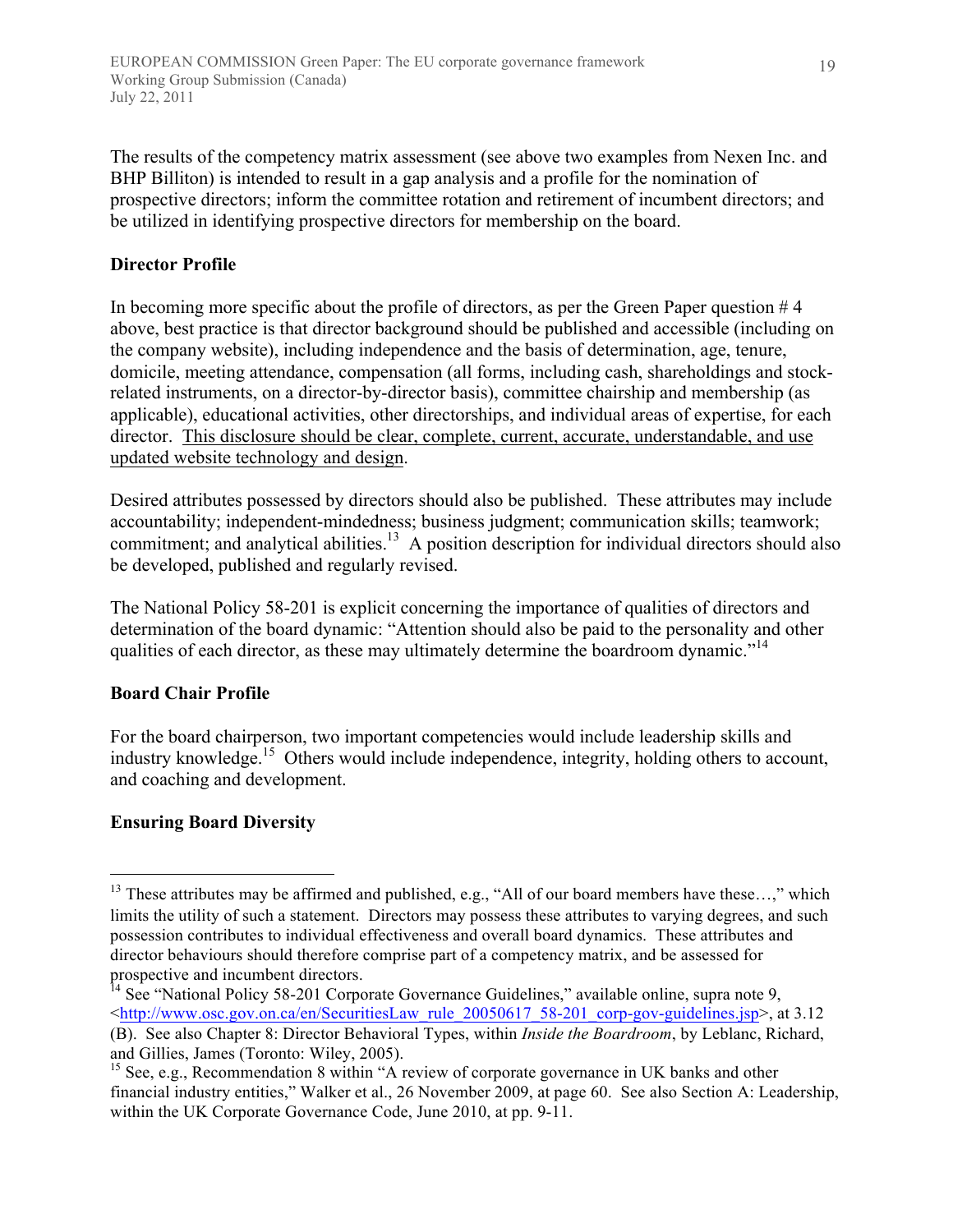The foregoing recommendations, in respect of director (and chair) profile and competencies, may be implemented at the national, EU or international levels of governance. These recommendations may *not*, however, necessarily ensure that a board is suitably diverse, depending on how "competency" and "diversity" are defined, treated and made transparent by the board to stakeholders. We address diversity explicitly in question 5 that follows, and gender diversity in particular, in question 6. However, diversity is introduced and addressed in this question, given the definition and positioning of diversity within a director competency matrix and an overall director profile.

The strong desire for executive experience – and in particular, CEO and C-suite operating experience – as part of a board makeup, could have the undesired effect of systemically discriminating against women and minorities.

Therefore, some boards have chosen to accord primacy to diversity considerations explicitly, in the form of designated groupings for individuals (e.g., women, visible/racial minorities, Aboriginal Peoples and persons with disabilities, as a Canadian example) within a competency matrix.

Second, some boards have exercised care in defining competencies (such as different forms of leadership, market knowledge, board experience and functional capabilities) with a view to being inclusive and not unintentionally disadvantaging prospective directors, but still draw on the bestqualified directors to lead the company.<sup>16</sup>

Some forms of diversity – for example professional diversity and gender diversity, as identified in the Green Paper – may transcend nation state boundaries (e.g., financial acumen and women, as examples from the Green Paper). There are, however, nuances – such as industries that have been, and still are, male-dominant (mining or heavy industry, for instance); whereas other industries have made somewhat greater progress towards achieving (but certainly far from reaching) desired gender parity (e.g., financial services or consumer products industries) at board and senior management levels. Companies may operate in certain languages, milieus and jurisdictions, and doing so may affect the need for international diversity (the third type of diversity identified in the Green Paper). Therefore the talent pools (or the supply of directors) and the needs (or the demand for directors) may not be equal or generalizable across industries and jurisdictions. Therefore diversity considerations (in all of its forms<sup>17</sup>) should address this reality.

 $16$  For example, "Enterprise Leadership" as a competency could have sub-competencies of CEO/GM of large organization; CEO/GM of small organization; Other Experience with Small/Medium Organization; Active Professional; Volunteer/Community Organization; Leading/Managing Growth; and Experience "Under Fire."

<sup>&</sup>lt;sup>17</sup> We use the example above of women, visible/racial minorities, Aboriginal Peoples and persons with disabilities, as examples of designated diversity groupings. The Green Paper speaks to (in this order) professional diversity, international diversity and gender diversity. Diversity groupings may also include, in no particular order, age (explicitly identified in Australia), socio-economic diversity, sexual orientation and military service.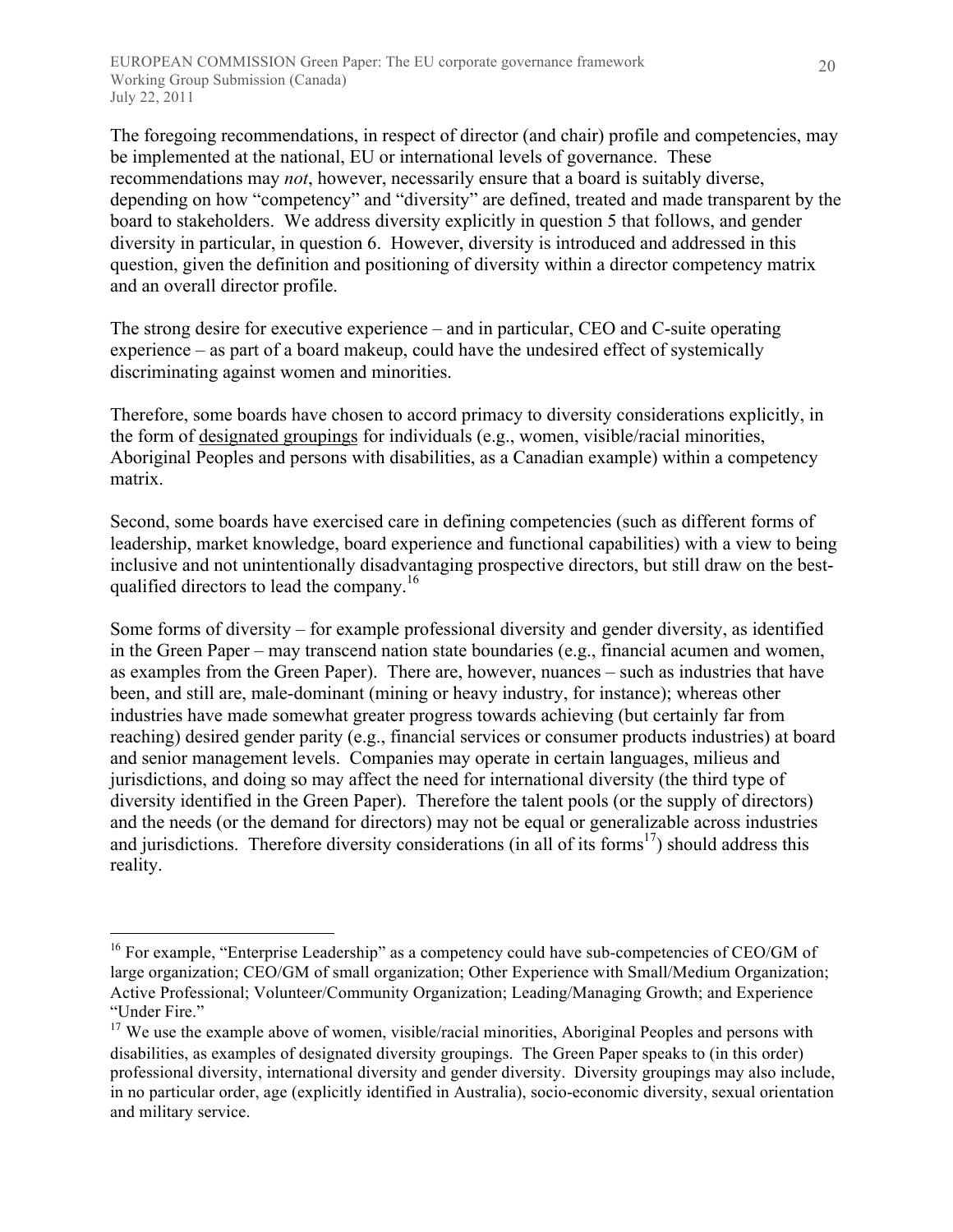# (5) Should listed companies be required to disclose whether they have a diversity policy and, if so, describe its objectives and main content and regularly report on progress?

Board diversity has been at the forefront of societal debates as it is recognized that there are systemic barriers preventing equal opportunity and a belief that diverse boards may produce more effective decision-making and mitigate groupthink within boardrooms in the aftermath of the global financial crisis.

Arguments for greater diversity in boardroom representation have been explored following two approaches. The first is based on economic arguments and considers that firms who fail to select the most able candidates damage their financial performance.<sup>18</sup> The latter rests upon a moral viewpoint, arguing that it is wrong for women to be excluded from corporate boards on the grounds of gender. While research cannot clearly prove or disclaim the financial benefits of greater diversity for all firms,  $19$  the moral case has gained attention and is seen as sufficient to drive change. Such being the case, we recommend companies be legally required to ensure a better gender balance on boards.

There are different approaches to increase the representation of women on boards: coercive measures via government intervention as initiated by Norway in 2002, or a more liberal approach that relies on voluntary corporate commitment, such as is seen in North America. An interesting alternative "report or explain" model was recently put in place by the Australian Securities Exchange's Corporate Governance Council urging companies to disclose:

- i. The measurable gender diversity objectives set;
- ii. The progress towards achieving them; and
- iii. The proportion of women within the board and senior management.

Companies are not required to commit to these diversity measures, but they are required to explain their decision in their annual report. While it is too early to assess the full impact of the Australian model, since the changes were announced, women have gone from 5% of new board appointments to  $27\%$ <sup>20</sup>

The main objective of a diversity policy is, first and foremost, to compel directors and senior officers (at the very least) to reflect on their position with regards to diversity of board and senior

 $18$  For example, excessive compensation has also been tied to the absence of cultural diversity in the boardroom. See Malsch, B., Tremblay, M. S. and Gendron, Y. (2011), "Sense-making in compensation committees: a cultural theory perspective," in. Université Laval.

<sup>&</sup>lt;sup>19</sup> For example, other benefits to gender-diverse boards that some studies have identified include higher attendance, enhanced monitoring roles, and a greater propensity to replace poorly performing CEOs. See Leblanc, R., "A Fact-Based Approach to Boardroom Diversity," Director Journal (March 2011) Institute of Corporate Directors, Issue 154 at p. 8. Second, diversity policies for board members have been suggested as one way of tackling problems and rejecting the groupthink that may have contributed to the challenges we face. See Ernst and Young (2009), "Groundbreakers. Using the strength of women to rebuild the world economy."

<sup>&</sup>lt;sup>20</sup> Available online, BIS: <http://www.bis.gov.uk/assets/biscore/business-law/docs/w/11-745-women-onboards.pdf>.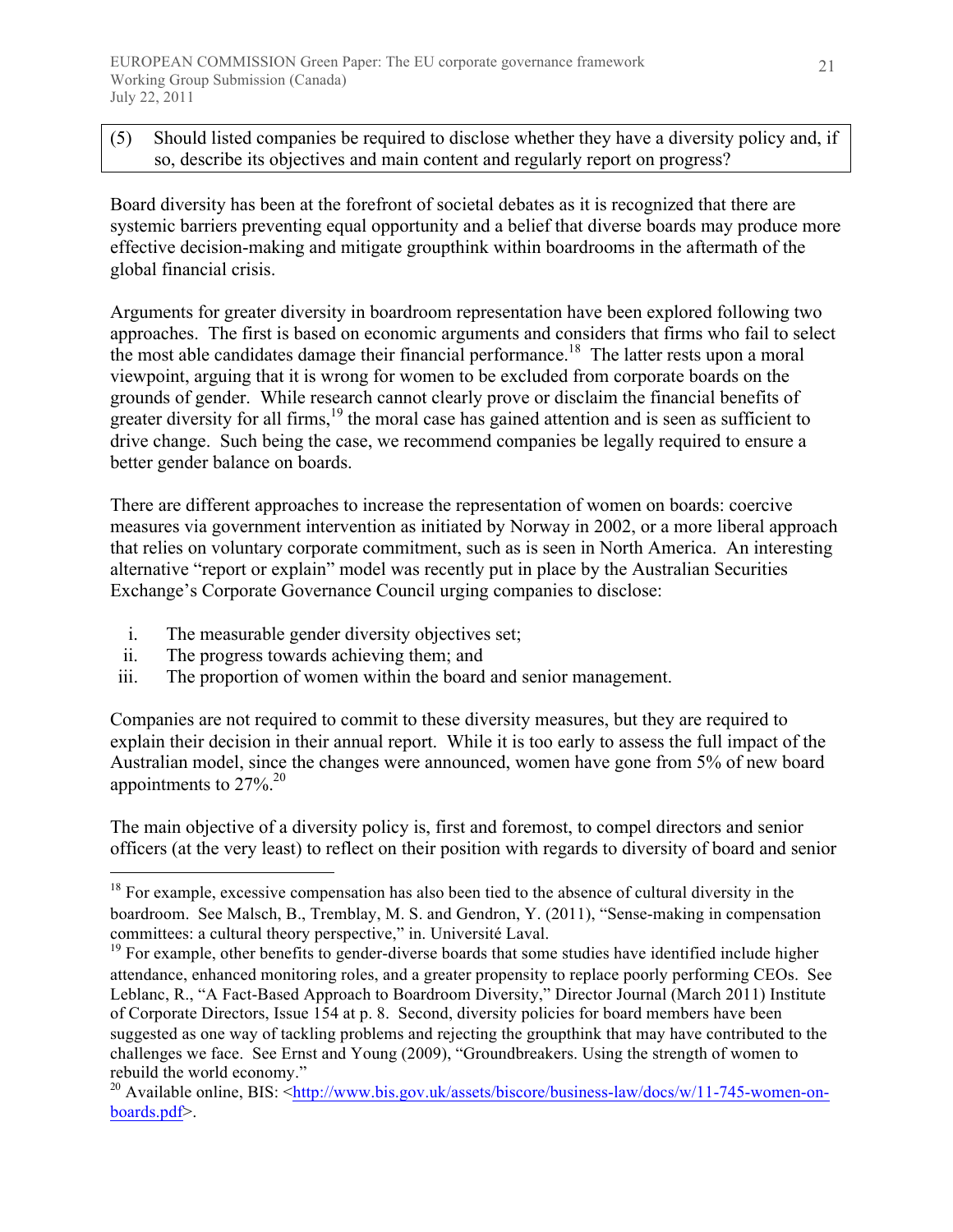management membership, and then to inform stakeholders on their chosen objectives and their progression.

In our opinion, the European Commission should go beyond the US model adopted in late  $2009<sup>21</sup>$ by the Securities and Exchange Commission, whereby companies are required to disclose: (i) whether, and if so how, a nominating committee considers diversity in identifying nominees for director; (ii) whether a company has a policy with regard to the consideration of diversity, in identifying director nominees; and (iii) how this policy is implemented and its effectiveness is assessed. While it is too early to evaluate the impact of this US directive, in our view, there is too much ambiguity in the interpretation and possible application of this directive.<sup>22</sup>

The advantage of the Australian model lies in its clarity and measurability. Australia defines diversity to mean include "gender, age, ethnicity and cultural background."<sup>23</sup> However, failure to comply in both the US and Australia does not appear to result in regulatory penalties or delisting.<sup>24</sup> It seems reliance on resulting bad press and investor and other stakeholder scrutiny following failure to report was deemed sufficient. On this point, we feel the European Commission should incorporate penalties/sanctions to give diversity disclosure regulation traction and in the hopes of avoiding the ultimate solution of gender quotas, which have the advantage of quickly transforming gender in boardrooms, as has been the case in Norway; however, this most extreme option is often greeted with much opposition.

<sup>&</sup>lt;sup>21</sup> Available online, SEC:  $\langle$ http://www.sec.gov/rules/final/2009/33-9089.pdf>.

<sup>&</sup>lt;sup>22</sup> See, e.g., Luis A. Aguilar, "Speech by SEC Commissioner: Diversity in the Boardroom is Important and, Unfortunately, Still Rare" (Speech at the SAIS Center for Transatlantic Relations Closing the Gender Gap: Global Perspectives on Women in the Boardroom, Washington, D.C., 16 September 2010). Available online, SEC: <http://www.sec.gov/news/speech/2010/spch091610laa.htm>:

<sup>&</sup>quot;Unfortunately, while some companies provided useful information in the spirit of the SEC rule, **many other companies provided only abstract disclosure** — often times limiting their disclosure to a brief statement indicating diversity was something considered as part of an informal policy. Many companies did **not include any discussion of any concrete steps taken to give real meaning to its efforts to create a diverse board.** By leaving out the steps taken and how those efforts are evaluated, these companies fail to provide investors with useful information, and it deprives investors of information they have demanded. I have asked our staff to follow up with some of these companies and I expect this disclosure to improve." [emphasis added].

<sup>&</sup>lt;sup>23</sup> "Corporate Governance Principles and Recommendations with 2010 Amendments,"  $2^{nd}$  ed. (ASX Corporate Governance Council), Recommendation 3.2, Commentary: "Diversity includes, but is not limited to, gender, age, ethnicity and cultural background." at p. 24 of 49, available online: ASX: <http://www.asxgroup.com.au/media/PDFs/cg\_principles\_recommendations\_with\_2010\_amendments.pdf  $>$  See also, "Diversity – resources for listed entities," available online: ASX: <http://www.asxgroup.com.au/diversity-resources.htm>.

 $^{24}$  In the US, failure to disclose at all may result in a comment letter for which the company has 10 days to reply. See, e.g., letter from the SEC to Republic Airways Holdings Inc., dated 24 September 2010, at page 1: "Please confirm that in future filings you will disclose whether, and if so how, you consider diversity in identifying nominees for director. Refer to Item 407(c)(2)(vi) of Regulation S-K. …" It is not known if a failure to respond, in respect of this diversity disclosure requirement, could ultimately result in de-listing.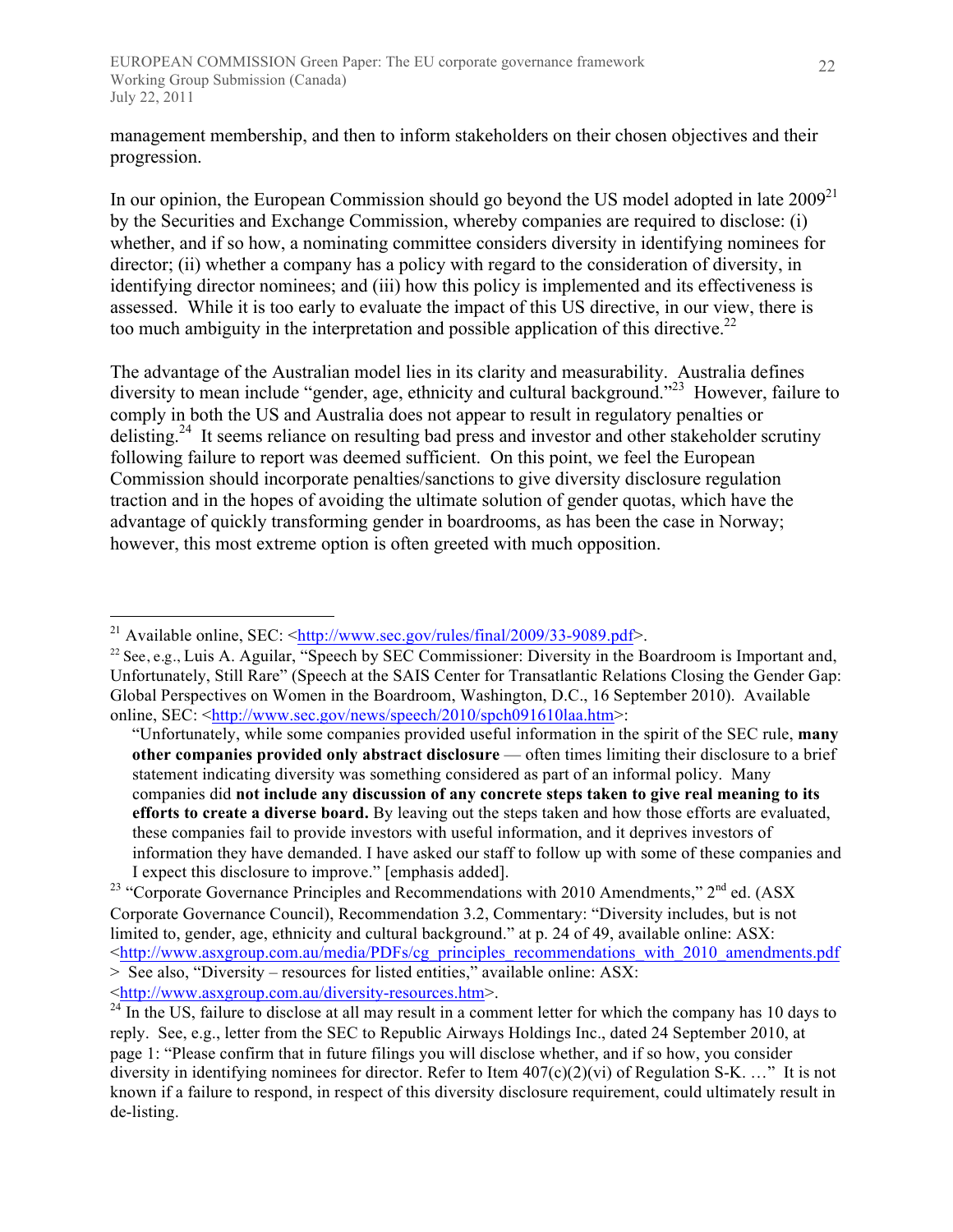# (6) Should listed companies be required to ensure a better gender balance on boards? If so, how?

Legislators, advocates and academics have long followed board composition, including the slow advancement of women onto corporate boards despite four decades of equal opportunity policies.25At the current rate, it is estimated that it will take more than 70 years to achieve gender balance boardrooms in Canada, for example.

Regulatory approaches to board diversity range from rules requiring disclosure of diversity plans by boards, with "diversity" itself sometimes undefined by the regulator (as in the United States, established in 2010), to hard gender quotas. Such quotas range from 20% to 40% (in jurisdictions such, Norway, France, Spain, Belgium and Iceland).

The recent Canadian experience, which includes the defeat of Senate Bill-206 mandating a 50% quota on boards, illustrates the highly controversial nature of quotas. However the voluntary corporate commitment measures adopted in the US are not likely to yield significant results. Therefore, we recommend a middle approach based on the Australian regulation, which defines diversity and requires that measureable targets be set in order to assess objectives and evaluate progress. The hope is that what gets measured gets done.

However, women have concerns about the need for appointments to be seen to be made on merit. Therefore a 30% to 40% target strikes a sensible balance to achieve better representation without tokenism.26 We also recommend that these targets include a timeline and that they be accompanied by greater transparency in recruitment processes that could range from public posting of board positions to detailed description of the mix of skills each board member brings to the table (see question 4 above).

(7) Do you believe there should be a measure at EU level limiting the number of mandates a non-executive director may hold? If so, how should it be formulated?

*Duty of care.* To state the blindingly obvious, a cornerstone principle undergirding all governance codes is that directors must dedicate sufficient time to fulfil their duties as board members. This basic duty is referred to as the "duty of care" (or the "duty of attention.")

As the name implies, the "duty of care" involves the concern, attention, skill, devotion, involvement, commitment and diligence that directors are expected to exercise in discharging their duties. The duty of care is a common law doctrine – that is, one created by judges and judicial decisions or opinions – although many jurisdictions have codified the essential elements of the duty.

<sup>&</sup>lt;sup>25</sup> Terjesen, S., Sealy, R. and Singh, V. (2009), "Women Directors on Corporate Boards: A Review and Research Agenda," Corporate Governance: An International Review, Vol. 17 No. 3, at pages 320-337. <sup>26</sup> McKinsey&Company (2008). "Room at the top: Women and success in UK business." Report written by Meaney. M., Devillard-Hoellinger,S., & Denari, A.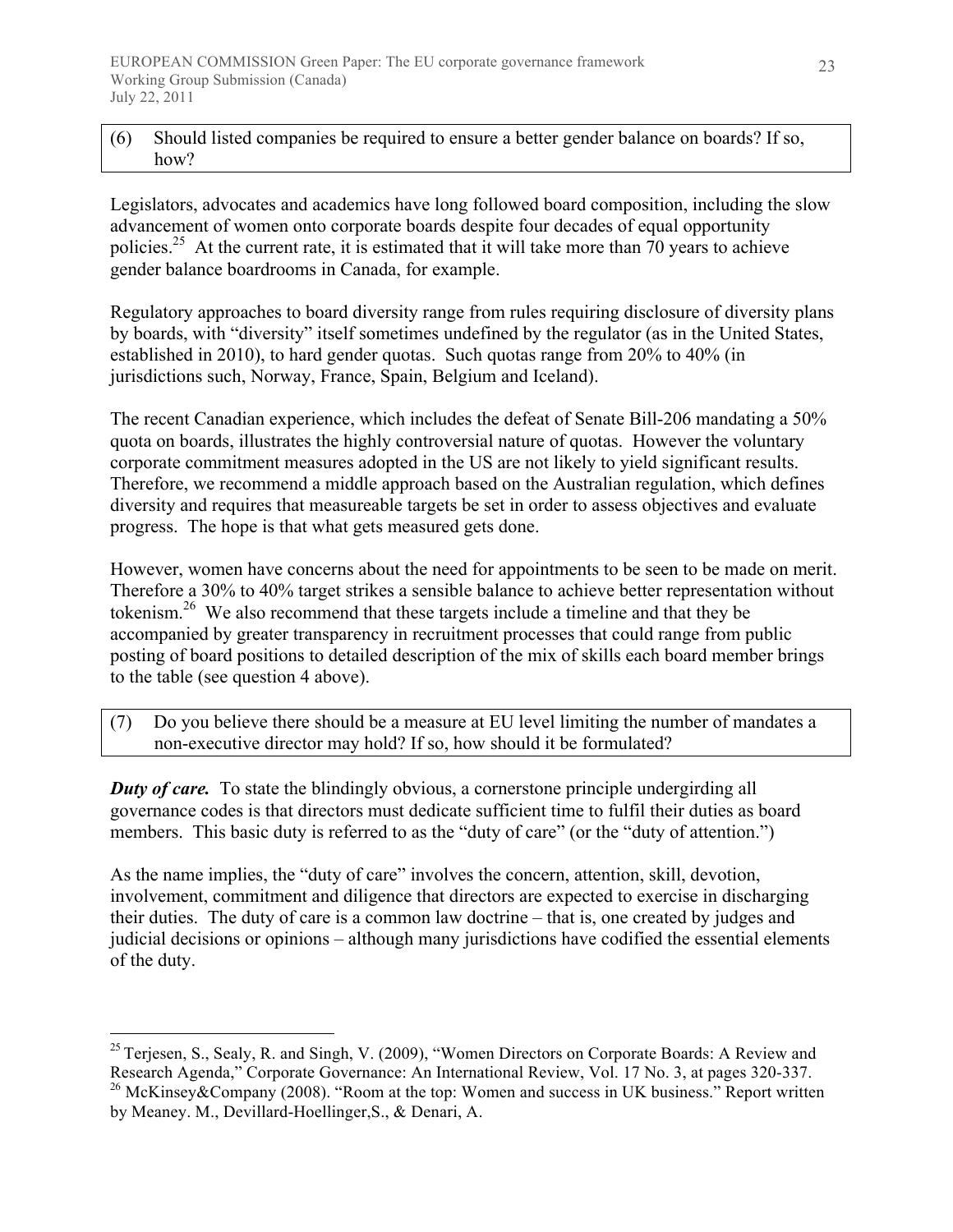Various commentators have pointed out that "care" has a somewhat specialized meaning in this governance context. It must not be confused with "caution." After all, taking measured or reasonable risks is an essential part of doing business.

But "care" clearly *does* entail on the part of directors a commitment, dedication, and ability to contribute necessary time, preparation, study and reflection. $27$ 

Two astute and experienced commentators on governance matters, Martin Lipton of Wachtell, Lipton, Rosen & Katz of New York and Jay Lorsch of the Harvard Business School, have concluded that: "Based on our experience, the most widely shared problems directors have is a lack of time to carry our their duties."<sup>28</sup> That is, directors' responsibility to oversee management is undermined by the fact that many directors are unable to devote sufficient time or resources to the task. This observation obviously has considerable bearing on whether directors should be limited or restrained in accepting additional governance mandates.<sup>29</sup>

Lipton and Lorsch continue by stating that, for a director to do his or her job properly, he/she needs to devote at least 100 hours annually to the role. More recent analyses suggest that directors must be able to devote at least 250 hours a year to each board position **where the company has no specific problems**. When there is a crisis, that marker can quickly escalate to full time. Because so many directors serve on more than one board, in addition to having a fulltime career, they are quite unable to contribute or dedicate the appropriate amount of directorial time.

Interestingly, the countervailing argument in favour of individuals filling a large number of governance roles concurrently has numerous adherents. Anecdotally, one can point to many leaders, giants and stalwarts in the governance field who have served successfully on many corporate and non-profit boards simultaneously.<sup>30</sup> Directors, it is argued, improve their judgment and decision-making abilities by expanding their portfolio of experiences. We agree with this perspective – but only up to a point. Diminishing returns set in at some point for all individuals. Indisputably, all directors, as pointed out by Lipton and Lorsch, eventually become ineffective in fulfilling their governance responsibilities because of time deficits.

**Solutions to overboarding.** What is the solution to what we refer to as "overboarding" or excessive board positions held by individual directors?

Our experience suggests that simple solutions do not work in complex environments. Therefore, a simple formulaic cap on numbers of board positions, for the following reasons, is not a feasible answer:

<sup>&</sup>lt;sup>27</sup> National Association of Corporate Directors, "Director Liability: Myths, Realities and Prevention" (NACD: Washington, 2005) at pages 32-34.

 $^{28}$  Lipton, Martin, and Lorsch, Jay W. (1992) "A Modest Proposal for Improved Corporate Governance" *Business Lawyer* 48, 1 at page 64.<br><sup>29</sup> Monks, Robert A.G., and Minow, Nell, *Corporate Governance*, 4<sup>th</sup> ed. (Hoboken, NJ: Wiley, 2008) at

page 261.

<sup>30</sup> Dimma, William A., *Tougher Boards for Tougher Times* (Toronto: Wiley, 2006) at page 183.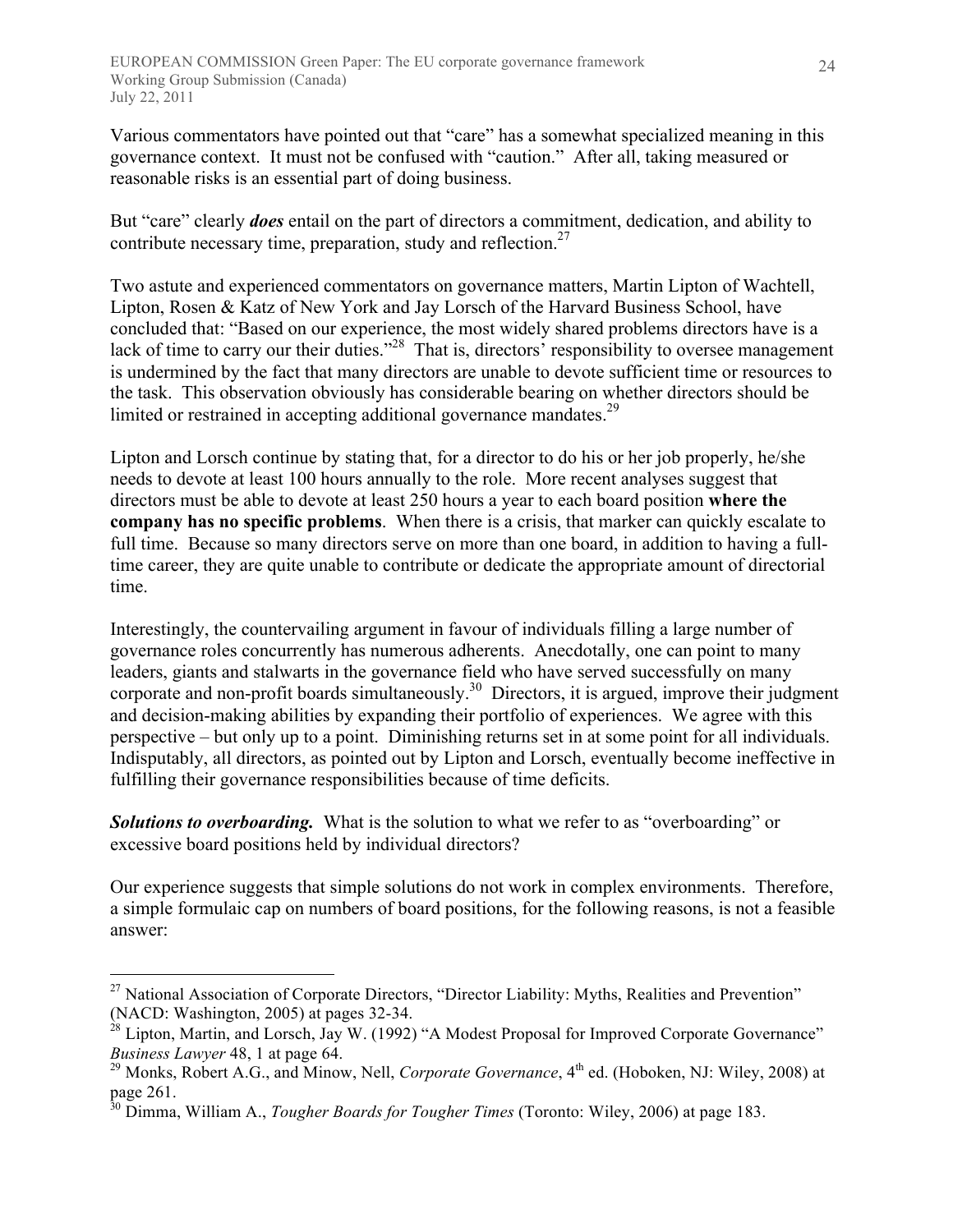First, different corporate boards require differing levels of involvement and time commitment by individual directors. Imposing a maximum number of board positions on individual directors assumes a somewhat similar set of expectations of board members by all companies in all sectors. This assumption is clearly flawed. The varying complexity of issues considered at the board level; the significant issues imposed by insolvency situations; the challenges and time pressures associated with material mergers, acquisitions, restructurings and financings; the evolving regulatory environment and its impact on companies; the ongoing operating dynamic between boards and management teams; the reliance on board committees to analyze, investigate and resolve important issues; and the operating challenges encountered by various companies —all these realities generate differing levels of monitoring and decision-making by boards. These factors, among others, have a significant bearing on the amount of director time required to fulfil directorial and other governance responsibilities.

Second, there are many weighty distractions experienced by directors that influence whether a director is able to dedicate sufficient time to fulfil his/her governance duties. Other board positions, health issues and complications, travel obligations, family commitments, extracurricular interests, and career and related work responsibilities are just a few. Because these distractions are experienced in varying degrees by individual directors, it is inappropriate – perhaps impossible – to generalize about directors' abilities to absorb or take on additional responsibilities and tasks.

Third, individual directors have varying capacities to cope with the responsibilities associated with multiple director positions. Cries of "unfair" and "inequitable" would greet any attempt to standardize limits or thresholds on numbers of director positions assumed concurrently by individual directors. Those directors who have a compelling understanding of important governance issues or who are prepared to dedicate extraordinary time to deal with, and understand, and analyze, and reflect upon important governance issues should have the ability to assume multiple board positions as long as these directors adequately fulfil all of their governance responsibilities. Penalizing individuals who demonstrate an unwavering dedication and commitment to become "professional directors" would be wrong.

Finally, any regulatory or legislative initiative to limit board positions by individual directors would likely have a negative impact on the availability of sufficient suitable directors to fill vacant board positions and future vacancies. Experienced directors might be denied the opportunity to take on additional directorships. Thus, the pool of qualified directors available to fill a position might be diminished. Also, a limit on concurrent board positions would likely have a more pronounced impact on the ability of small private enterprises to recruit effective and experienced directors. If an individual corporate director is limited to a maximum number of directorial positions, he or she will likely opt for the better-paying and higher profile large enterprises.

What, then, are the effective solutions to overboarding?

Moral suasion – or encouraging a reasonableness standard on maximum board positions for individual directors – has been tried by some companies. Without setting a numerical cap on board memberships, some public boards stipulate that all board members should have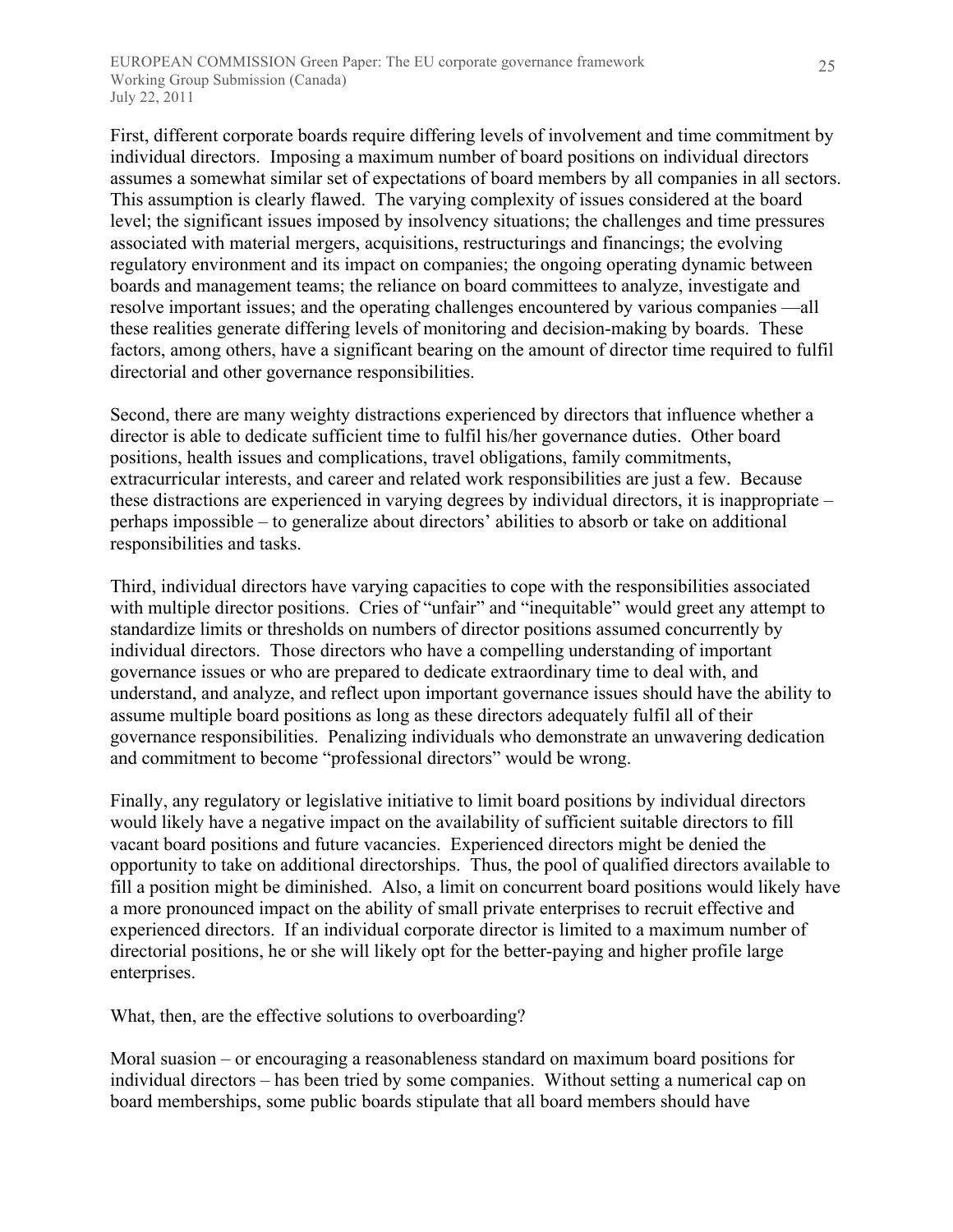"significant time available to devote to board activities, to enhance their knowledge of the relevant industry and related industries, and to attend annually some meaningful per cent (say, 90 per cent) of the scheduled board and board committee meetings." Each board member is encouraged to limit the number of other public company boards on which he or she serves so that such other directorships and commitments do not interfere materially with his or her services as an effective member of the company's board.

The Higgs Review of 2003 – under the leadership of Derek Higgs and which built upon the governance building blocks created by Sir Adrian Cadbury and Sir Ronnie Hampel and Sir Richard Greenbury – offers a very useful sample retainer letter for non-executive directors. The letter states in part:

"Overall we anticipate a time commitment of [number] days per month after the induction phase. This will include attendance at [monthly] board meetings, the AGM, [one] annual board away day, and [at least one] site visit per year. In addition, you will be expected to devote appropriate preparation time ahead of each meeting.

By accepting this appointment, you have confirmed that you are able to allocate sufficient time to meet the expectations of your role. The agreement of the chairman should be sought before accepting additional commitments that might impact on the time you are able to devote to your role as a non-executive director of the company."<sup>31</sup>

Other companies have created a numerical threshold, which prevents directors from exceeding a formulaic cap in terms of other professional activities and offices held in associations. Appointments as an executive director or as a non-executive director are assigned weightings, which, in the aggregate, cannot exceed a specified arithmetic threshold. The weightings are further adjusted depending on whether the position is with a listed or unlisted company and whether the work commitment (measured in days per month) is significant or not. Further, the board may, under certain circumstances, grant exceptions to the formulaic rule.

Other companies have imposed numerical limits on the number of "administration and control offices" that can be held concurrently with executive director and non-executive director positions. The limits vary considerably. As a non-executive director, the range of maximum additional offices held concurrently is between three and six whereas for an executive director the range is between zero and three. $32$ 

Institutional Shareholder Services (ISS), an influential proxy voting organization, is a leading provider of corporate governance solutions to the global financial community. Institutional investors rely on ISS to help them make informed investment decisions on behalf of the owners of companies. ISS has recommended proxy voting guidelines relating to, among other things, overboarding. As a general rule, the ISS cap is set at five board appointments. And there are reduced additional-appointment levels recommended for executive directors and chairmen.

 $31$  Higgs, supra note 4, at page 107.

<sup>&</sup>lt;sup>32</sup> National Association of Corporate Directors, "NACD Blue Ribbon Commission on Director Professionalism" (NACD: Washington, 2005).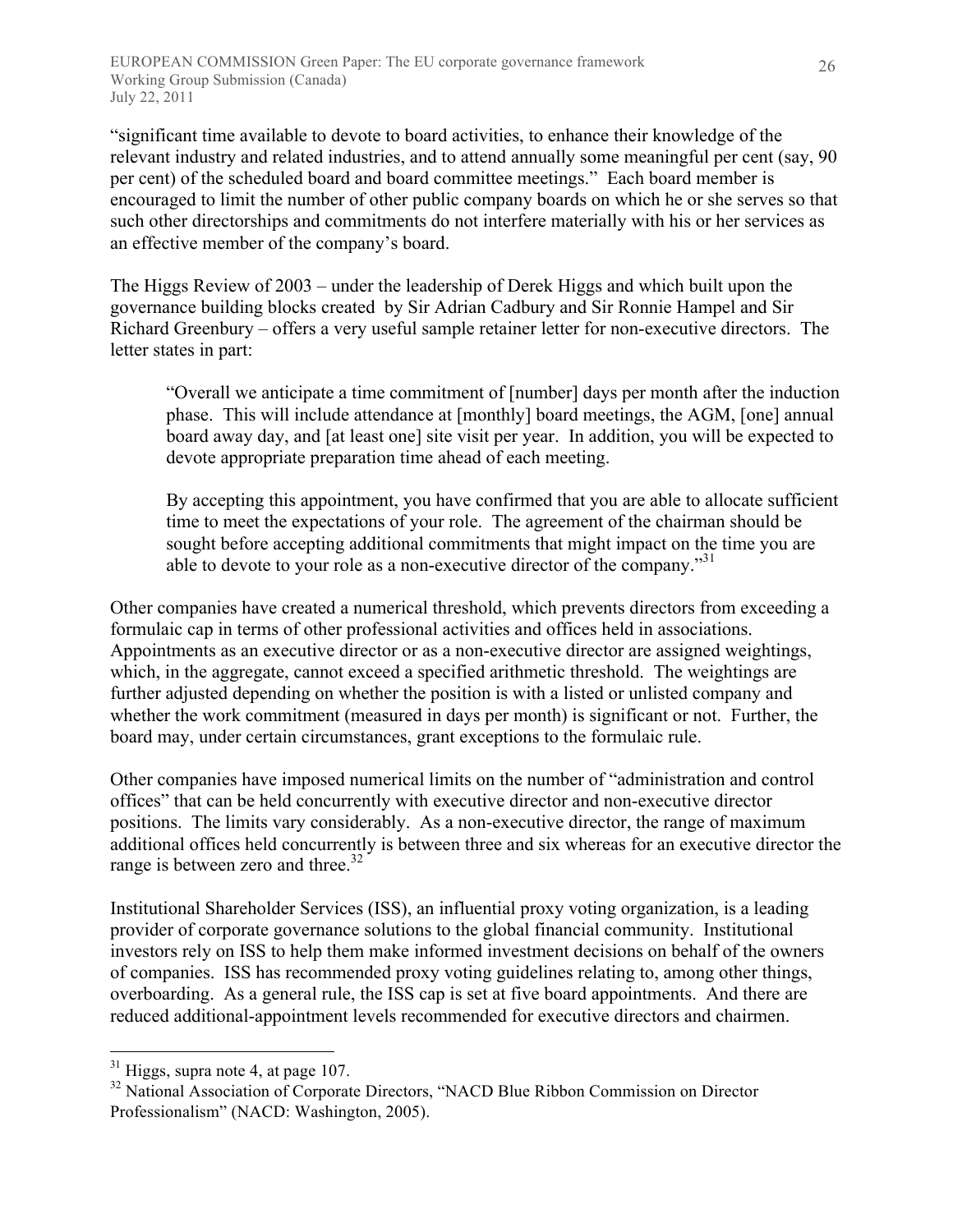# *Our recommendation:*

Instead of limiting the number of board mandates held concurrently by a director, we advocate full disclosure of all executive and non-executive positions held by individual directors. We also recommend transparency in terms of committee work, projects, task forces and other commitments and obligations by individual directors for all organizations. Finally, we recommend the disclosure and publication of individual director evaluations for all individuals, particularly where they identify time commitment and other possible shortcomings by individual directors. On the basis that sunlight is the best disinfectant (Brandeis), we believe that full disclosure of governance responsibilities assumed by individual directors will gradually drive overboarding offenders to relinquish excessive governance positions.

```
(8) Should listed companies be encouraged to conduct an external evaluation regularly (e.g. 
every three years)? If so, how could this be done?
```
There is an inherent conflict of interest in any body assessing its own performance. If or when a board of directors lacks the time or resources to carry out the evaluation, and the evaluation is conducted internally to the company, management may design an evaluation questionnaire and administer the results. This additional conflict of interest (i.e., the reasonable perception of self interest on the part of management in participating in an evaluation that includes oversight of themselves) could affect board evaluation design, anonymity, candour, results and reporting. In addition, if a board chair carries out or oversees the evaluation (or even impedes or unduly influences it), and if there exist concerns with the chair's performance, this factor may also compromise the effectiveness of the evaluation and hence of the board.

There is merit, therefore, in encouraging boards of directors to have an external evaluation (including evaluation of board committees and individual directors) conducted regularly (e.g., every three years), for independence, rigour, objectivity and assurance purposes. This approach has been adopted in the UK.<sup>33</sup> However, there has been inadequate guidance offered within the UK Code on how external evaluations should occur, which is the question the Green Paper asks. We offer the following commentary and recommendations, in some detail, based on experience undertaking independent external evaluations of boards of directors.

## **Role of the Governance Committee**

The governance committee of the board should possess explicit authority within its charter to appoint, compensate, oversee and retain an external board evaluation provider – similar to authorities for audit and remuneration committees to retain auditors, remuneration consultants, legal counsel and other advisors, respectively, subject to shareholder approval as necessary. Management, the board chair, or a significant shareholder should not unduly influence the selection of, the relationship with, the reporting by, or the findings of, the board evaluation

<sup>&</sup>lt;sup>33</sup> See code provision B.6.2: "Evaluation of the board of FTSE 350 companies should be externally facilitated at least every three years." Financial Reporting Council, "The UK Corporate Governance Code," June 2010 at page 17.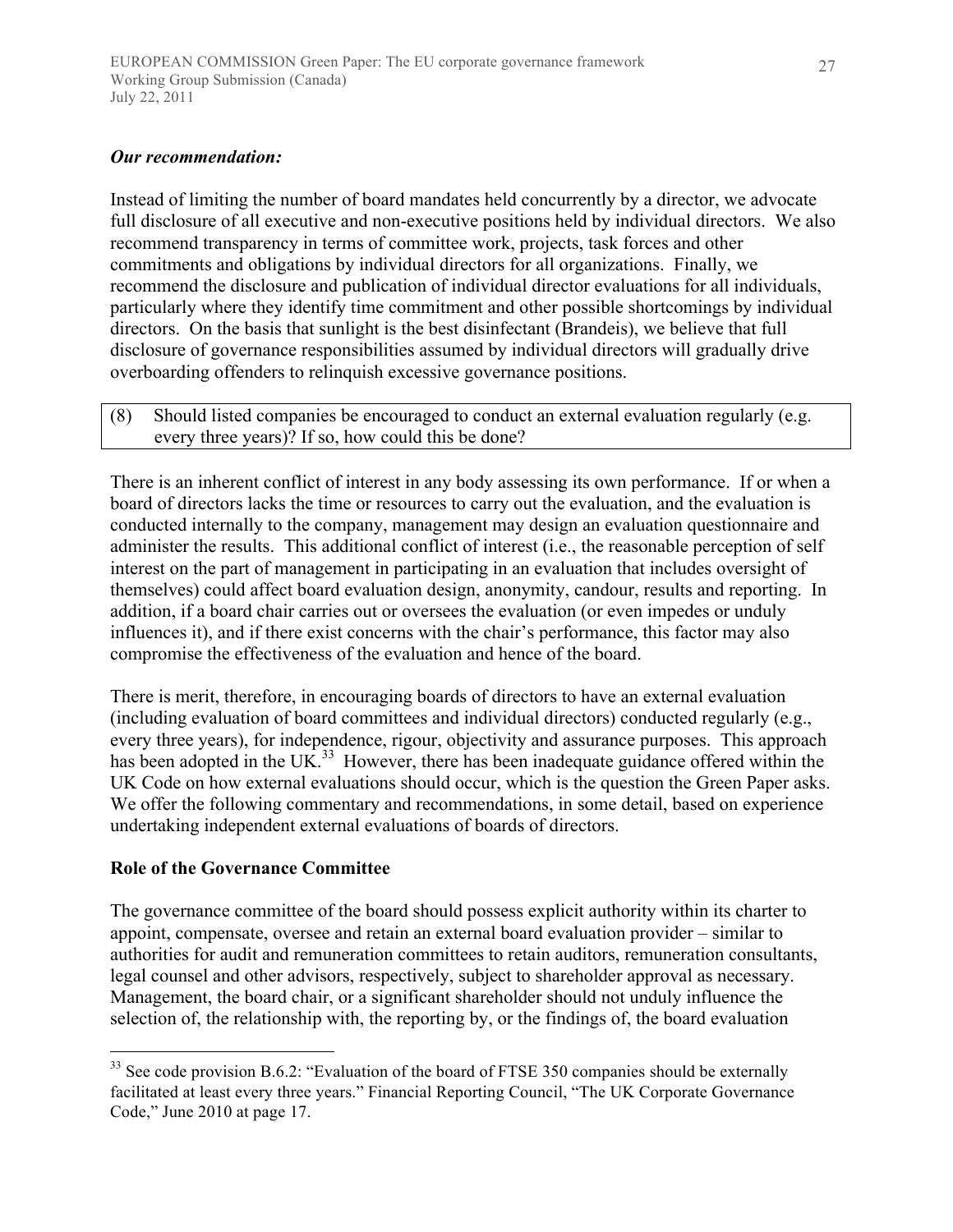provider. The board evaluation provider should consider the governance committee to be the client, and should be accountable to that committee rather than to management. The governance committee, in its discretion and within its charter, should be empowered to conduct an executive or in camera session with the board evaluation provider (or the full board in the judgment of the governance committee), at any stage in the evaluation (inception and interim or final reporting).

# **External Board Evaluation Provider**

The external board evaluation provider retained by the governance committee should be independent, qualified and restricted from providing non-board evaluation related services (e.g., consulting, head-hunting, or any other services that would give rise to a conflict of interest). The board evaluation provider's remit should include facilitating the evaluation of the board (including the board chair); the standing committees of the board (including committee chairs); and the individual directors.

Information should be collected and analyzed by the board evaluation provider for report preparation purposes from a questionnaire(s) of directors at a minimum (and certain members of management if considered appropriate in the view of the governance committee); from interviews between the board evaluation provider and directors (as interviews often yield additional information and context, and certain members of management if considered appropriate in the view of the governance committee); and from observation of the board and/or committee(s) in session (in the view of the governance committee). Each director should affirm that the responses provided to the board evaluation provider (questionnaires, and interviews if applicable) represent an accurate and independent representation of his/her views.

# **Board Evaluation Report**

The external board evaluation provider should submit a written board evaluation report based on the foregoing sources of information (questionnaire, interviews and observation), the analysis and the judgment employed by the board evaluation provider, to the governance committee. The board evaluation report should be made available to other directors (and, in its entirety or a portion thereof, to certain members of management if considered appropriate in the view of the governance committee).

The board evaluation report should report on the effectiveness and contribution of the board, the board chair, each standing committee, and each committee chair, on an unattributable director basis (i.e., director remarks or constructive suggestions for improving effectiveness and contribution are anonymous) and should be consistent with the country's or region's relevant corporate governance code or guidelines.

With regard to the effectiveness and contribution of individual directors, unless directors have agreed otherwise, individual reports should be submitted by the board evaluation provider to each director on a director-by-director (also unattributable) basis, with copies to the board and governance committee chairs for interview and developmental purposes.

# **Internal Discussion and Reporting**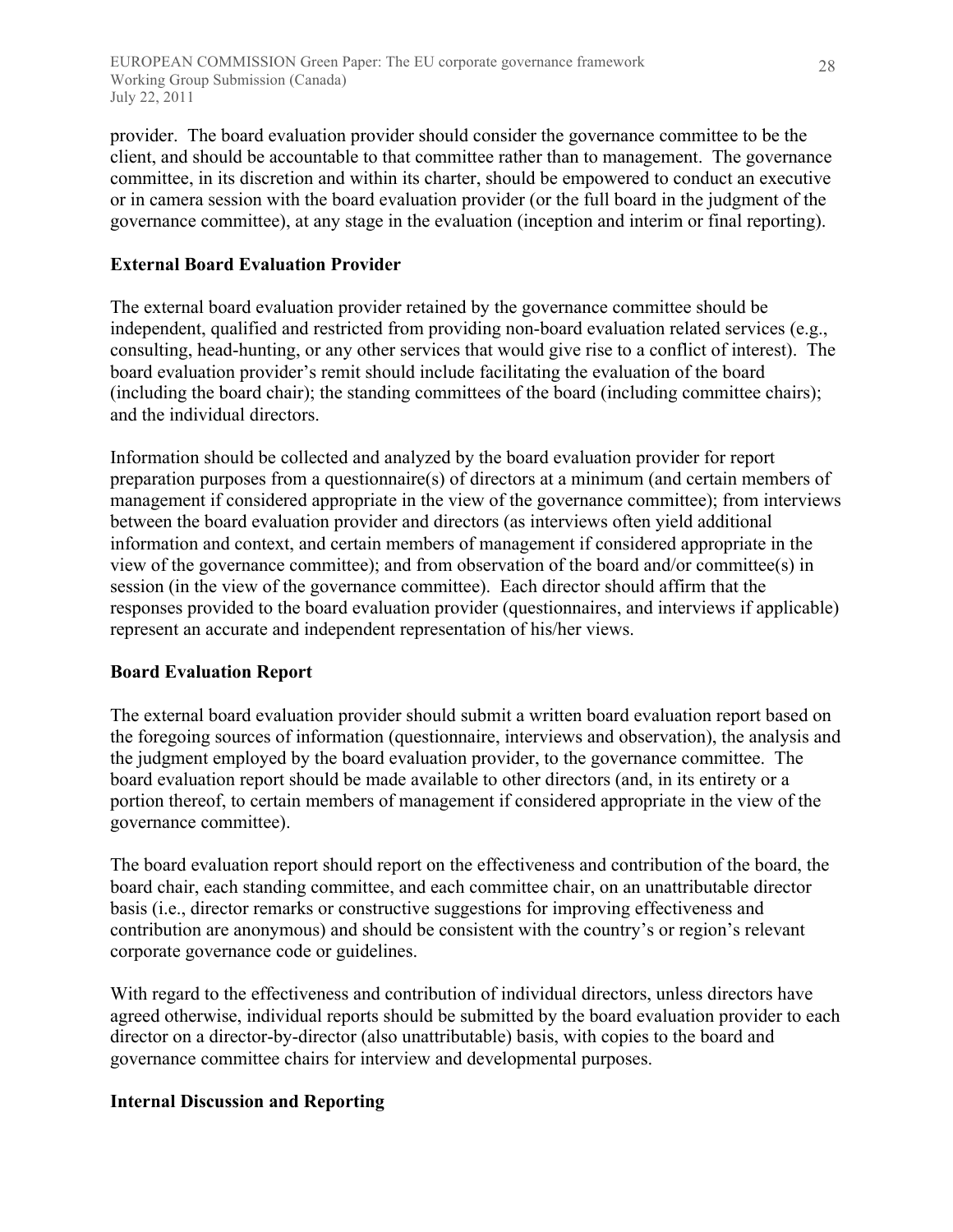The board chair should conduct an individual in-person session with each director based on the results of each director's evaluation, and take follow-up action as necessary. The chair of the governance committee should conduct an individual in-person session with the board chair based on the results of the board chair's evaluation, and recommend follow up action as necessary. Each committee chair should have an in camera session with each respective committee, and report in writing to the governance committee chair on each committee's evaluation and followup action taken, or to be taken, as necessary.

The governance committee chair should report to the board of directors in writing (with all or part of his or her report provided to certain members of management if considered appropriate in the view of the governance committee) on the results of the board, committee and director evaluations (the latter in aggregate), and recommend follow up action as necessary, in the form of a governance committee board evaluation statement. The board chair should report to the board of directors in writing on the results of director interviews in the form of a board chair director evaluation statement. The governance committee chair should report to the board of directors in writing on the results of the board chair evaluation, and the board chair should leave the room for discussion purposes at this time. The results of board, committee and individual director evaluations (board and committee chairs, and other directors) should greatly assist board and committee leadership, appointments, membership, and continued tenure in these roles.

# **External Board Evaluation Statement**

Shareholders and other stakeholders should have assurance that the foregoing reporting and recommended courses of action, follow up and remediation have taken place, as necessary. The governance committee on behalf of the board should report to shareholders and other key stakeholders on the process, outcomes and actions taken in respect of the board, committee and individual director evaluations, via a one- or two-page board evaluation statement, authored by the chair of the governance committee and attested to by the external board evaluation provider.<sup>34</sup> The attestation should affirm that the board evaluation statement is consistent with the process and outcomes of the board evaluation report. The name, independence, qualifications and

<sup>&</sup>lt;sup>34</sup> Therefore we disagree with the EU that "any evaluation statement to be disclosed should be limited to explaining the review process." (page 8 of Green Paper). See, e.g., Institute of Chartered Secretaries and Administrators, "Board Performance Evaluation: Review of 2008 Annual Reports of UK Listed Companies" (February 2009), wherein substantive outcomes of board evaluations are disclosed for numerous companies. See also the Ontario Securities Commission, "Canadian Securities Regulators Seek Comments on Revised Corporate Governance and Audit Committee Regimes" (proposal, December 19, 2008, after which it was withdrawn shortly after the height of the Global Financial Crisis in September 2008), at Principle 4(a): "Describe any practices the board uses… including (iii) the assessment process and outcomes…" [emphasis added]. See also, as a third example, "Annex 5: Illustrative statement on a BOFI's [Board of a Financial Institution's] evaluation process," within "A review of corporate governance in UK banks and other financial industry entities" (Draft report), Walker et al., 16 July 2009, at page 114, wherein five ((a)-(e)) board evaluation outcome-oriented items are discussed.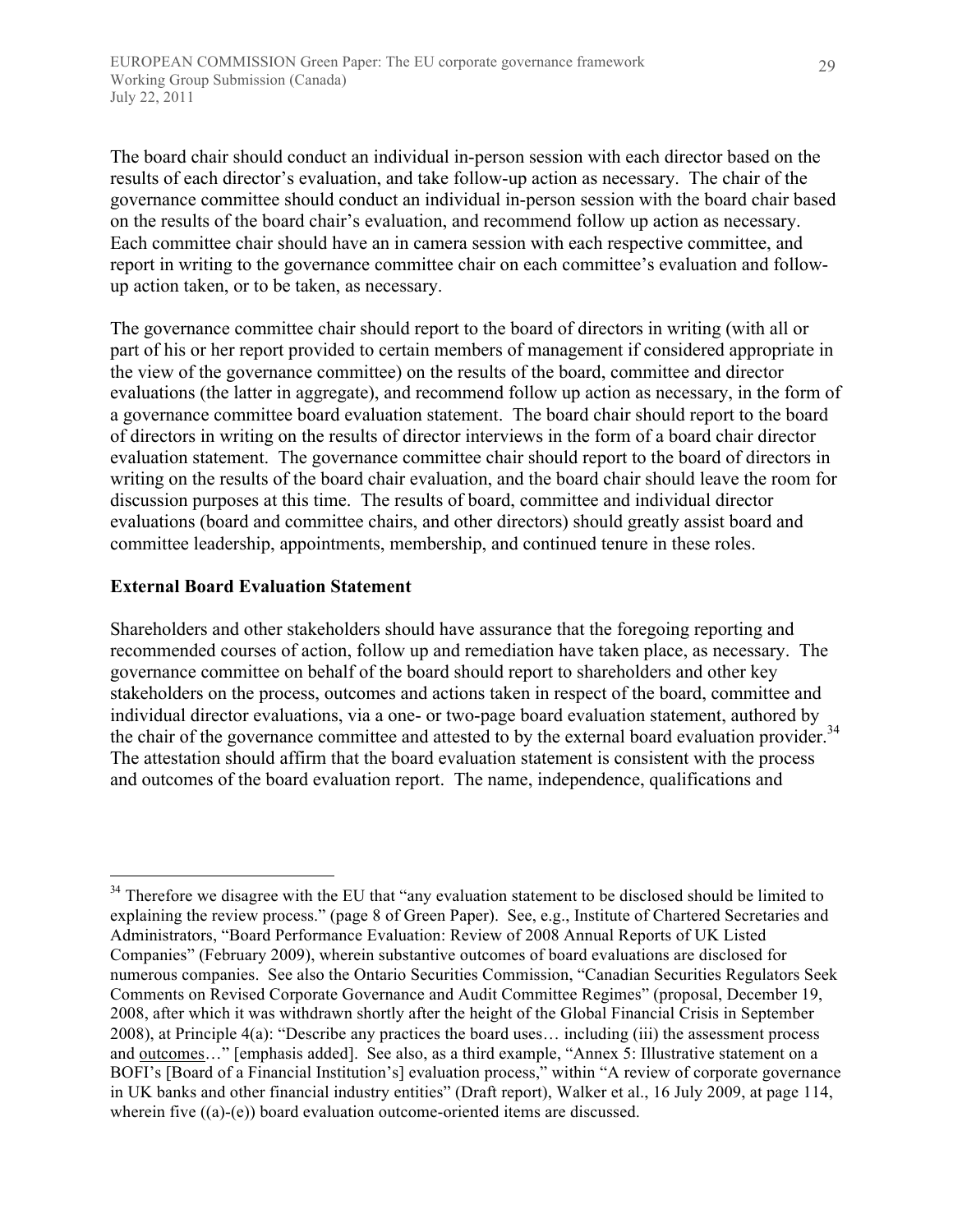## remuneration of the external board evaluation provider should be published.<sup>35</sup>

A board evaluation statement should address: the main features of the evaluation; the fulfillment of applicable charters and position descriptions; that there is information and a process to identify competencies of individual directors required for constructive challenge of key risks and decisions; access to information and advice; any undue influence on committee review or board decision-making; the nature of engagement between the board and shareholders; and that directors have had opportunity to address the board evaluation report. Outcomes of the board evaluation should be disclosed, such as action upon and prioritizing of results, and actions taken on shortcomings, deficiencies or material weaknesses identified by the evaluation.

A mechanism should exist for shareholders to seek an advisory resolution in respect of the board evaluation statement (e.g., in the event it is unattested, or there is shareholder dissatisfaction with it). The governance committee, on behalf of the board, should respond to any such resolution that results in a not-insignificant withhold or against votes by the next annual meeting.<sup>36</sup> The board evaluation statement should inform the re-election of the governance committee chair and other committee members.

## **Training and Development of Board Evaluation Providers**

Standards, accreditation and professional practices for board evaluation providers should be developed, published and maintained. A code of conduct and practice should be independently developed and published, with oversight and monitoring mechanisms.<sup>37</sup> Membership in a professional group of independent board evaluation providers, and conformance by firms and individuals who subscribe to the code, should be published. Companies retaining independent board evaluation providers should draw upon those association members and firms who subscribe to this code, and should comply with the code in retaining board evaluation providers.

The code for board evaluation providers, developed on an EU or international basis, should address all of the following: independence, integrity, competence, continuing education, quality of service, advising client boards, client property, confidentiality, conflicts of interest, fees, dispute resolution, withdrawal of services, and monitoring and enforcement.<sup>38</sup>

<sup>&</sup>lt;sup>35</sup> Publicizing these items would increase transparency and may address professionalism of offerings and providers, including viewing external board evaluations as a viable business model by professional service firms and independent advisors.

<sup>&</sup>lt;sup>36</sup> This concept of advisory resolution, along with the concept of assurance, in respect of the board evaluation statement, were first introduced in the draft Walker report (2009), supra note 15, at paragraphs 4.31 and 4.32, pages 58-59.

<sup>&</sup>lt;sup>37</sup> This would address concerns of lack of consistency among service providers. A similar proposal for a Code of Conduct was also proposed by Sir David Walker for compensation consultants.

 $38$  Since corporate governance has been developing into a discipline over the last fifteen to twenty years, resistance and disparagement has occurred – the most famous of which has probably been Lord Conrad Black, coining the term "governance zealots," and by others using the more charitable terms "cottage industry." Governance advisors – and in particular board evaluation providers – should be subject to rigorous professional standards, as are other professional advisors (e.g., legal, accounting, compensation, search). As countries and companies increasingly move towards external board evaluations, it is in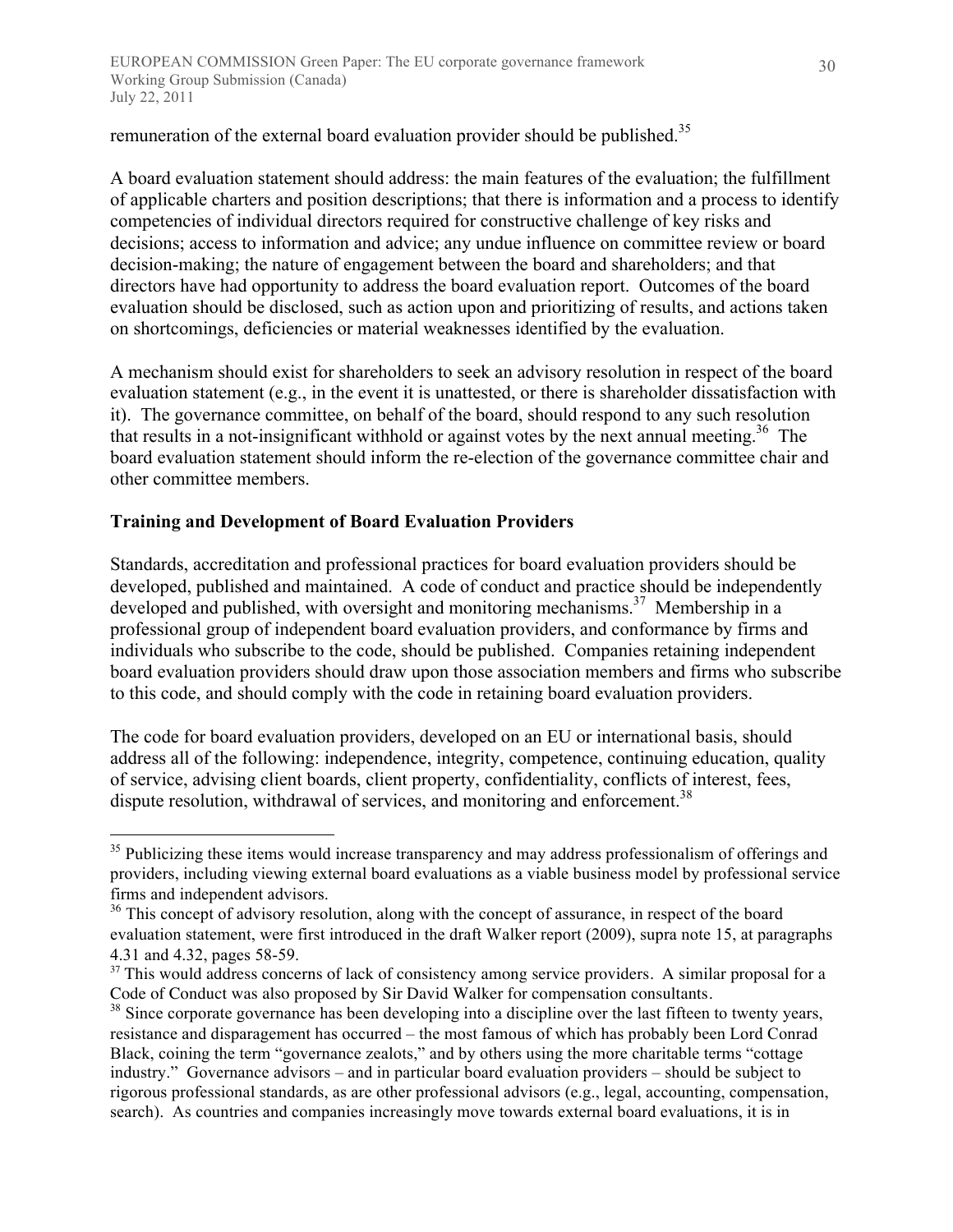Director associations that represent the interests of company directors (e.g., ecoDa, NACD, etc.) should not, directly or indirectly, undertake board evaluation services because of the conflict of interest in assessing members (boards and individuals) who provide non-evaluation related membership and other service fees to support the associations. The expertise of director associations, however, should be sought in developing the code, along with the expertise of monitoring bodies, academe and other professional member associations (e.g., accounting, legal, remuneration, risk, and secretarial).

(9) Should disclosure of remuneration policy, the annual remuneration report (a report on how the remuneration policy was implemented in the past year) and individual remuneration of executive and non-executive directors be mandatory?

Yes, disclosure should be mandatory for all three elements pertaining to executive and nonexecutive director remuneration.

One key responsibility of a director's fiduciary duty is to ensure sound oversight of the business strategy. Having a robust approach to executive remuneration policy, reports and implementation is a demonstration of sound fiduciary oversight. Sound work in this area helps executive retention and alignment with shareholders.

Establishing mandatory disclosure is appropriate because it:

- i. Sets an equal playing field for all listed organizations;
- ii. Mitigates the first mover disadvantage of organizations adopting better governance practices; and
- iii. Allows shareholders the opportunity to compare key executive remuneration practices between companies and make better-informed investment decisions.

Executive and non-executive director compensation is a critical component to ensure that appropriate executive behaviours are aligned to the organization's risk appetite and strategy. Mandatory disclosure of the remuneration policy, annual remuneration report and individual remuneration of the executive and non-executive directors provides shareholders with a necessary level of transparency to evaluate the effectiveness of the board's decision-making process relative to the remuneration platform.

Disclosing the organization's remuneration policy provides shareholders with a description of the intention of the remuneration plan. The remuneration policy should disclose to shareholders a description of the executive remuneration principles and objectives, as well as capture the spirit of the business strategy, compensation elements, peer group and target pay positioning. The policy should establish a foundation in which the shareholder may assess the desired executive

companies' interests to retain advisors who are subject to professional standards. The Commission has an opportunity to lead and support this development.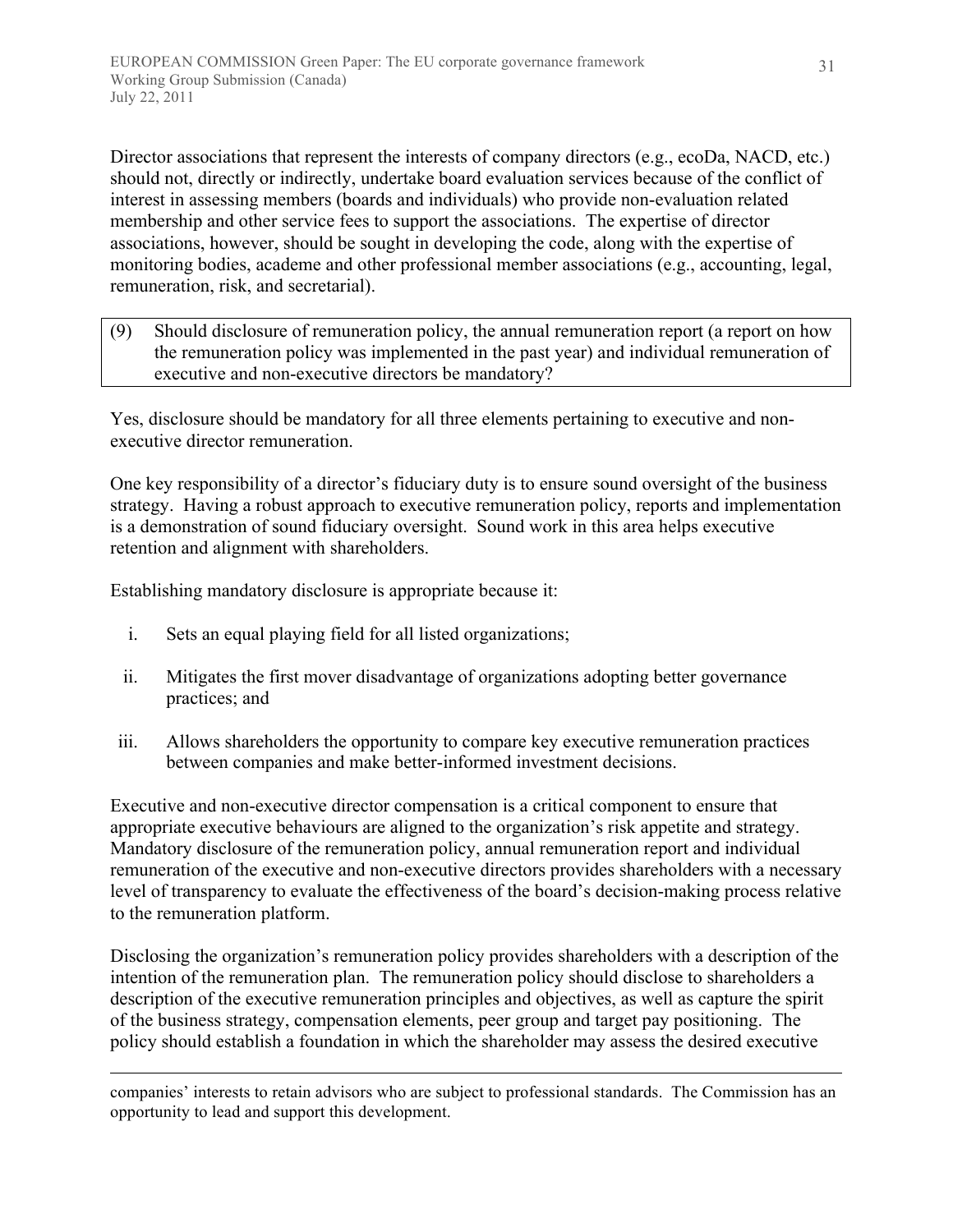behaviours that the board wishes to reward and how well the remuneration outcomes align to the organization's business strategy.

The annual remuneration report should be mandatory as it enables the organization to describe how the outcomes of the executive remuneration platform aligned and supported the remuneration policy. This report should discuss the purpose of each element of compensation and illustrate how it links remuneration to organization performance. The report provides the opportunity to discuss the definitions of performance (i.e., financial, operational, etc.) and how remuneration outcomes are generated for the executive. The detail should reinforce to shareholders how the board arrived at the remuneration outcomes and justify the appropriateness and competitiveness of the executive remuneration. Finally, the report enables organizations to describe how pay as well as pay policies align to longer-term risk.

The mandatory disclosure of executive and non-executive remuneration for directors will help organizations communicate to shareholders the results of the remuneration policy and program. Disclosing individual remuneration informs shareholders that the compensation plans align executive behaviours to the business strategies in which shareholders are investing. Disclosure reinforces to shareholders that pay is aligned to performance, and emphasizes the quality of the board's decision-making and that they are meeting their fiduciary duty.

There are few negative impacts that can be imagined from making disclosure mandatory. A well designed and disclosed pay for performance executive remuneration platform will reinforce to shareholders that the board of directors has in-fact achieved its fiduciary duty to implement properly an executive remuneration program that aligns pay to performance and shareholder expectations.

(10) Should it be mandatory to put the remuneration policy and the remuneration report to a vote by shareholders?

Yes, it should be mandatory to put the annual remuneration report to a vote by shareholders. Many organizations in countries like Canada and the United States originally opposed this practice. More recently, many companies recognize the potential value of such votes and although it may be imperfect they seem accepting of the practice. This "say on pay" practice has provided investors and shareholders with a voice on an important governance matter.

Say on pay is an attempt by regulators to put the shareholder's voice in the boardroom. Establishing a mandatory vote is appropriate because it:

- i. Sets an equal playing field for all listed organizations;
- ii. Frequently stimulates a proactive dialogue between the organization and shareholders, which helps strengthen the board's relationship with shareholders;
- iii. Allows shareholders the opportunity to indicate their support for or against the executive remuneration; and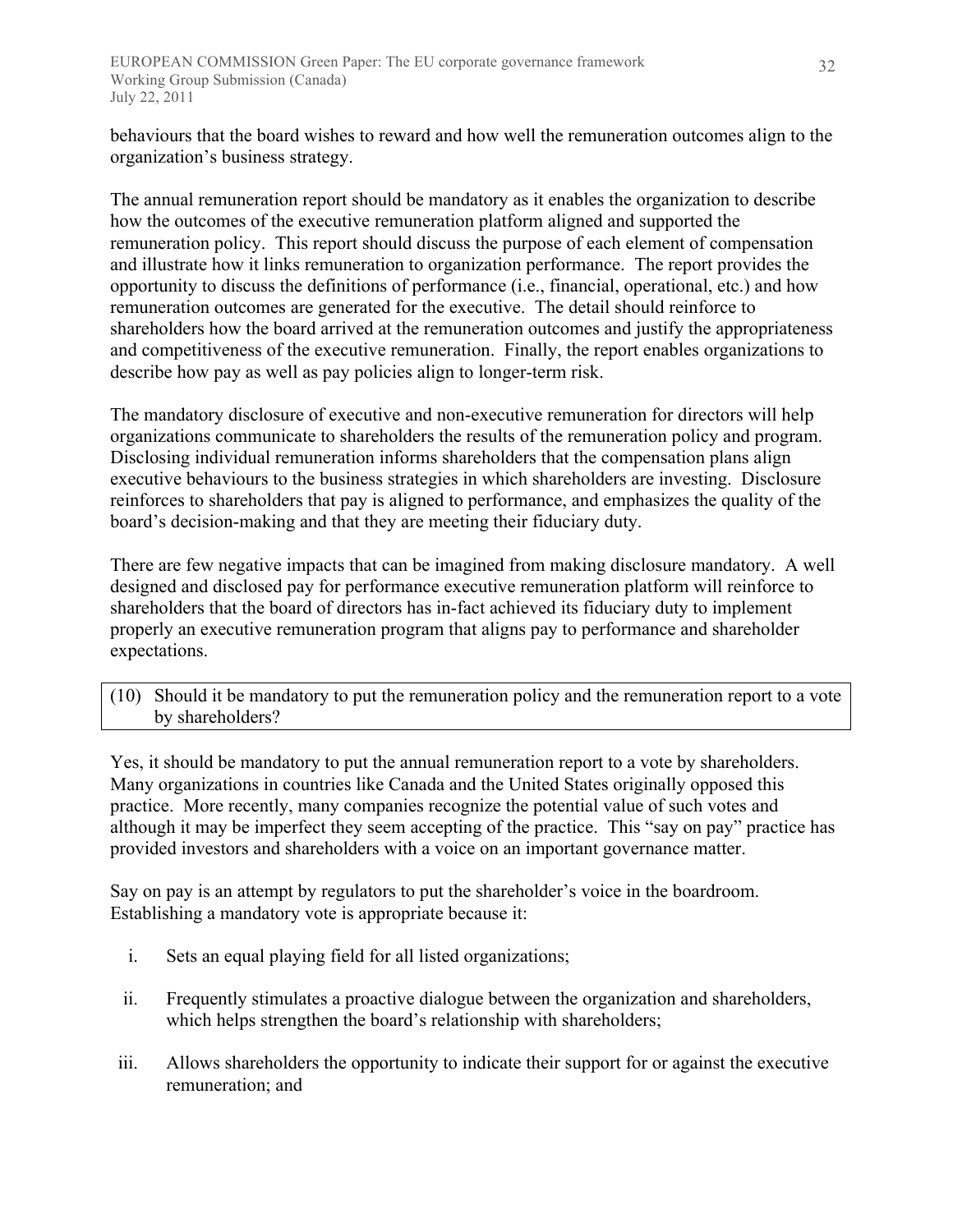iv. Mitigates "influencer" good governance and shareholder activist organizations from creating a market disequilibrium. More specifically, when these influencer good governance groups add a new policy to an agenda, history shows that large market cap organizations tend to be targeted first for adopting a new policy, which tends to create a cascading effect of mid-and small cap organizations adopting the policy over a multi-year period thereafter throughout an exchange.

While adopting "say on pay" should be mandatory, it is important to note that the vote should be a non-binding vote, so that the board continues to oversee the overall fiduciary responsibility for the company. For the exchanges to remain competitive globally from a compliance and cost perspective, two policies that might exempt some organizations from the mandatory vote should be considered:

- i. Granting a grace period to adopt the shareholder vote for new-IPO organizations; and
- ii. Establishing a threshold market cap.

In markets that have adopted "say on pay," as a non-binding advisory vote, the policy has improved organizational transparency and disclosure. The policy has helped improve investor relations by improving communication and dialogue between directors and shareholders. Academic research has found that the effect on "say on pay" in the UK has been greater penalties for poor performance, and specifically the removal of controversial pay practices and the ex ante removal (e.g., advance scrutiny by the board or compensation committee advising their removal) of poor practices prior to the "say on pay" vote, for those firms experiencing low dissent. Regression tests have documented an increase in pay-for-performance sensitivity, including in firms experiencing high dissent and excess CEO pay before the say on pay legislation was introduced.<sup>39</sup>

In addition, for those organizations that have adopted "say on pay," the policy has further shaped the work of boards (see parenthesis in immediately preceding paragraph for example). Specifically, the remuneration committee's activities have often become more rigorous in analyzing the executive remuneration design. Boards that have adopted "say on pay" tend to focus more on the pay for performance analysis on both a relative and absolute basis. As a result, executive pay designs have tended to further integrate performance results into actual executive remuneration payouts, therefore better aligning pay with shareholder interests. Boards also tend to focus more on both the level and time horizon of risk associated with remuneration outcomes, and if the plan designs incentivize excessive risky behaviour outside of the organization's "say on pay" risk appetite.

Lastly, "say on pay" tends to establish a market threshold on executive remuneration policies, such as excessive severance, perquisites, pensions and income tax payments. For example, in the

<sup>&</sup>lt;sup>39</sup> See Ferri, Favrizio, and Maber, David A., "Say on Pay Votes and CEO Compensation: Evidence from the UK," Social Science Research Network, available via one-click download online at SSRN: <http://papers.ssrn.com/sol3/papers.cfm?abstract\_id=1420394>.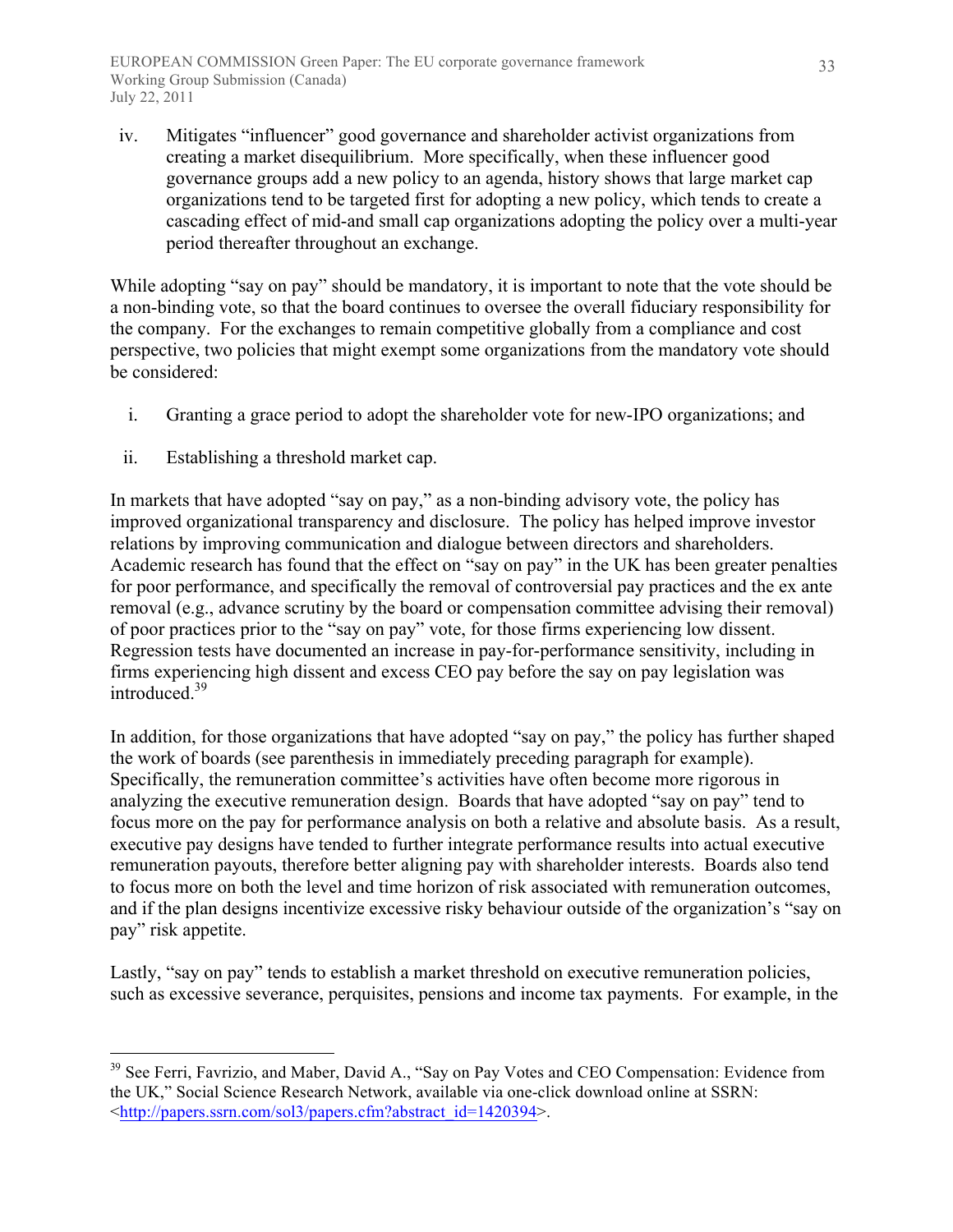UK and USA normalized parameters around severance have now surfaced regardless of the industry or size of the organization.

While "say on pay" is a blunt instrument (a no vote does not provide the level of detail to the board on what specifically shareholders disapprove of), it has not tended to slow down the rate of change or scale back executive remuneration levels. An unintended consequence of adopting a shareholder vote on executive remuneration is that boards of directors may choose to not change a plan design once a yes vote is achieved, despite a potential change in business strategy. Another shortcoming of adopting the shareholder vote is that regardless of the increased transparency, disclosure and shareholder communications surrounding executive remuneration, shareholders will never have the level of detail on the business strategy and competitive landscape that the board has; therefore, the shareholder will continue to vote with incomplete information.

# *Further considerations:*

With mutual funds holding a significant percentage of the shareholder votes, investors in mutual funds should understand how their fund manager is voting in order to gauge if the votes are in the best interests of improving executive remuneration. Are the voters conflicted, as voting "no" may lead to weaker relations between organizations and certain institutional shareholders? Given an environment with mandatory shareholder votes on executive remuneration, regulators may also need to establish a policy that mutual funds be required to disclose their "say on pay" votes. 40

While the shareholder vote and mandatory disclosure are good for shareholders and governance practices, some further improvement to required disclosure should also be considered. To date, publicly traded organizations on some exchanges are required to disclose the firm retained as the independent executive compensation advisor, as well as the services they conducted and the fees received for the work. While this movement helps shareholders evaluate the independence of the executive remuneration advisor, the disclosure has not gone as far as to say if the board adopted its independent advisor's recommendations in full or in part. This may be an area worthy of future review.

 $40$  See, e.g., Aguilar, Luis A., "An Inflection Point: The SEC and the Current Financial Reform Landscape," Harvard Law School Forum on Corporate Governance and Financial Regulation (blog), available at: HLS: <http://blogs.law.harvard.edu/corpgov/2011/07/09/an-inflection-point-the-sec-and-thecurrent-financial-reform-landscape/>:

<sup>&</sup>quot;There seems to be real evidence that say-on-pay is one catalyst to increasing shareholder engagement more broadly. …

<sup>…</sup>the Dodd-Frank Act requires disclosures from investment managers regarding how they are using their voting power in say-on-pay votes... The Commission is currently working on the final rules to implement this disclosure by investment managers, and it is my hope that the rules provide investors with fulsome and useful information."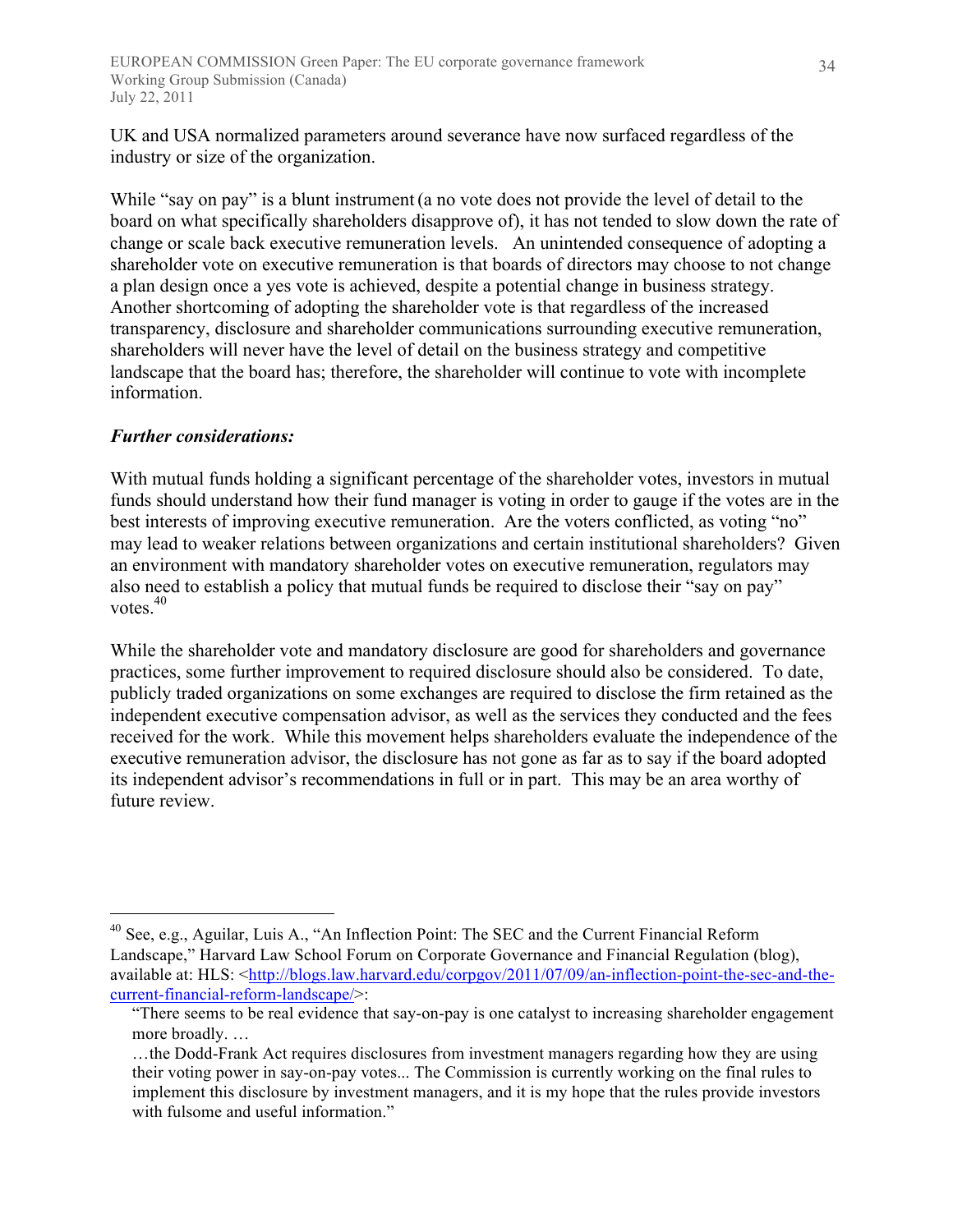# (11) Do you agree that the board should approve and take responsibility for the company's 'risk appetite' and report it meaningfully to shareholders? Should these disclosure arrangements also include relevant key societal risks?

Background: The term "risk appetite" has much confusion surrounding it. $41$  So much so that the 22 countries who agreed to adopt ISO 31000 risk management guidelines<sup>42</sup> in 2009 decided not to use it anymore. It would be better to ask: "Do you agree that the board should review and approve the company's risk criteria<sup>43</sup> as developed and used by management?"

The second part of the first question is a bit more problematic, i.e.: "report it meaningfully to shareholders?"

The use of the term "it" perpetuates the idea that an organization can have a single "risk appetite" which is just not correct, since it would depend on the objective being evaluated and on the expected rate of return.

"Meaningfully" implies a level of detail that would be helpful to readers. Such detail (assuming now we are using "risk criteria"), while helping some readers, may disclose more than is good for the organization due to disclosing competitive information. "Risk criteria" is very helpful to management, and the board should be aligned and agree to such measures, but there comes a point at which time disclosure could lead to loss of revenue, lawsuits for failed initiatives and a distraction to readers. There are many other key aspects of managing the business (e.g., approval limits, technical specifications, credit scoring models, trade secrets) that are not disclosed and that is why shareholders should appoint qualified directors to provide the necessary board oversight.

In summary: The wording should be changed to avoid using the contentious term "risk appetite" and should not be disclosed to shareholders. Instead the strategic objectives and initiatives of the corporation should be provided to shareholders so that there is a clear understanding of what is being envisioned and what is being done to achieve such goals.

<sup>&</sup>lt;sup>41</sup> Prior to the publication of COSO 2004, the terms "risk appetite" and "risk tolerance" were used interchangeably by risk managers and the attendant literature. However, COSO 2004 attempted to define these terms differently: the former as being a higher level single view of risk, with "risk tolerances" being a lower level more specific definition of tolerable risks. Attempting to define a single statement for an organization for its "risk appetite" has proven difficult or impossible, often leading organizations to define numerous sub definitions for each of the many types of risks.

<sup>&</sup>lt;sup>42</sup> ISO 31000 Risk management – Principles and guidelines were issued in 2009 by the International Organization for Standardization. This is the first true international standard for risk management and has been widely adopted. It encompasses much of the concepts and practical reality of the well accepted AS/NZ 4360 Risk Management Standard.

<sup>&</sup>lt;sup>43</sup> ISO 31000 describes "risk criteria" (section 5.3.5), which represent the definitions and means by which an organization's management (and board) would evaluate how critical the various sources of risks are as part of their risk assessments and treatment processes.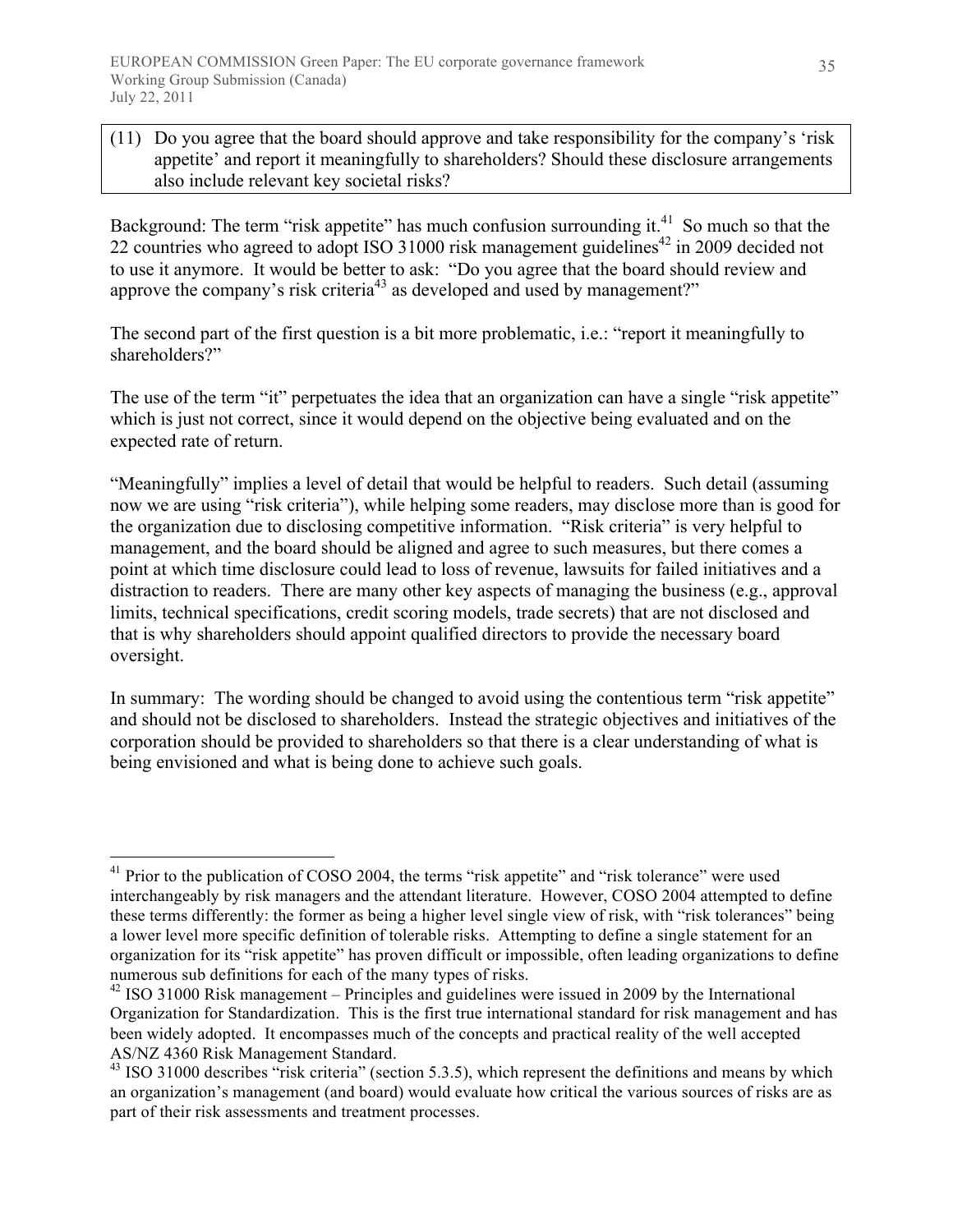In regards to the second question, the term "societal risks" is not well understood. It appears to be a new term promulgated by the World Bank<sup>44</sup> to bring focus on social issues. While this is valid and laudable, it is a social and government construct rather than one for corporations per se.

As is pointed out in the Green Paper (at page 10), "activities that might potentially generate such risks are subject to specific sectoral legislation and to monitoring by competent authorities." It is the responsibility of governments and social agencies to focus on "societal risks" and where appropriate provide laws and regulations and other guidelines and motivations for the betterment of society. This is not part of a public corporation's mandate, while they may well choose to address some societal issues either for altruistic reasons or for better brand image and reputation. It is the accountability of corporations and of their boards to ensure compliance with laws and regulations and to protect and enhance the brand and reputation. The latter may well be a strategy that is assisted by advancing societal risk management.

There can be much debate on exactly what are "societal risks" from the viewpoint of a corporation. One can surmise that the term includes environmental damage, which is a bad thing and harms the environment. Hopefully, there are laws that address this and must be observed. However, it is unlikely, for example, that food processing companies would define their processed food products as a societal risks, even though the medical profession considers their products to be a major cause of obesity, diabetes and heart problems. This example is provided to illustrate that defining and getting agreement on what are "societal risks" will require much effort and will not be easy to implement in the short term.

In conclusion, we do not think that this idea is practical and instead "societal risks" need to be addressed through normal risk management that would disclose risks to regulatory compliance and reputation. Of course, all major risks, both financial and non-financial, that would impact the stakeholders' views of the company should be disclosed to achieve regulatory compliance and to protect against future lawsuits from investors in all regulatory filings, such as prospectuses etc.

(12) Do you agree that the board should ensure that the company's risk management arrangements are effective and commensurate with the company's risk profile?

One of the key priorities of a board is to ensure that risk management arrangements are effective.<sup>45</sup> This is often referred to as oversight of risk management.<sup>46</sup> So the statement "Do

<sup>44</sup> "Social Risk Management – The World Bank's Approach to Social Protection in a Globalizing World" by The Human Development Network, The World Bank, 2003.

 $45$  An example of regulatory requirements for board regarding risk oversight is the Ontario Securities Commission "National Policy 58-201 Corporate Governance Guidelines," section 3.4, supra note 9, which requires:

<sup>&</sup>quot;The board should adopt a written mandate in which it explicitly acknowledges responsibility for the stewardship of the issuer, including responsibility for: …

<sup>(</sup>b) adopting a strategic planning process and approving, on at least an annual basis, a strategic plan which takes into account, among other things, the opportunities and risks of the business;

<sup>(</sup>c) the identification of the principal risks of the issuer's business, and ensuring the implementation of appropriate systems to manage these risks;"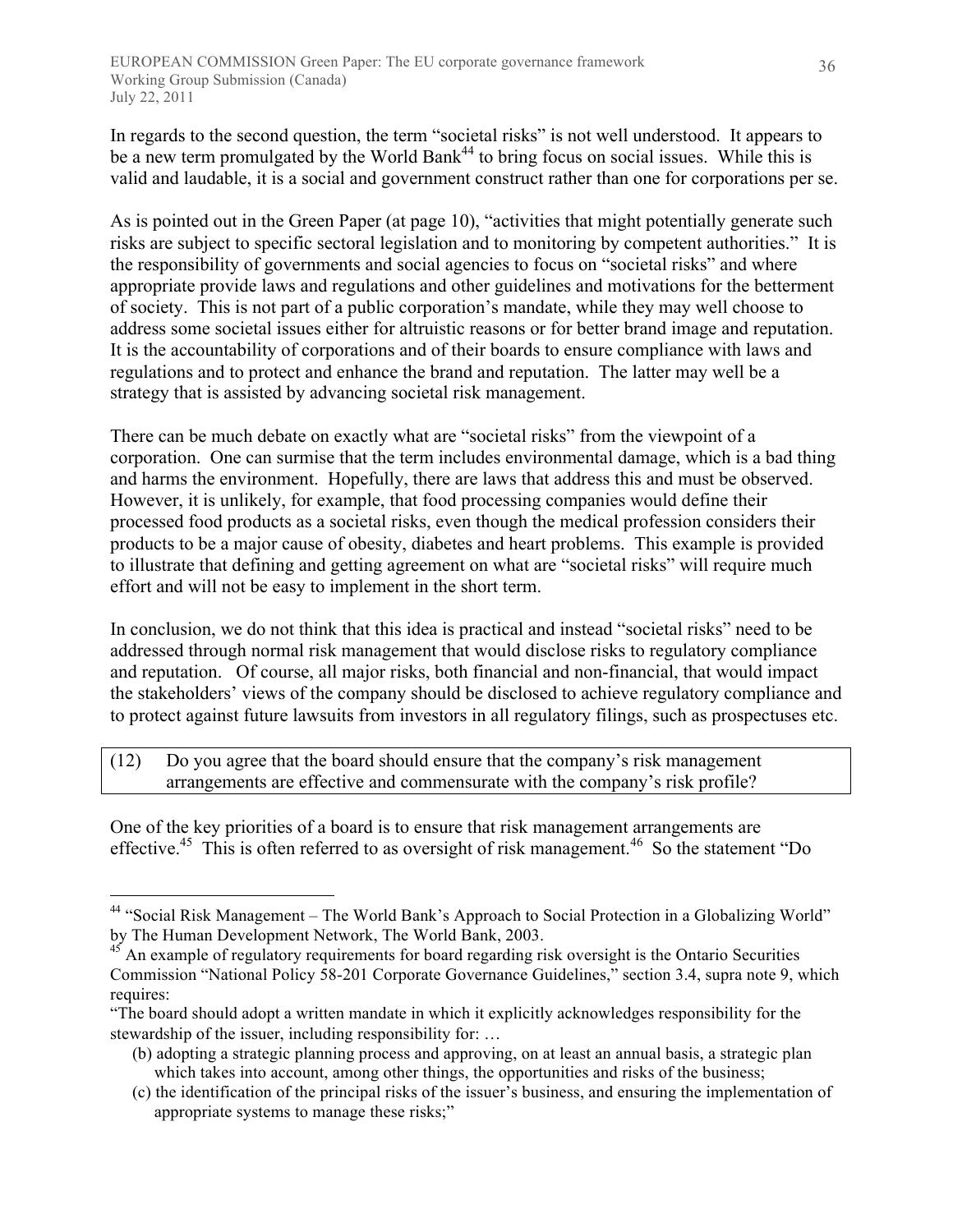you agree that the board should ensure that the company's risk management arrangements are effective." is correct and should probably stay at that, but see below for the subsequent proposed phrase.

The phrase "commensurate with the company's risk profile." is laden with potential confusion and misinterpretation due to the term "risk profile." A corporate risk profile is a periodic documentation of the key risks to an organization to achieving its stated business objectives over a specified future time period.<sup>47</sup> Risk profiles<sup>48</sup> are like balance sheets, i.e., the status of a company's risk exposure after taking into account its strategic objectives, its context, and its treatment of risks.

Since risk profiles, by definition, are where a company is at, then the risk management arrangements will always be commensurate with the profile, i.e., its derivative. A more meaningful question might be "Do you agree that the board should ensure that the company's risk management's arrangements are commensurate with the company's strategy and risks." The phrase "and commensurate with the company's risk profile" is therefore redundant as "ensuring the risk management arrangements are effective" covers the intention of this last statement.

# **Shareholders**

 $\overline{a}$ 

(14) Are there measures to be taken, and if so, which ones, as regards the incentive structures for and performance evaluation of asset managers managing long-term institutional investors' portfolios?

Although Questions 14 to 16 are phrased in terms of institutional investors, they are equally relevant, and perhaps more so, in relation to individual investors.

Institutional investors have both the resources and the power to negotiate asset management contracts that protect their interests. For this reason, securities legislation has traditionally focused on the protection of individual investors, who lack the requisite resources and clout.

<sup>&</sup>lt;sup>46</sup> "The oversight of the enterprise risk management process employed by an organization is one of the most important and challenging functions of a corporation's board." See page 51 of Fraser, J., and Simkins, B.J., Eds., *Enterprise Risk Management – Today's Leading Research and Best Practices for Tomorrow's Executives* (Toronto: Wiley, 2010). See also "Effective Enterprise Risk Oversight: The Role of the Board of Directors" (2009) COSO.

<sup>47</sup> See Fraser, J., and Simkins, B.J., Eds., *ibid*, at page 171.

<sup>48</sup> Other definitions of a risk profile include: ISO defines a risk profile as "a description of any set of risks" and risk as "effect of uncertainty on objectives" (ISO 31000 2009). HM Treasury's The Orange Book: Management of Risk Principles and Concepts (October 2004) defines a Risk Profile as "the documented and prioritized overall assessment of the range of specific risks faced by an organization." The 2002 Risk Management Standard produced by the Institute of Risk Management (UK) and the Institute of Insurance and Risk Managers (UK) defines a Risk Profile thus in section 4.5: "The result of the risk analysis process can be used to produce a risk profile which gives a significance rating to each risk and provides a tool for prioritizing risk treatment efforts. This ranks each identified risk so as to give a view of the relative importance."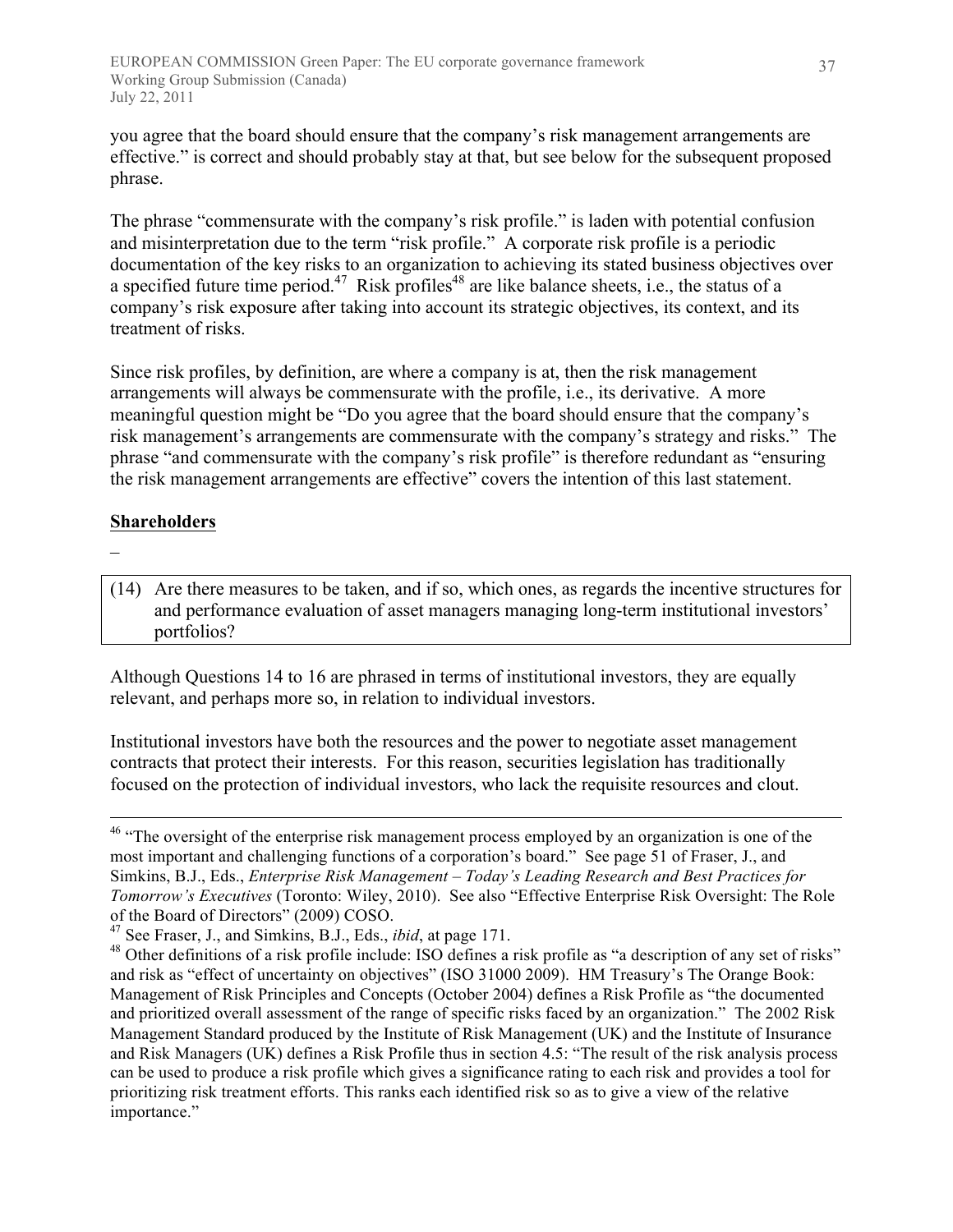That the European Commission should feel compelled to ask this question seems to indicate that it is uneasy with how institutional investors are discharging their responsibilities.

In the quest for solutions, the Green Paper focuses on how to improve the relationship between institutional investors and asset managers. In our view, a more fundamental approach would involve questioning the governance of institutional investors, such as pension funds. The Green Paper does not seem to address this vital issue. Indeed, the issue is sufficiently important to warrant its own consultation paper.

The Green Paper asks the question whether additional measures could be introduced to ensure congruence between the interests of institutional investors and those of asset managers. We believe that it would be more productive to recognise that there are inherent conflicts of interest between investors, both institutional and individual, and asset managers. The implication is that, rather than pursue the illusory objective of ensuring alignment of interests, the EU should focus its efforts on ensuring that conflicts of interest in the management of client portfolios are resolved in favour of the client. We expand on this subject in our answer to Question 16.

The Green Paper is correct in its assessment that relative performance evaluation can encourage herd behaviour and a short-term focus. We would add that it could also encourage excessive risk taking. Suppose the performance measurement period is nearing its close and an asset manager is badly lagging its benchmark. The rational course of action for this manager would be to redeploy the client's portfolio into the most volatile stocks available. If the gamble works and the stocks shoot up, the manager may actually end up outperforming the benchmark. If the gamble fails and the stocks plummet, the manager will be no worse off because it was badly lagging the benchmark to begin with. While rational for the manager, this course of action is unconscionable because it exposes the client to more risk than it had bargained for.

Short-termism is also encouraged by some practices, which are the norm in the asset management industry. There is considerable evidence that stock prices are unpredictable in the short-term. If so, short-term performance has more to do with luck than with skill. Yet, institutional investors typically meet with asset managers on a quarterly basis to review the previous quarter's results. The tyranny of the quarterly meeting has much to answer for.

We suggest that investors, asset managers and indeed the market as whole would gain from refocusing industry practices, including the evaluation of asset managers, on the long term, by which we mean ten years or more. This raises the question how best to achieve this result. We believe that the answer involves consideration of the standard of conduct that should apply to institutional investors, their accountability to their constituents and ultimately their mode of governance.

# (15) Should EU law promote more effective monitoring of asset managers by institutional investors with regard to strategies, costs, trading and the extent to which asset managers engage with the investee companies? If so, how?

The Green Paper refers to asset managers as "stewards" of the investee companies. Stewardship, a concept going back to the Middle Ages if not earlier, indeed hits the nail right on the head,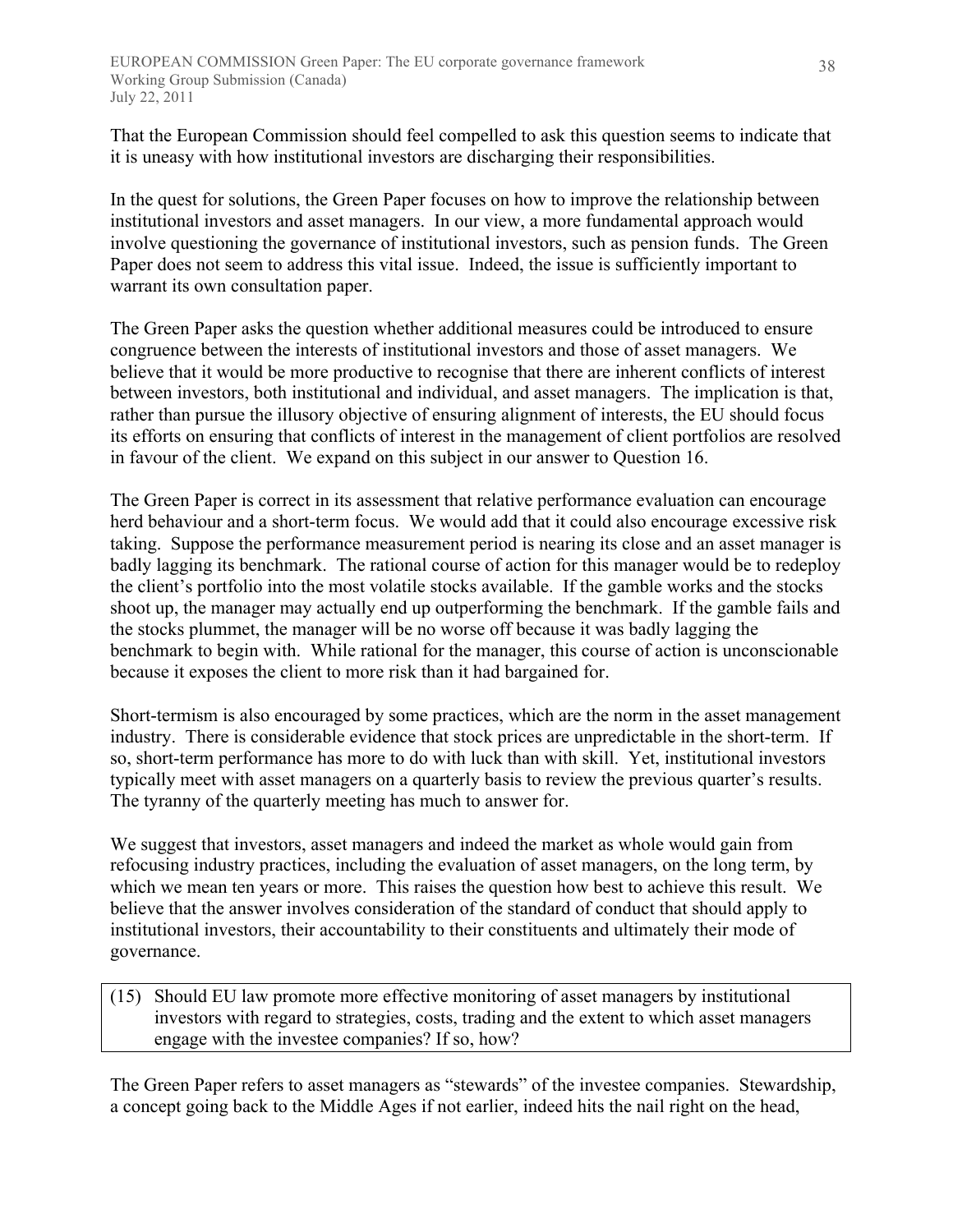although we tend to think of asset managers as being stewards for their clients, i.e., institutional and individual investors, rather than for the investees. Indeed, the investee companies, in turn, are stewards for the asset manager, rather than the other way round.

In our view, the stewardship quality of an asset manager is far more important than the factors mentioned in the question – strategies, costs, trading and engagement with investees. The question, then, is how to assess stewardship quality.

The volume of research effort on the stewardship quality of asset managers and its determinants is not commensurate with the importance of the subject. We recommend that the EU encourage more research in this area.

Morningstar, an independent provider of investment fund research, assigns stewardship grades on the basis of five main factors:

- i. The corporate culture of the asset manager this is assigned the heaviest weight;
- ii. The quality of the fund's governing body, e.g. its board of directors;
- iii. The fees and expenses charged by the asset manager to the fund;
- iv. The motivation of the individuals managing the portfolio, with particular reference to the size of their personal investment in the fund and the structure of their remuneration, including the manner in which their bonus is determined; and
- v. The regulatory requirements of the asset manager.

Independent research has suggested that high stewardship grades are correlated with superior fund performance.

The evaluation of an asset manager's stewardship quality is hampered by the lack of information. For example, in most jurisdictions, the disclosure of the information in (iv) above is not mandatory.

As an initial step towards improving the stewardship quality of asset managers, we recommend that the disclosure of the relevant factors, such as those listed above, should be made mandatory.

In the longer term, the EU should consider requiring asset managers to obtain a stewardship grade as a precondition to offering their services. For now, we leave open the question as to who should assign the stewardship grades and how.

(16) Should EU rules require a certain independence of the asset managers' governing body, for example from its parent company, or are other (legislative) measures needed to enhance disclosure and management of conflicts of interest?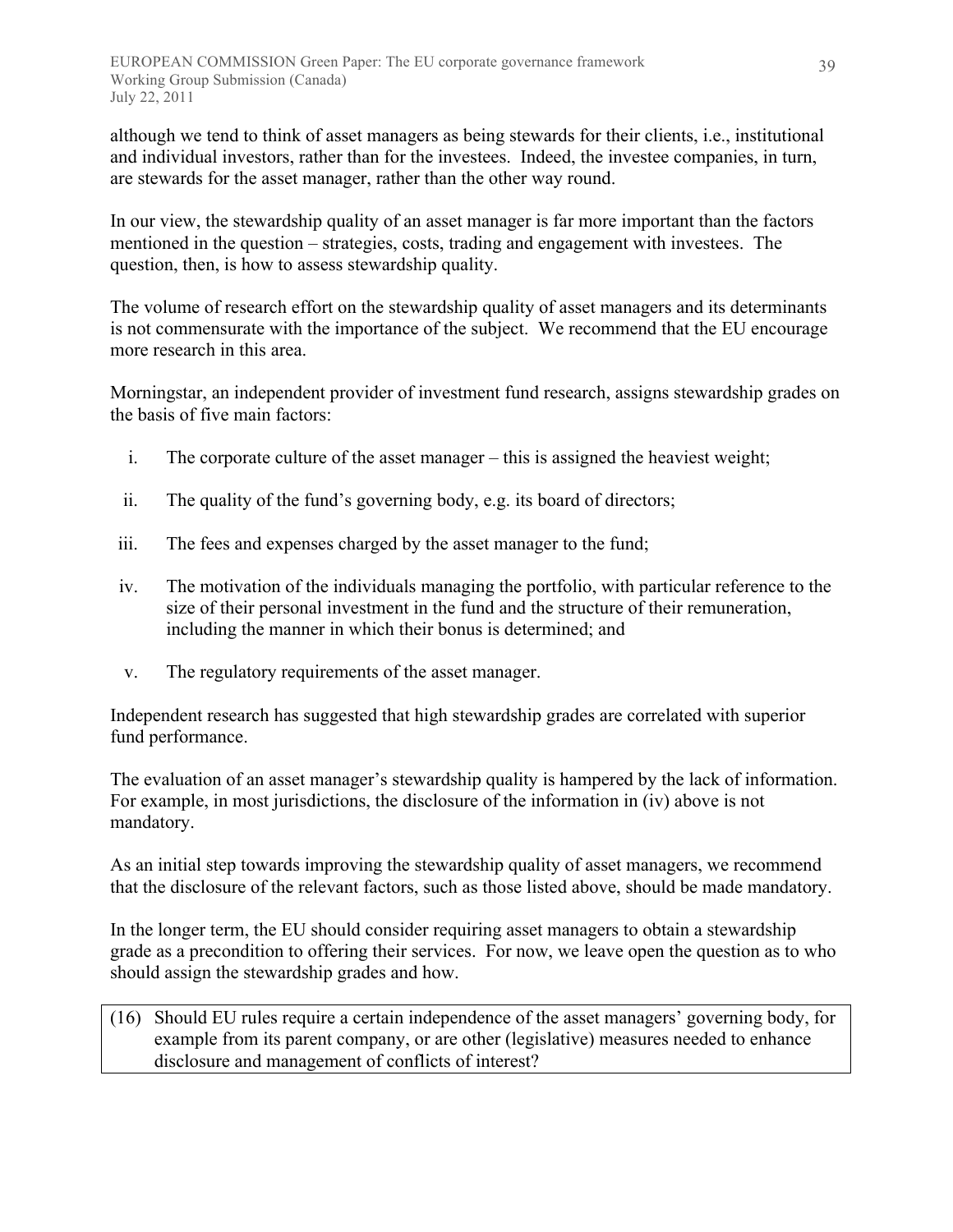As we suggested earlier, the relationship between asset managers and investors is inherently conflictual in many respects. High priority should be given to dealing with this issue. In the first instance, asset managers should be subject to a standard of conduct that makes it clear that, in managing client portfolios, they owe their primary loyalty to their clients, in whose best interests they should always act. EU rules should include severe penalties for transgression of the standard of conduct.

Organizational controls would also be helpful in ensuring that conflicts of interest are always resolved in favour of the client. The asset manager should be required to take all conflicts of interest to an independent party, which would be charged with ensuring that the issue is resolved in the client's favour. That independent body could, for example, be:

- i. The governing body of the asset manager, provided it includes a majority of independent directors and an independent chairman;
- ii. If the client is an investment fund, the governing body of the fund, provided it is independent; or
- iii. An independent body dedicated to the resolution of conflicts of interest.

Canada has opted for solution (iii). All publicly distributed investment funds in Canada are now required to have an Independent Review Committee whose role is to examine conflicts of interest referred to it by the asset manager and to provide a decision to the latter.<sup>49</sup> In some cases, the Committee's decision is binding. In other cases, the Committee only has the authority to make a recommendation. It would be helpful to the EU to monitor the progress of Independent Review Committees in Canada and determine if the model might apply in the EU.

 $\overline{a}$ 

(18) Should EU law require proxy advisors to be more transparent, e.g. about their analytical methods, conflicts of interest and their policy for managing them and/or whether they apply a code of conduct? If so, how can this best be achieved?

Unless proxy advisory firms are prepared to self-regulate by adopting an industry-wide code of conduct, EU law should require proxy advisors to be more transparent.<sup>50</sup> There are two main reasons for enhanced transparency.

i. *Influence* Although it has yet to be ascertained what percentage of votes proxy advisors can influence on either a routine or non-routine matter, taking into account just the number of institutional shareholders who disclose that they subscribe to a proxy advisor, it cannot be denied that the proxy advisory industry has the potential to influence a

<sup>49</sup> Fok Kam, André, *From Conflict to Trust: How Mutual Funds Manage Conflicts of Interest* (Toronto: Carswell, 2009).

<sup>&</sup>lt;sup>50</sup> Millstein Center for Corporate Governance and Performance, Policy Briefing No. 2/Voting Integrity: Practices for Investors and the Proxy Industry (June 5, 2008), available online: Millstein <http://millstein.som.yale.edu/2008%2006%2005%20voting%20integrity2.pdf>.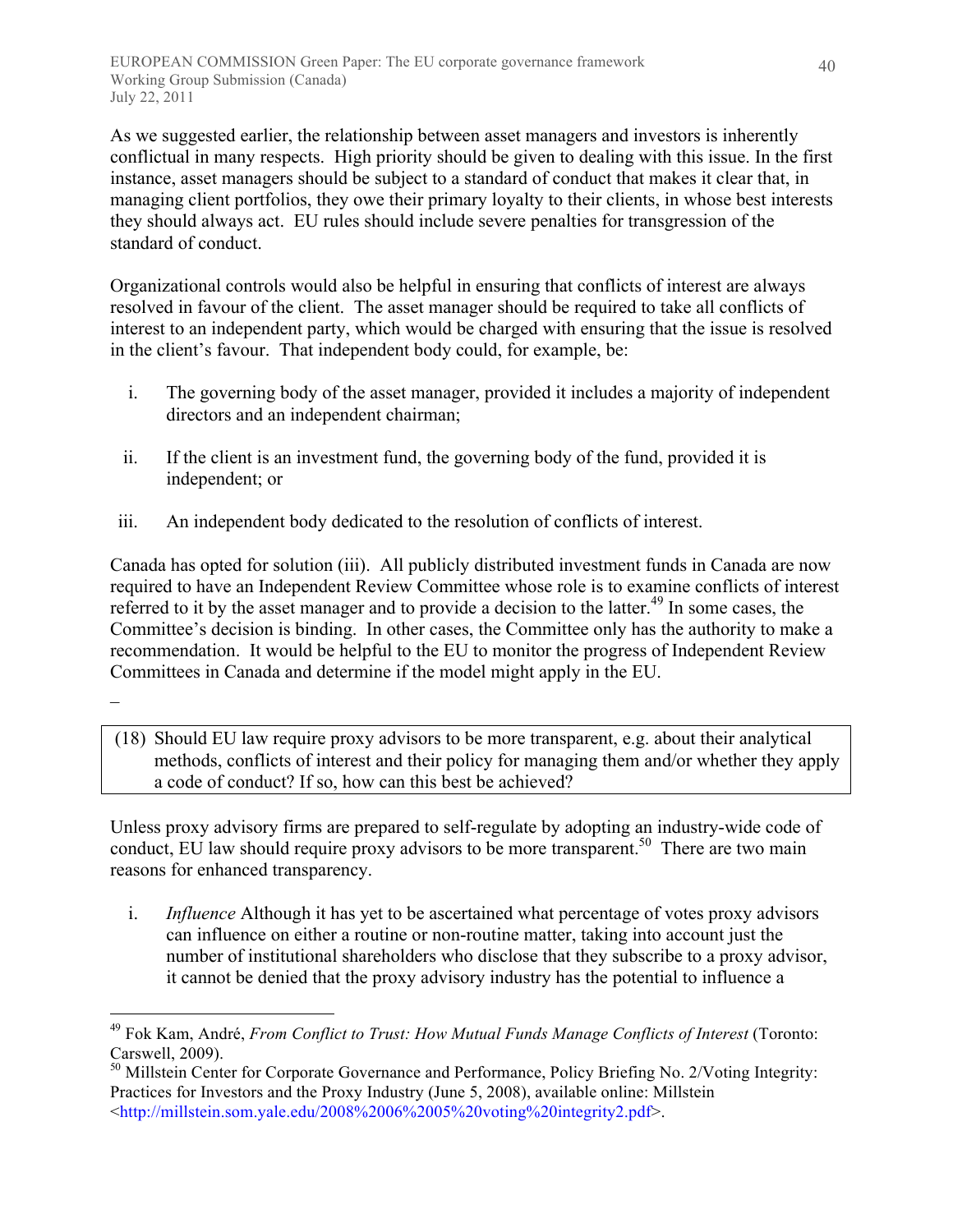significant block of votes. In addition to the potential to influence voting outcomes, there is consensus that proxy advisors are no longer merely "independent" experts evaluating corporate governance, but are in fact furtively shaping behaviour of market participants through their views on corporate governance best practices. $51$ 

ii. *Inaccuracies* There is convergence in the existing literature on the proxy advisory industry on the limited predictive power in the models of the proxy advisory industry and on the frequency of inaccuracies underpinning the proxy advisory firms' recommendations.<sup>52</sup> The problem with this lack of transparency at the proxy advisory firm level is that it does not provide scholars, issuers and investors with an opportunity to question the quality of the data, analyze voting recommendations, and potentially point out inaccuracies in proxy advisors' analysis.

## *Our recommendations:*

## **Disclose any Conflict of Interest**

• Whether self-regulated or legislated, proxy advisors should disclose, review, manage and mitigate all potential conflicts (e.g., consulting services; financial stakes; record-keeping services; and voting platforms). The disclosure of potential conflicts of interests would not only address conflicts of interests with the provision of a multiplicity of functions to issuers, but it would also address potential conflicts of interest between affiliates and subsidiaries of the proxy advisory firms. The idea is that if institutional investors were made aware of the concerns surrounding the quality and creditability of the voting recommendations and conflicts of interests, they would demand that proxy advisory firms be more transparent or switch to a firm that is. Alternatively, institutional investors will rely more on their own discretion when reviewing a proxy advisor's recommendations.

### **Research Sourcing**

- When providing a recommendation, proxy advisors should be required to list the name and contact details of the lead analyst and key team members.
- All sources consulted to produce a report should be listed (e.g., public information, private information, media reports). As part of this sourcing requirement, a proxy advisory firm should be required to disclose whether an issuer's management or board were consulted.

# **Method of Challenging Adequacy of Research / Erroneous Data, Incomplete Facts or Inaccurate Data Analysis**

<sup>&</sup>lt;sup>51</sup> Jennifer G. Hill, "Regulatory Show and Tell: Lessons from International Statutory Regimes" (2008) 33 Del. J. Corp. L. 819 at page 822.

<sup>52</sup> Center on Executive Compensation, *A Call for Change in the Proxy Advisory Industry Status Quo: The Case for Greater Accountability and Oversight* (Washington: Center for Executive Compensation, January 2011).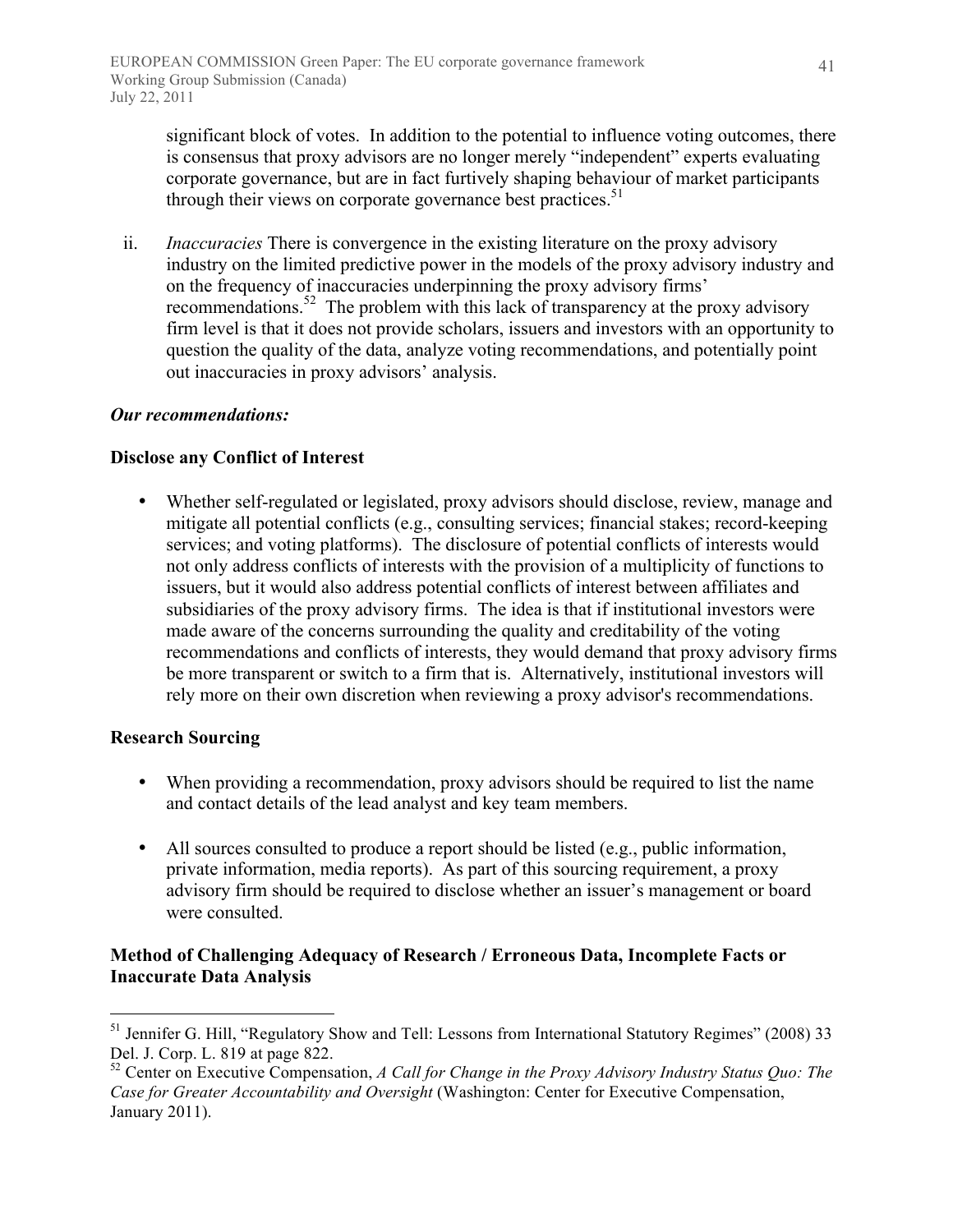- Issuers being assessed ought to have a mechanism to challenge the recommendations made by proxy advisory firms.
	- o On request, an issuer should be able to receive a copy of a proxy advisory firm's report.
- A public agency (e.g. securities commission) ought to be able to request, audit and challenge any voting recommendation.

(19) Do you believe that other (legislative) measures are necessary, e.g. restrictions on the ability of proxy advisors to provide consulting services to investee companies?

While restrictions on the ability of proxy advisors to provide consulting services to investee companies are not necessary, there are other legislative measures that might be useful.

# **Restrictions on the Ability of Proxy Advisors to Provide Consulting Services to Investee Companies**

It is not known whether the investment objectives of a proxy advisory firm's affiliate may interfere or override a proxy advisory firm's voting recommendations. Among other measures to minimize conflicts of interest, many proxy advisory firms have erected firewalls among consulting and other businesses by floating subsidiaries for non-rating services. Without evidence that proxy advisory firms are acting on conflicts of interest, it is not necessary to restrict the ability of a proxy advisory firm to provide consulting services. This does not, however, mean that proxy advisory firms need not be much more forthcoming in disclosing their conflicts of interest and how they manage their conflicts of interest.

# **Institutional Investor Regulation**

Institutional investors, as the only customers of the proxy advisory firms, arguably have the necessary clout to demand better governance of the proxy advisory firms. Accordingly, along with disclosing their proxy voting record on a functional website and keeping it up-to-date, institutional investors ought to disclose how they use proxy advisory firm(s).<sup>53</sup> Some institutional shareholders rely on proxy advisors to analyze, vote and organize all its proxy votes. Other institutional shareholders do not seem to use proxy advisory firms at all. How and to what extent institutional investors rely upon proxy advisory firms should be disclosed with specificity (e.g., is there an internal team; does it have a customized voting guideline with the proxy advisory firm; what services supplied by the proxy advisory firm does it rely upon?). It would further be advisable to have institutional investors disclose what internal controls they have in place to ensure that these services are being carried out in a timely and accurate way.

 $53$  Carol Hansell & Robert Murphy, "The Role of the Advisory Firm: What Directors Need to Know" (Paper presented to the Australian Institute of Company Directors MasterClass, Sydney, Australia, 8 March 2011) online at DWPV:

<sup>&</sup>lt;http://www.dwpv.com/shareholdervoting/media/TheRoleoftheProxyAdvisoryFirm.pdf> .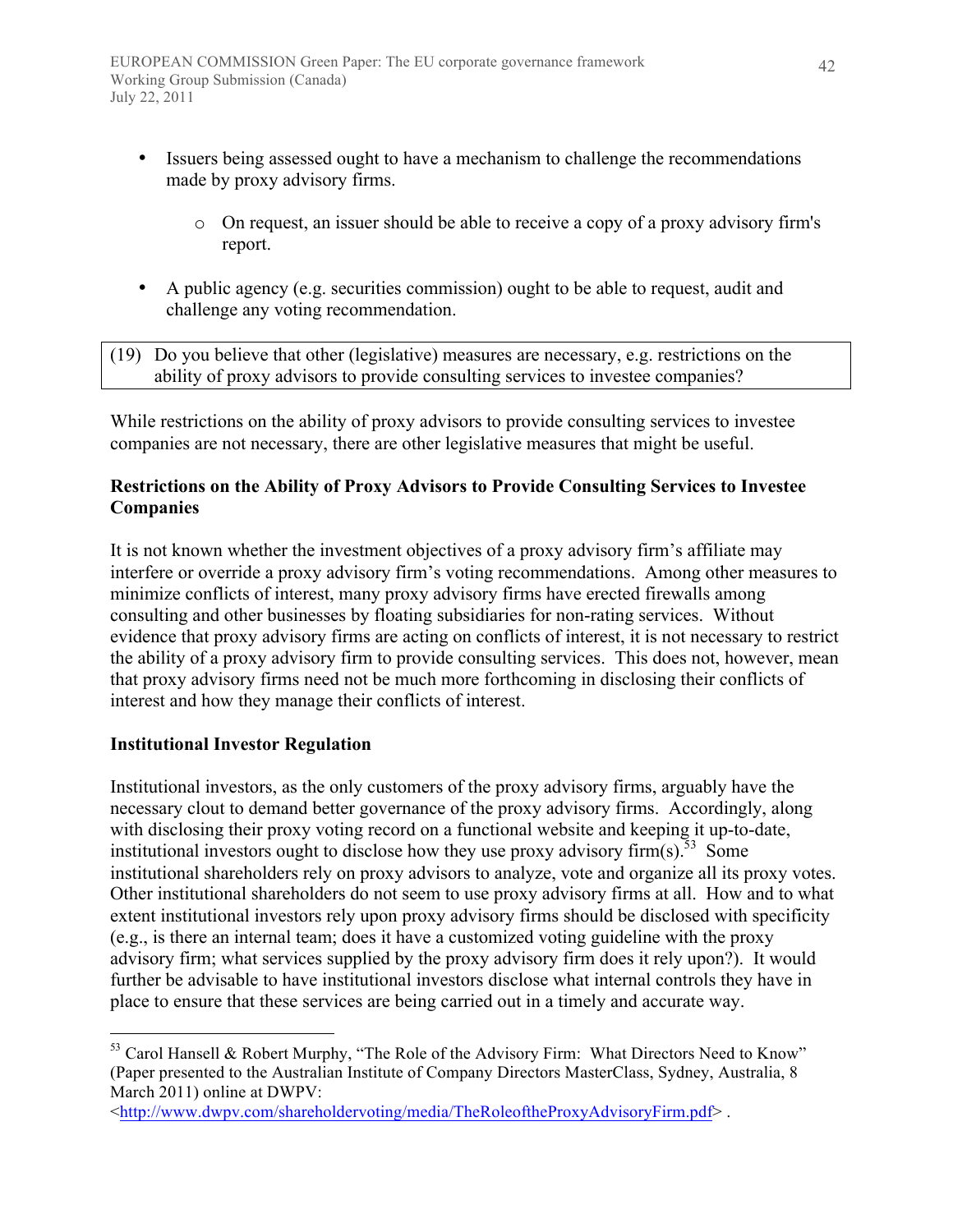# **Increased Competition**

The proxy advisory industry is marked by the absence of competition, which naturally raises apprehension about proxy advisory firms misusing their market power. Legislative action might be needed to encourage more competition between existing proxy advisory firms and new entrants to the market. Reforms aimed at increasing competition are, however, complicated by the fact that size and market recognition may be higher barriers to entry than regulatory status.<sup>54</sup>

(20) Do you see a need for a technical and/or legal European mechanism to help issuers identify their shareholders in order to facilitate dialogue on corporate governance issues? If so, do you believe this would also benefit cooperation between investors? Please provide details (e.g. objective(s) pursued, preferred instrument, frequency, level of detail and cost allocation).

This question will be addressed in three parts.

(a) Do you see a need for a technical and/or legal European mechanism to help issuers identify their shareholders in order to facilitate dialogue on corporate governance issues?

While we acknowledge the importance of the ability of issuers to communicate with shareholders, "identifying" shareholders is critical as a matter of public policy because doing so improves the integrity of *voting* procedures. One of the central motives for identifying voters seems to be the prevention of over-voting and 'empty' voting. The present Green Paper, in focusing on the importance of "communication" between issuers and their shareholders, seems essentially to ignore the question of corporate democracy, relegating it to footnotes.

The ability to communicate effectively with shareholders, and for shareholders to coordinate amongst themselves, enables meaningful dialogue and engagement with and among them, in particular, in elements of corporate governance. More however needs to be done to understand the problems of, e.g., over-voting, and the extent to which shareholder identification is a suitable remedy to those problems.

Shareholder identification and communication is a serious issue. Given high annual rates of shareholder turnover, and given the roles of various intermediaries (including especially banks and brokerages), the technical challenges inherent in identifying and communicating with shareholders prior to an issuer's Annual Meeting are substantial. Some EU member states (e.g., Spain) have made significant progress in this direction. We have no specific suggestions in this regard, but we urge the Commission to focus on the question of establishing mechanisms aimed specifically at providing issuers with information necessary to improving the integrity of voting procedures, in addition to focusing on the more general question of shareholder communication.

(b) If so, do you believe this would also benefit cooperation between investors?

<sup>&</sup>lt;sup>54</sup> Paul Rose, "On the Role and Regulation of Proxy Advisors" (2010) 109 Mich. L. Rev. 62.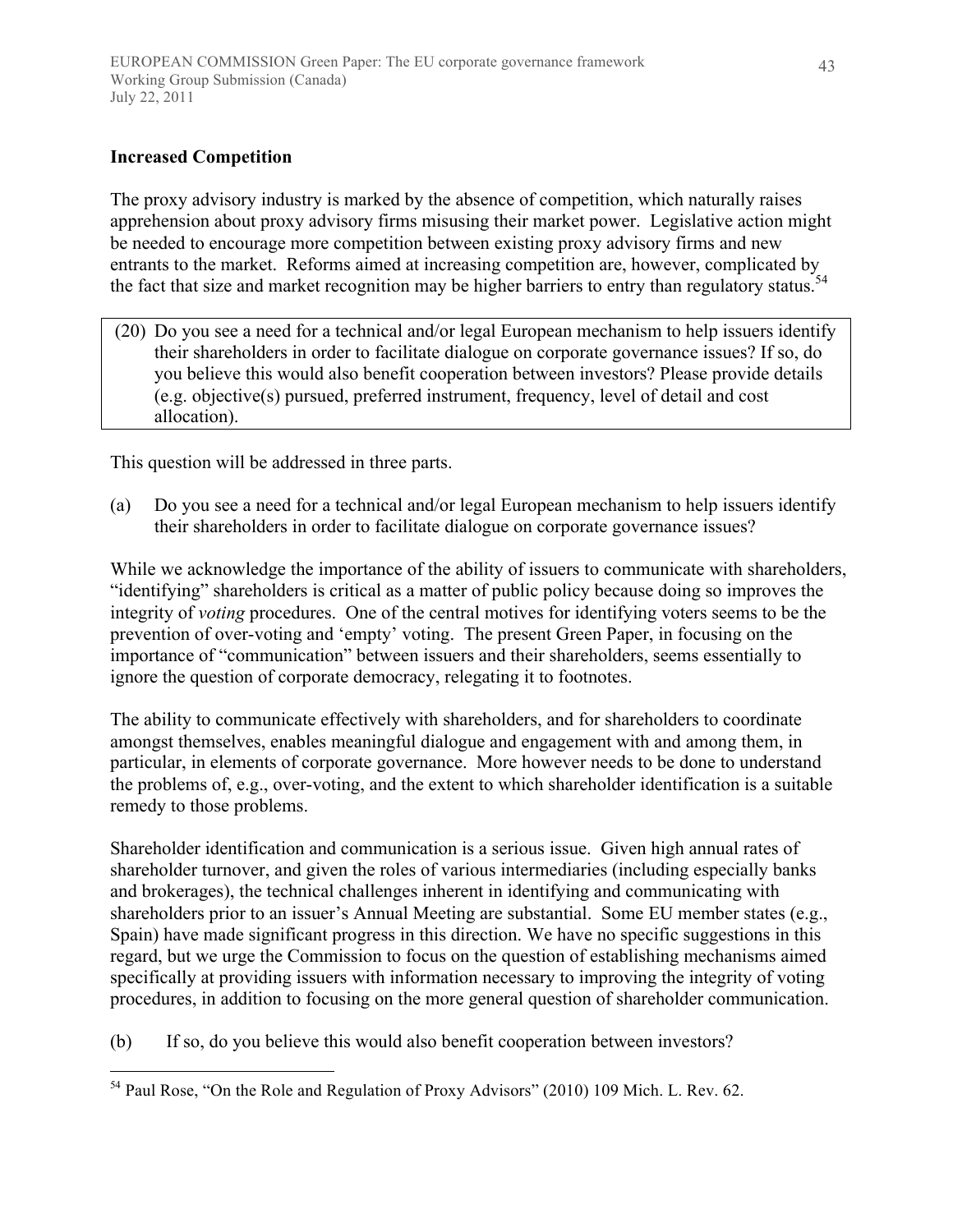This depends very much on the particular mechanism chosen. In principle, a mechanism adopted to facilitate communication between issuers and shareholders in the interest of more rigorous voting procedures might well benefit cooperation between investors, and that might well be a good thing.

(c) Please provide details (e.g. objective(s) pursued, preferred instrument, frequency, level of detail and cost allocation).

The key objective should be to improve the integrity of shareholder votes, by clarifying share ownership. The goal here should be to reduce the prevalence of over-voting, 'empty' voting, and other attempts to 'game' the system of shareholder democracy.

We agree that minority shareholders should have board representation, given the difficulties identified with "comply or explain" in this instance; the difficulty of (or inability) of engaging minority shareholders; and the approval of related party transactions. A "significant" (or "dominant" or "controlling," however defined) shareholder may be defined as a shareholder with the ability (either de facto or de jure) to exercise a majority of the votes for the election of the board of directors. A significant shareholder could be an individual, a group of individuals (e.g., a family, a voting trust, etc.), or a corporation.

If a corporation has a significant shareholder, we recommend that an appropriate percentage of board seats be reserved for minority shareholder representation. These directors selected by minority shareholders (i) should be reasonably perceived to be independent of management *and* the significant shareholder; (ii) should pass all black line tests of independence in the relative jurisdiction; and (iii) should not have any relationship or association with the corporation that would give rise to independence concerns (from a reasonable person (objective) perspective, not in the subjective judgment of those directors who are neither independent from the significant shareholder nor management).

As to what the percentage of board positions that are allocated to minority shareholder representation should be, we recommend that this percentage should fairly reflect the investment in the corporation by shareholders other than the significant shareholder.

We also recommend that if the mandate of the board, any principal committee of the board, or any board or company leadership role (e.g., the chair of the board, the CEO, or a chair of any principal committee) is limited in any way by the significant shareholder, that full, true and plain disclosure be made. In companies with a significant shareholder, disclosure should be made of the powers, rights and responsibilities of the significant shareholder, in a similar manner.

(22) Do you think that minority shareholders need more protection against related party transactions? If so, what measures could be taken?

<sup>(21)</sup> Do you think that minority shareholders need additional rights to represent their interests effectively in companies with controlling or dominant shareholders?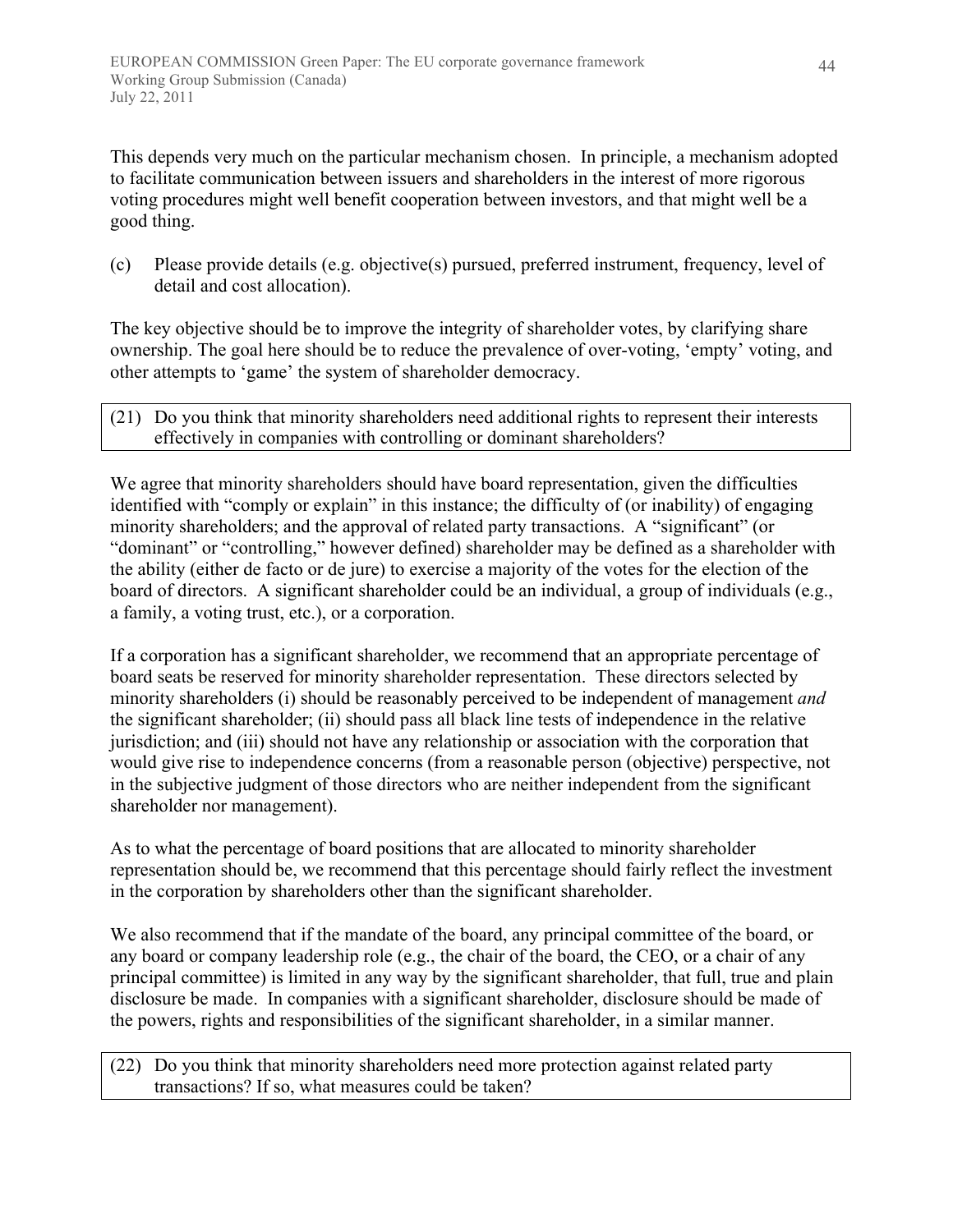A related party transaction is a conflict of interest between the related party (e.g., a control person, a significant shareholder, an officer, or a director of the corporation) and the corporation itself. If the board of directors does not take all appropriate action in light of the conflict, or shareholders (all shareholders, including minority) do not have full and complete knowledge of, or the opportunity to approve, ex ante, the transaction, the result could be self-dealing and appropriation of monies or opportunities by the related party at the expense of the corporation and/or minority shareholders.

Specific and precise guidance should therefore be offered to companies in respect of related party transactions, based on principles of transparency, clarity, independence of decision-making, independence of advice, and approval by all shareholders of the corporation.

The rights of minority shareholder to board representation has been addressed in the question above. So far as the treatment of the related party transactions by the board, the following steps are recommended:

- i. A disclosed means to define, identify and manage the conflict of interest, at the board level;
- ii. The establishment of a committee of directors who are deemed independent of all related parties, with disclosure of this committee's remit;
- iii. The retention of independent expert opinion on nature and effect of the transaction on minority shareholders (Green Paper, at page 18);
- iv. The retention of records and documentation of decision-making;
- v. A mechanism for minority shareholder coordination and engagement of the committee in  $(ii):$
- vi. A recommendation to shareholders by the committee (ii), with supporting rationale; and
- vii. The opportunity to approve the related party transactions by shareholders at a General Meeting (Green Paper, at page 18).

To assist the Commission, the Canadian Securities Administrators, in December 2008, shortly after the height of the Global Financial Crisis, proposed the following at Principle 6 – Recognize and manage conflicts of interest:<sup>55</sup>

<sup>&</sup>lt;sup>55</sup> This proposal was later withdrawn, given the financial crisis two months earlier. See <http://www.osc.gov.on.ca/en/26274.htm>. See Request for Comment – Proposed Repeal and Replacement of NP 58-201 *Corporate Governance Guidelines*, NI 58-101 *Disclosure of Corporate Governance Practices*, and NI 52-110 *Audit Committees* and Companion Policy 52-110CP *Audit Committees* Request for Comment: Proposed Repeal and Replacement of National Policy 58-201 Corporate Governance Guidelines, available at OSC: <http://www.osc.gov.on.ca/documents/en/Securities-Category5/rule 20081219 58-201 rfc.pdf>.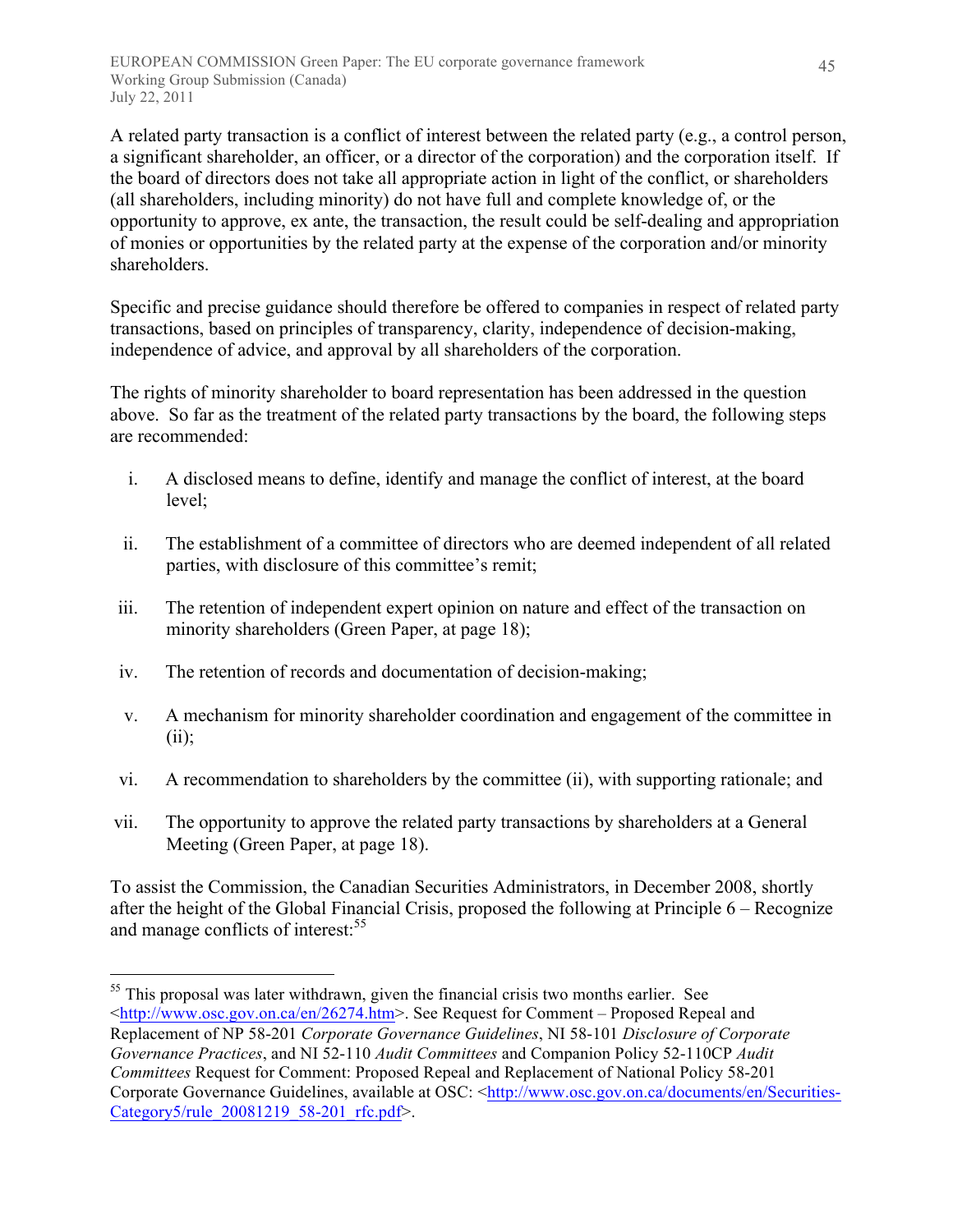# **"Principle 6 – Recognize and manage conflicts of interest**

*An issuer should establish a sound system of oversight and management of actual and potential conflicts of interest.*

# **Commentary**

Conflicts of interest may arise in various situations, for example, when:

- (a) there is a significant divergence of interests among shareholders or their interests are not completely aligned;
- (b) one or more directors cannot be considered impartial in connection with a proposed decision to be made by the board;
- (c) a contract, arrangement or transaction is entered into between an issuer and a control person or significant shareholder; or
- (d) an issuer makes a decision or enters into a contract, arrangement or transaction that will benefit one or more of its officers or directors.

An issuer should have practices in place to identify, assess and resolve actual and potential significant conflicts of interest. Those practices should allow issuers to assess all the circumstances necessary to determine if directors, officers and employees have acted honestly and in good faith, and in the best interests of the issuer.

## **Examples of practices**

## *General practices*

The objective of this principle can be achieved in a number of ways, including by:

- (a) having practices for:
	- (i) identifying situations, decisions, contracts, arrangements or transactions where an actual or potential significant conflict of interest could arise;
	- (ii) reviewing and assessing situations, decisions, contracts, arrangements or transactions that could put directors or executive officers in an actual or potential conflict of interest;
	- (iii) submitting to the board the prior declaration by directors of their interest in any situations, decisions, contracts, arrangements or transactions;
	- (iv) keeping records of any situations, decisions, contracts, arrangements or transactions where an actual or potential conflict of interest arises; and
- (b) establishing an ad hoc or standing board committee to carry-out these practices, such committee to consist of directors that are not directly or indirectly interested in the matters being discussed or considered; and
- (c) obtaining independent advice on the situation, decision, contract, arrangement or transaction.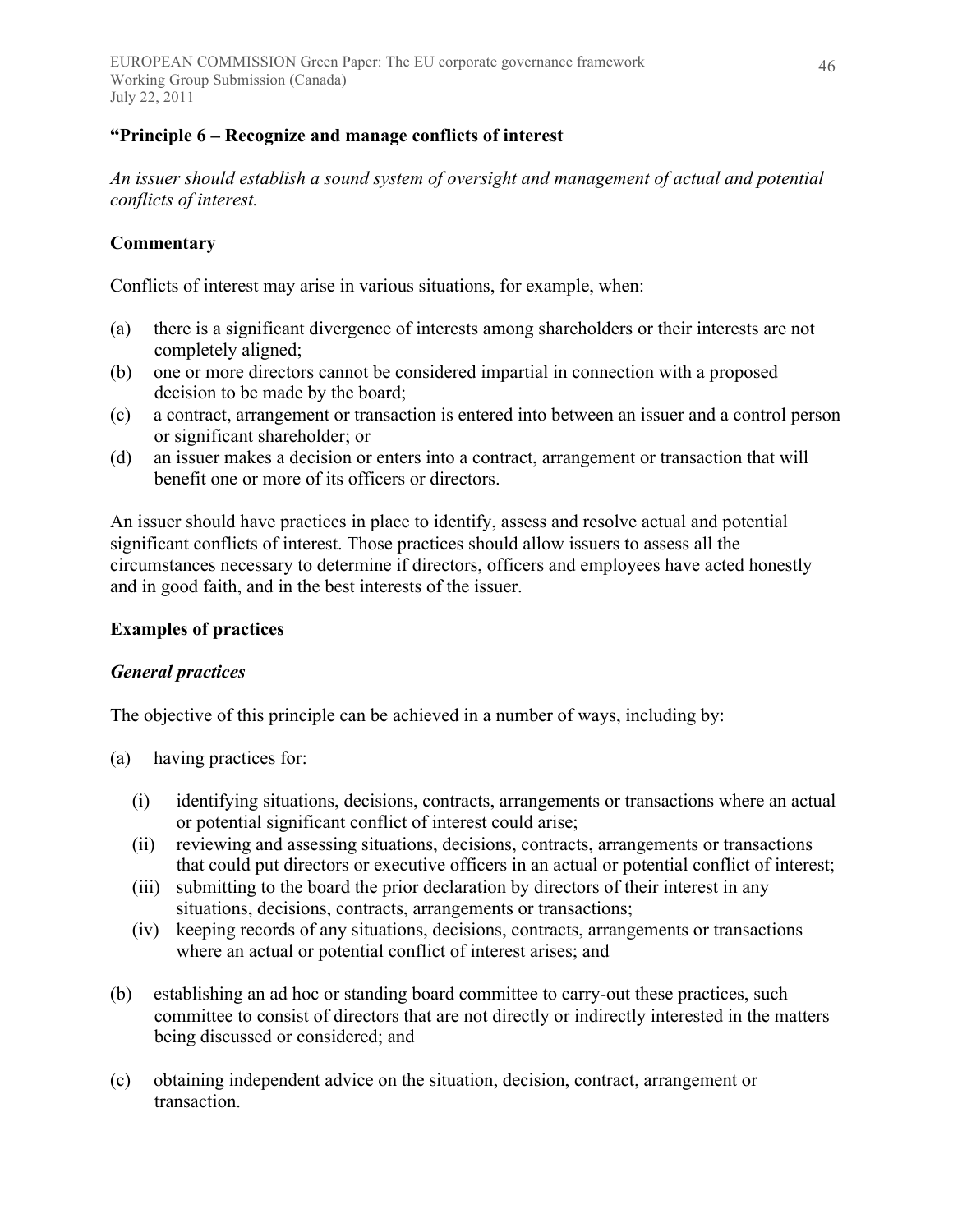# *Practices related to ad hoc or standing board committee*

Where an issuer has established an ad hoc or standing board committee, design that committee to:

- (a) be composed of directors who are not interested in any matter being discussed or considered;
- (b) have terms of reference that clearly sets out its roles and responsibilities; and
- (c) have the authority to engage and compensate any internal and external advisor that it determines to be necessary to permit it to carry out its duties."
- (23) Are there measures to be taken, and is so, which ones, to promote at EU level employee share ownership?

In short, no. The desirability of employee ownership ought not to be prejudged by regulators. The question of motivating employees is a fundamental challenge faced by all companies, and various companies will arrive at different solutions. There is far too little consensus regarding the best combination of salary, bonuses, equity, and non-financial rewards such as status or public recognition. Nor is it likely that there is one right solution that is best for all organizations. Further, there is insufficient evidence of social benefit from employee share ownership to make such ownership a policy objective. Finally, there is a risk that any move taken to promote employee share ownership will inadvertently result in overinvestment in single firms by employees who ought, instead, to be encouraged to hold diversified investment portfolios. At most, the Commission should encourage issuers to take a thoughtful approach to the issue, such as neither to discourage nor over-encourage employee share ownership.

The Green Paper (at page 18) notes that employees' involvement in the affairs of the company may take the form of participation in the board, as well as share ownership. Although employee participation on the board was not addressed in question 23, we offer some views.

There is merit in having employee representation on boards of directors, in the form of information, diversity and consultation. In the UK and Germany, employee representation occurs (in the form of executive and worker representatives). In Canada, large institutional shareholders,<sup>56</sup> credit unions, cooperatives,<sup>57</sup> and not-for-profit organizations<sup>58</sup> have board

<sup>&</sup>lt;sup>56</sup> In the Ontario Teachers Pension Plan board of directors, for example, four of nine directors are elected by the Ontario Teachers Federation (an association of employee/retiree teachers), with the chair of the board of directors jointly selected by the employee group and the provincial government. In the Ontario Municipal Employees Retirement System, another large pension fund, equal representation on the board of directors occurs between employer and employee/retiree members (seven members each). <sup>57</sup> Financial and non-financial co-operatives have well-developed democratic processes enabling members

to participate, via election, on the board.

<sup>&</sup>lt;sup>58</sup> Medical staff; and faculty, staff and students often have board level representation within hospital and university boards of directors.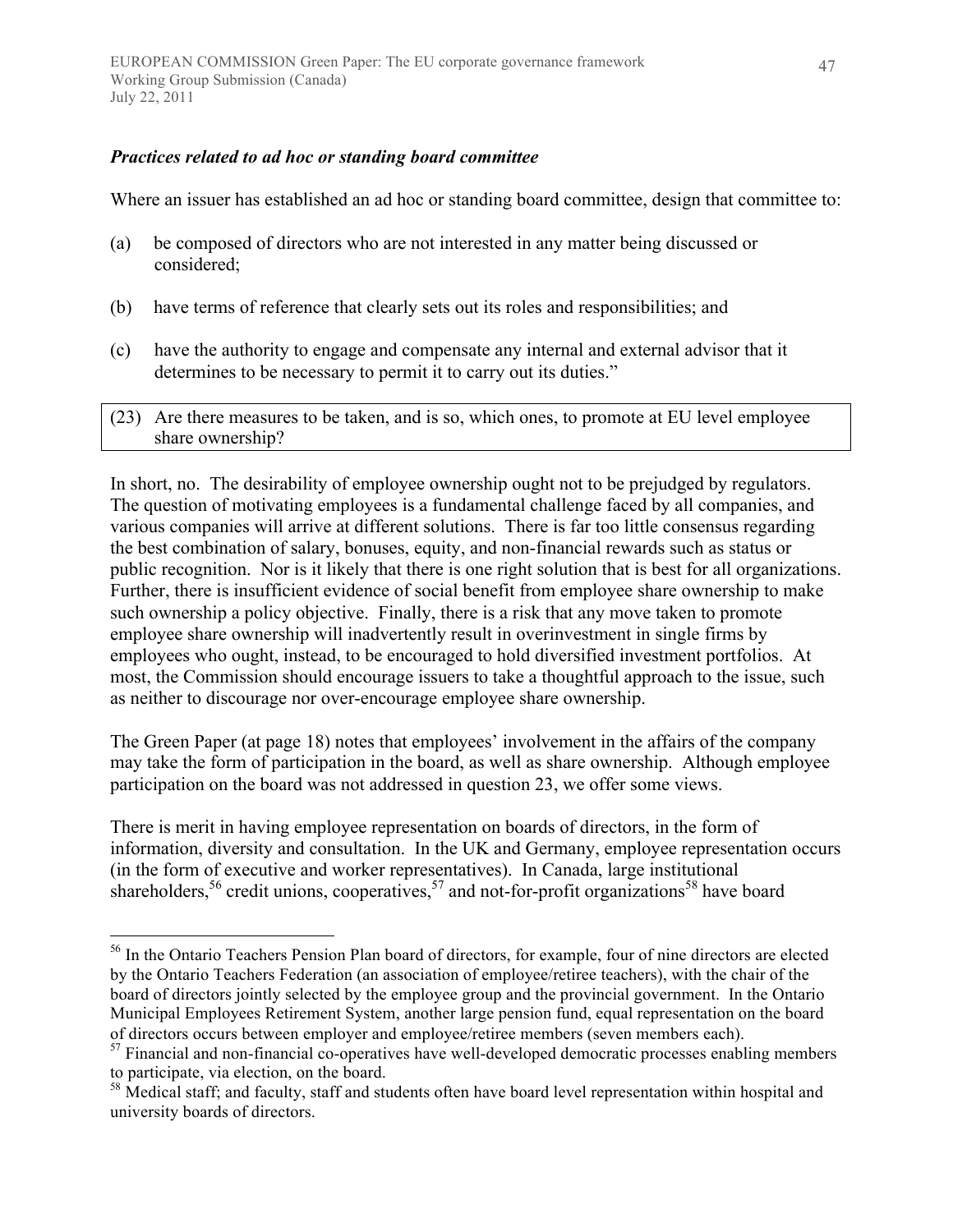positions allocated, in varying degrees, to employee or member representation. We are not aware of any scholarship that boards of directors with employee representation are less effective or fail to meet their obligations. Providing that employee members act with a view to the best interests of the corporation, the benefits to employee membership on boards may include diversity,<sup>59</sup> information flow and worker commitment.

# **Monitoring and Implementation of Corporate Governance Codes**

(24) Do you agree that companies departing from the recommendations of corporate governance codes should be required to provide detailed explanations for such departures and describe the alternative solutions adopted?

The "comply or explain" model is generally an admirable regulatory framework for its flexibility; however, it is thought to be problematic in respect of controlled companies and minority shareholders (Green Paper, at page 17). In addition, more broadly, there could be greater guidance offered to all companies on improving the information quality of reporting within the "comply or explain" regime. $60$ 

# *Our recommendations:*

i. That a robust and rigorous framework of "comply or explain" disclosure and assurance – including general, free-form and provision-by-provision responses – be developed that would assist companies, boards of directors and investors in providing, pressing for, and comparing responses.

There are opportunities for greater attention to, and development of, the "*explain"* plank of the "comply or explain" regime. At present, inadequate guidance could encourage uncertainty and low disclosure quality; defensiveness on the part of legal counsel; reluctance by boards of directors to press for increased disclosure and informative content; lack of consistency and quality in responses; and the inability to compare ambiguous or inadequate responses, efficiently and effectively.

http://ec.europa.eu/internal\_market/company/docs/ecgforum/studies/comply-or-explain-090923\_en.pdf, at page 14, where "[o]nly 39 percent of all explanations on the reference corporate governance code are classified as sufficiently "informative"." See also, "Canadian Securities Administrators Staff Notice 58- 306 2010 Corporate Governance Disclosure Compliance Review" (December 2010), available at OSC: <http://www.osc.gov.on.ca/en/SecuritiesLaw\_csa\_20101203\_58-306\_2010-corp-gov-disclosure.htm>, at page 3, where non-compliance with the disclosure requirements of the Corporate Governance Instrument was termed "unacceptable." See also the Green Paper, at page 19, where the overall quality of companies' corporate governance statements when departing from a code recommendation is "unsatisfactory," according the study, *ibid*.

 $59$  The above examples offer opportunity to address board diversity (gender, ethnicity, age), as these types of boards (with employee member representation) are recognized for being diverse; and may bring skill sets such as human resources, community representation, industry knowledge and information technology, onto the board.<br><sup>60</sup> See, e.g., "Study on Monitoring and Enforcement Practices in Corporate Governance in the Member

States" (September 2009), available at EU: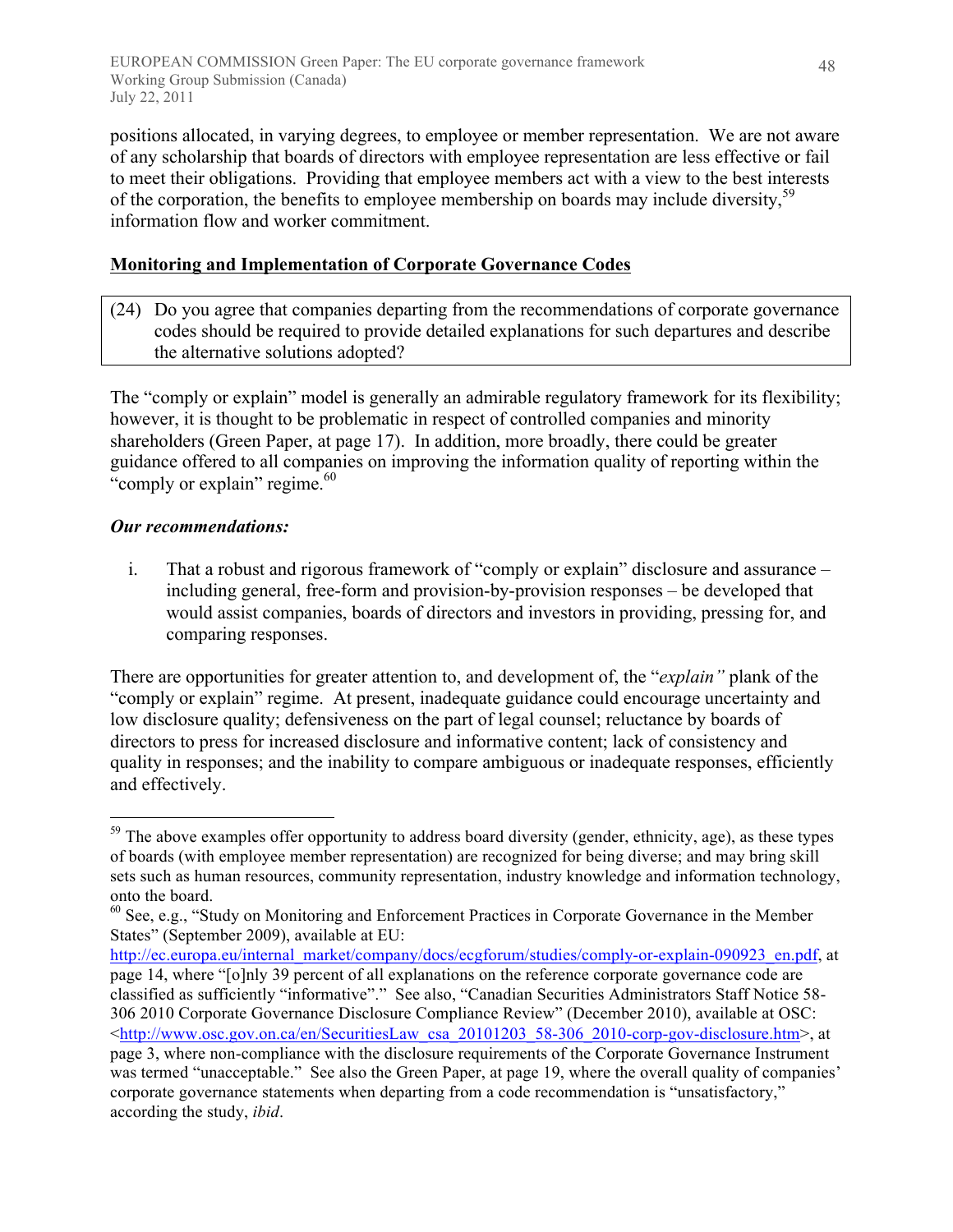ii. That, where departures are permissible in the first place, companies departing from the recommendations of corporate governance codes be required to explain themselves fully, via detailed, specific, clear, accessible and concrete reasons for the departure.

Insofar as departures from recommended code practices are concerned, departures reflects the sensible view that there should be a presumption in favour of recommended practice, without the assumption that no deviation could ever be justified. The Swedish model in particular (requiring disclosure of departure, disclosure of the reasons for departure, and disclosure of the alternative adopted) is very good (as identified in the Green Paper at page 19). Shareholders and potential investors deserve to know why a company has deviated from recommended practice. The requirement is also minimally burdensome, and allows for companies to seek out tailored governance solutions.

iii. That certain provisions within the "comply or explain" regime require compliance.

That being said, we do believe that a general preference for the "comply and explain" model is consistent with the view that, on some matters, compliance should simply be required. These matters where compliance is required should be identified within the enhanced disclosure "comply or explain" framework that we recommend in item (i).

The "comply or explain" model has the further benefit of helping to disseminate innovative governance practices. Since individual companies are expected to highlight and justify deviations from codes, this effectively puts the innovation into the public sphere, both for critique and for other companies to adopt and modify.

(25) Do you agree that monitoring bodies should be authorised to check the informative quality of the explanations in the corporate governance statements and require companies to complete the explanations where necessary? If yes, what exactly should be their role?

Although the role and responsibilities of investors were not included in Question 25, we have addressed these in our response.

# *Our recommendations:*

i. That "principles of stewardship" within a "comply or explain" regime – addressing communication, engagement, monitoring and enforcement – be developed and implemented for institutional investors.<sup>61</sup>

We note that the monitoring responsibility of shareholders is still largely unregulated. We believe that reluctance to commit time and resources on the part of investors (as identified in the

<sup>&</sup>lt;sup>61</sup> *Ibid*, item one, "Study on Monitoring and Enforcement Practices in Corporate Governance in the Member States," at pages 17-18.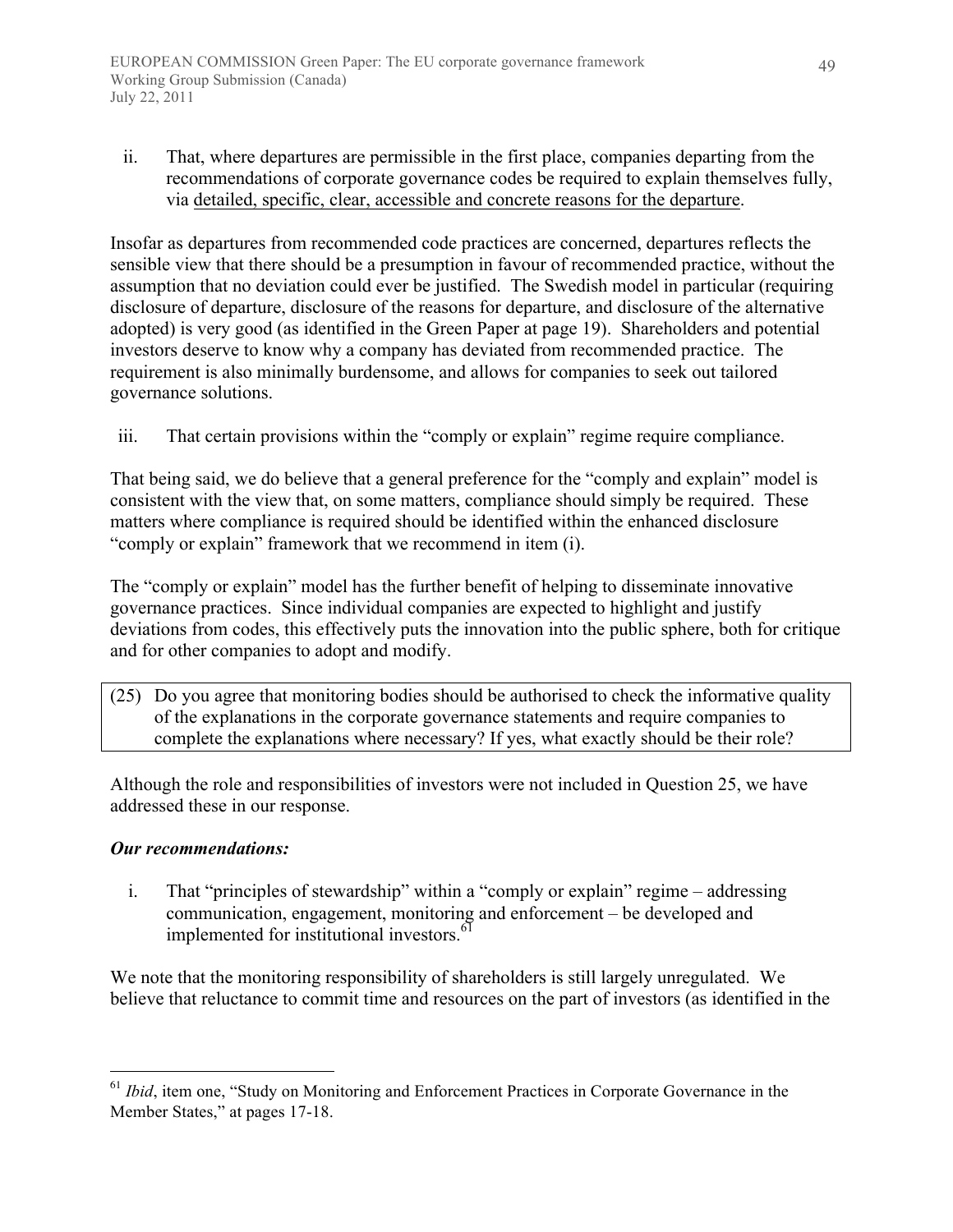supporting Green Paper study)<sup>62</sup> and free-rider issues may be addressed by strengthened disclosure rather than regulation. All institutional investors should be required to disclose voting policies and records, monitoring activities, enforcement practices, and the implementation of their corporate governance policy, via a "comply or explain" framework (similar to listed companies).

ii. That monitoring bodies be authorized to check the informative quality of the explanations of corporate governance statements and require companies to complete the explanations where necessary.

The role of monitoring bodies should be:

- a. To act at all times in the public interest; to foster fair and efficient capital markets and confidence in their integrity; and to foster investor confidence;
- b. To develop, and revise on a regular basis, the "comply or explain" disclosure framework recommended in Question 24 (at (i));
- c. To foster complete and trustworthy corporate governance disclosure by companies;<sup>63</sup>
- d. To provide independent<sup>64</sup> and appropriately resourced<sup>65</sup> oversight of the quality and completeness of the information provided by companies, not the decisional content itself;
- e. To provide analysis and disclosure, based on (d), on a company- as well as aggregate basis, <sup>66</sup> to companies, to investors, and to other stakeholders;
- f. To liaise with monitoring bodies within other Member States: $67$  and
- g. To have the authority to sanction companies in serious cases of non-compliance.<sup>68</sup>

 $62$  *Ibid*, at page 13. UK Treasury Minister Lord Myners had described investors as "absentee landlords." (April 21, 2009, in a speech to the Association of Investment Companies).

*Ibid*, at page 16.

<sup>&</sup>lt;sup>64</sup> Monitoring bodies should have arms-length relationships from listed companies, including personnel, and rigorous conflict of interest guidelines. This might mean a cooling off period for former listed company employees working for monitoring bodies.

 $^{65}$  Monitoring bodies should be staffed and compensated appropriately.<br> $^{66}$  Supra note 63, at page 16.

 $^{67}$  The Green Paper refers (at page 20) to there being "great potential" for improving and extending the current exchange of best practices developed by monitoring bodies. We agree.

 $68$  See, e.g., Green Paper at page 20. The Commission might also consider that sanctions (monetary) in the most serious cases of non-compliance (as identified in the Green Paper as being done in Spain) be directed to funding of the monitoring body, rather than general revenue. Funding of monitoring activities could also be provided by listed companies, on an aggregate basis, providing strict conflict of interest guidelines were in place.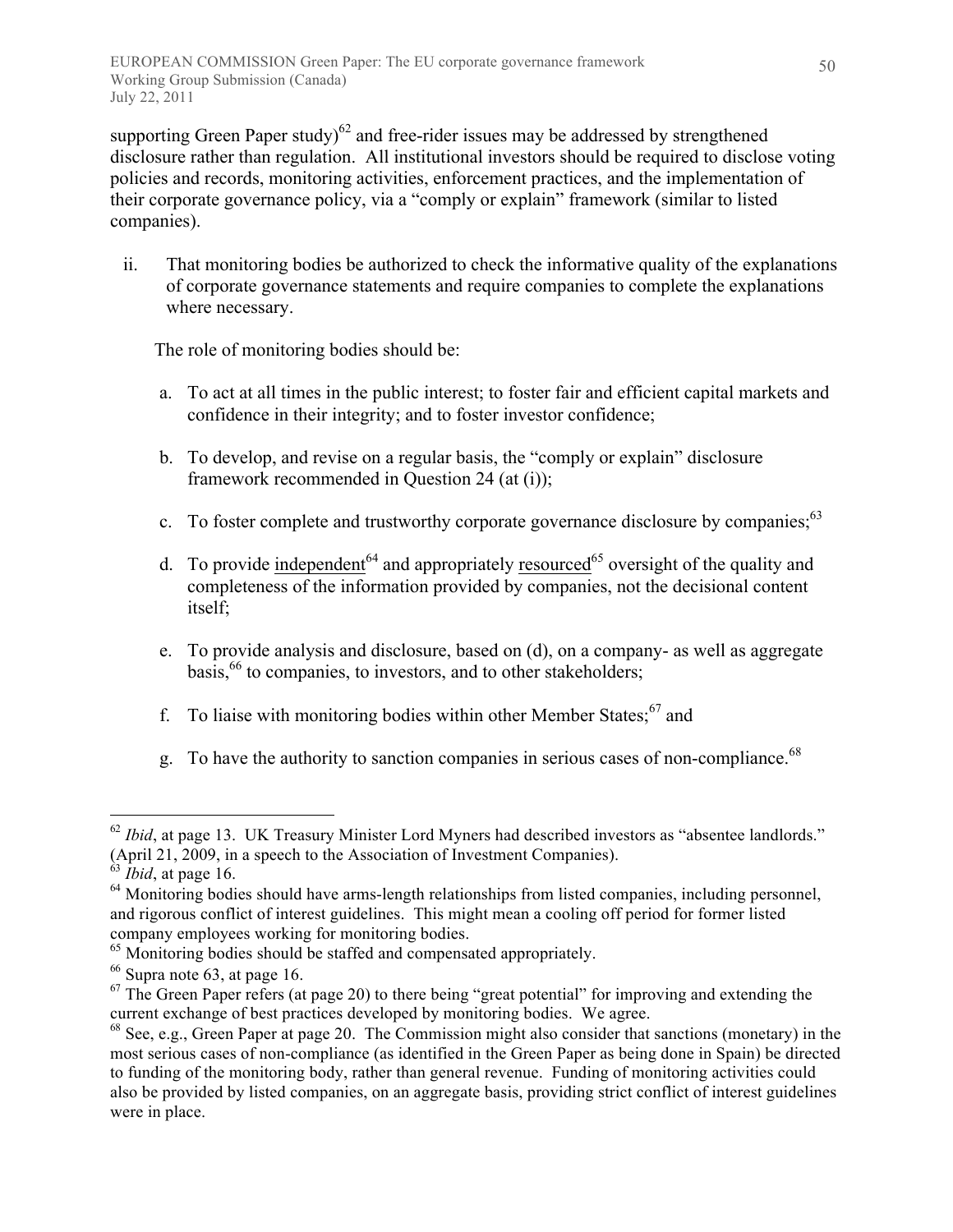In conclusion, there is an opportunity for significant improvement for both institutional investors and monitoring bodies in respect of monitoring the "informative quality" (wording of question 25) of the explanations in the corporate governance statements The role and importance of monitoring bodies, however, is more important as they represent the wider public interest. This question is very important.

# **Conclusion**

The undersigned individuals would once again like to thank the Commission Members for the opportunity to submit this comment letter in response to the public consultation and invitation for comments on the Green Paper on proposed corporate governance enhancements in Europe.

In summary, we support the spirit of these proposed corporate governance reforms, which seek to build trust in the single market and contribute to the competitiveness of European business. We believe the implementation of our recommendations would greatly strengthen this objective. Please contact us if we can be of further assistance.

Respectfully submitted,

Working Group on EU Green Paper: The EU corporate governance framework.

# **Member Biographies**



Richard Leblanc is a lawyer, certified management consultant and Associate Professor of Law, Governance & Ethics at York University. He holds a PhD focusing on board of director effectiveness. He has published in leading academic and practitioner journals, advised regulators on corporate governance guidelines, and, as part of his external professional activities, has served as an external board evaluator and governance advisor for ASX, LSX, NYSE, NZ, NASDAQ and TSX companies, as well as in an expert witness capacity in litigation concerning corporate governance reforms.



John Bankes is Managing Director and owner of Artemis Management Group, a company specializing in investment banking services to small and emerging growth enterprises. Previously, John was a partner in a Toronto law firm and an investment banker with major investment firms in the US and Canada. John is a director of a number of listed companies, private companies and non-profit enterprises. He is a graduate of Queen's, York and Harvard Universities and has been an adjunct professor in corporate law at Osgoode Hall Law School. John has received awards for academic achievement

(Osgoode Hall Silver Medal, Canada Council Doctoral Fellowship), for commitment to the nonprofit sector (Bruce Bryden Award at York University, Royal Canadian Academy of the Arts Centennial Medal, Queen Elizabeth II Golden Jubilee Medal) and for community service (The Royal Life Saving Society Silver Medal). Among other positions, John is currently a member of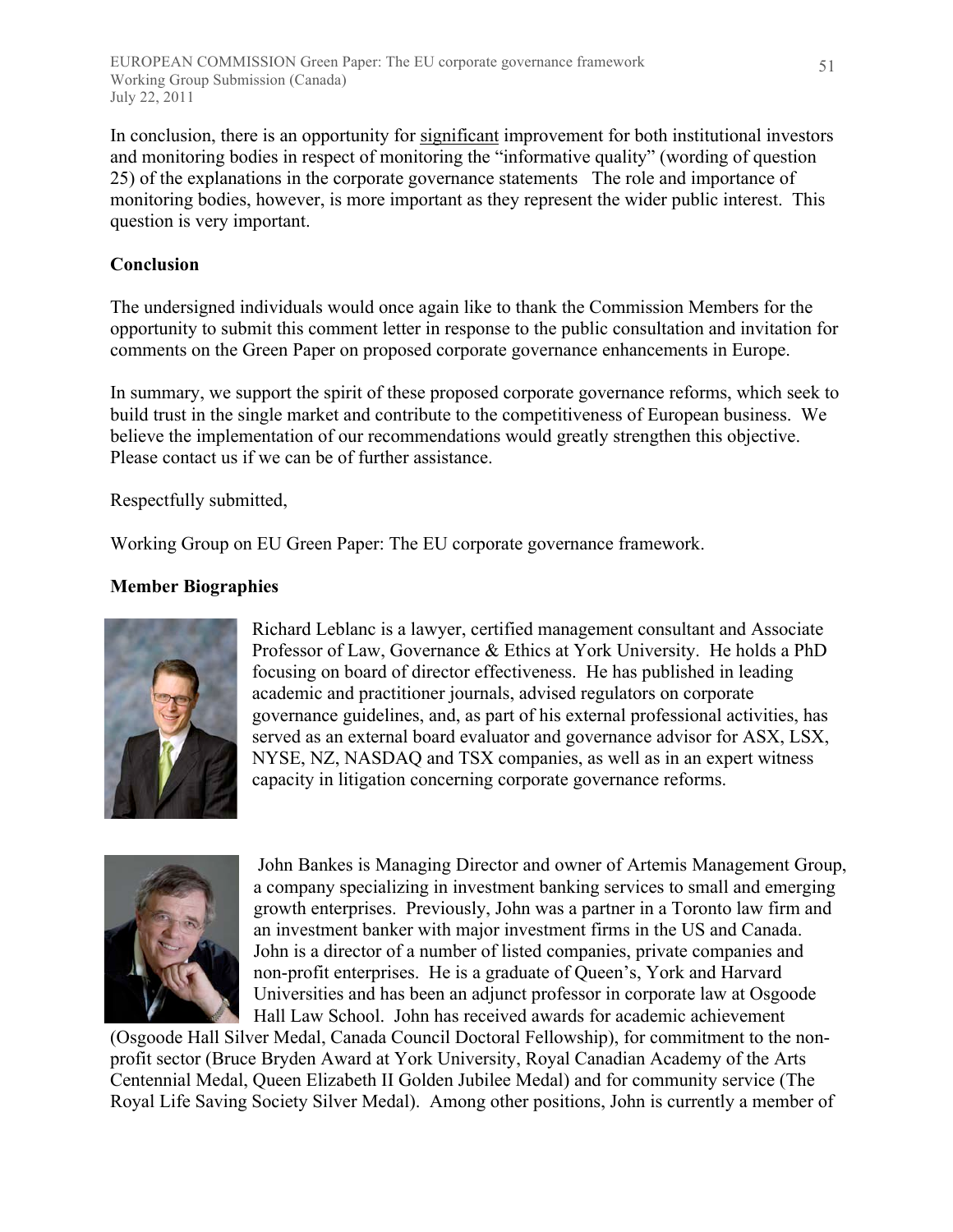HRH Prince of Wales Charities Advisory Council in the UK, founding Chair of PREVNet Inc., and an active fundraiser for Queen's University and The Scarborough Hospital.



André Fok Kam, CA, MBA, is a consultant to the financial services industry. Among other clients, he has advised the Task Force to Modernize Securities Legislation in Canada and the Investment Industry Regulatory Organization of Canada (IIROC) as well as fund managers and dealers. He has developed several courses for the IFSE Institute, the educational services arm of the Investment Funds Institute of Canada. He was previously an investment director at a major institutional investor where he acquired first-hand experience of investment products. André holds a BSc (Economics) with First Class Honours from the London School of Economics and an MBA

from McGill University. He is a Fellow of the Institute of Chartered Accountants in England and Wales and a member of the Canadian Institute of Chartered Accountants.

André has served on the Board of Directors of fund managers and dealers and is a member of the Independent Review Committee of the Standard Life Mutual Funds and the Landry Morin Mutual Funds. He is the author of *From Conflict to Trust: How Mutual Funds Manage Conflicts of Interest*, published by Carswell in 2009. He is a regular contributor to *Advisor's Edge Report,*  an industry publication.



John Fraser is the Senior Vice President, Internal Audit & Chief Risk Officer of Hydro One Networks Inc, one of North America's largest electricity transmission and distribution companies. He is a Chartered Accountant, a Fellow of the Association of Chartered Certified Accountants (U.K.), a Certified Internal Auditor, and a Certified Information Systems Auditor. He has over 30 years experience in the risk and control field mostly in the financial services sector, including areas such as finance, fraud, derivatives, safety, environmental, computers and operations.

John is currently the Chair of the Conference Board of Canada's Strategic Risk Council, a Practitioner Associate Editor of the Journal of Applied Finance, and a past member of the Risk Management and Governance Board of the Canadian Institute of Chartered Accountants. He is a recognized authority on enterprise risk management and has co-authored/co-edited academic papers/industry publications and a university text-book released in 2010: "Enterprise Risk Management: Insights and Analysis on Today's Leading Research and Best Practices."



Paul Gryglewicz is the Managing Partner at Global Governance Advisors and is a key member of the firm's Senior Leadership Team. He engages with Boards and senior management advising them in the areas of Executive Compensation, Human Resource Strategy and Corporate Governance. Paul's work incorporates leading edge governance practices, mitigates risk and educates key stakeholders on sophisticated compensation systems.